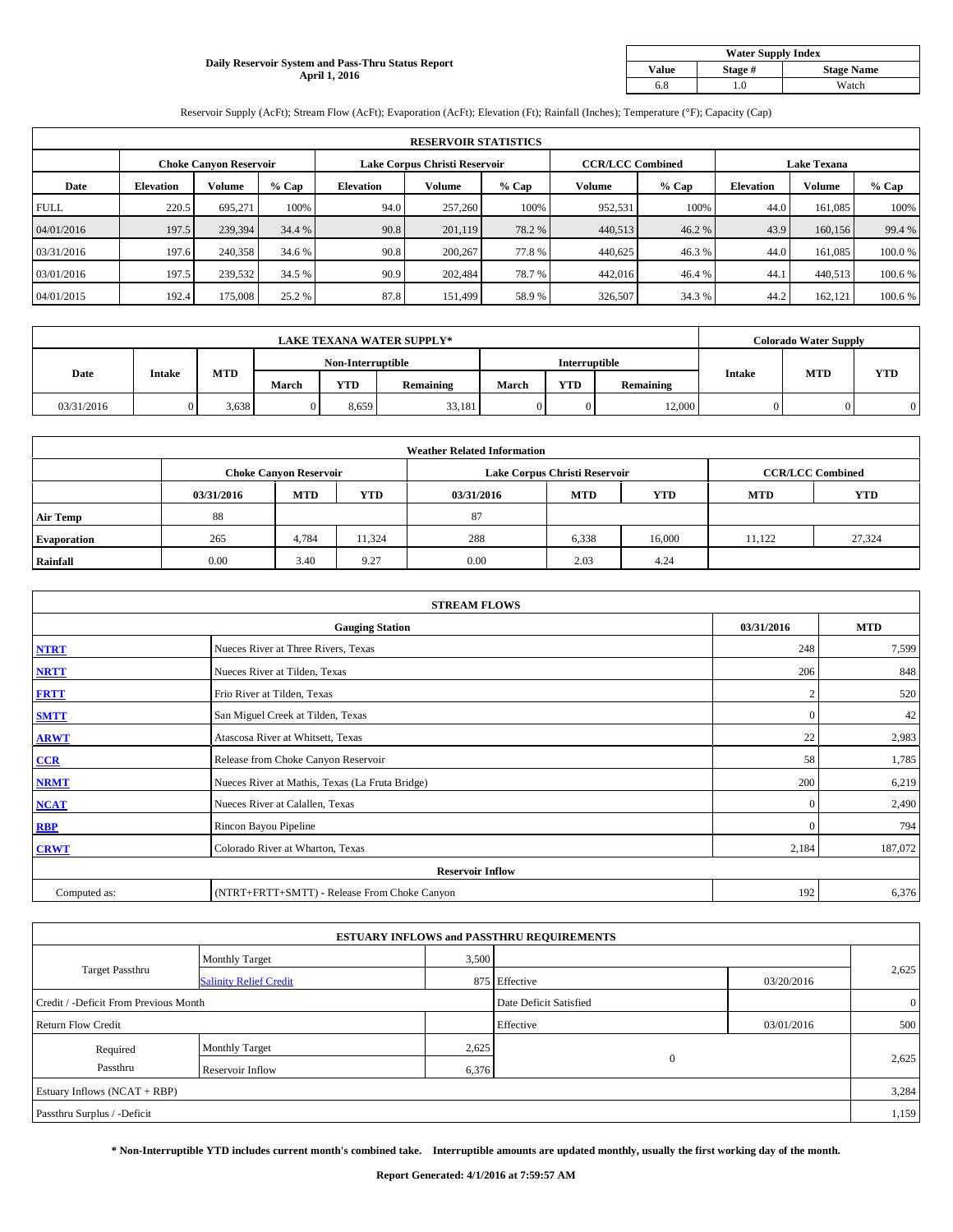## **Daily Reservoir System and Pass-Thru Status Report April 2, 2016**

| <b>Water Supply Index</b> |         |                   |  |  |  |  |  |  |
|---------------------------|---------|-------------------|--|--|--|--|--|--|
| <b>Value</b>              | Stage # | <b>Stage Name</b> |  |  |  |  |  |  |
| 7.3                       | .0      | Watch             |  |  |  |  |  |  |

Reservoir Supply (AcFt); Stream Flow (AcFt); Evaporation (AcFt); Elevation (Ft); Rainfall (Inches); Temperature (°F); Capacity (Cap)

|             | <b>RESERVOIR STATISTICS</b> |                               |         |                               |         |         |                         |         |                    |               |         |  |
|-------------|-----------------------------|-------------------------------|---------|-------------------------------|---------|---------|-------------------------|---------|--------------------|---------------|---------|--|
|             |                             | <b>Choke Canyon Reservoir</b> |         | Lake Corpus Christi Reservoir |         |         | <b>CCR/LCC Combined</b> |         | <b>Lake Texana</b> |               |         |  |
| Date        | <b>Elevation</b>            | Volume                        | $%$ Cap | <b>Elevation</b>              | Volume  | $%$ Cap | Volume                  | $%$ Cap | <b>Elevation</b>   | <b>Volume</b> | % Cap   |  |
| <b>FULL</b> | 220.5                       | 695.271                       | 100%    | 94.0                          | 257,260 | 100%    | 952,531                 | 100%    | 44.0               | 161,085       | 100%    |  |
| 04/02/2016  | 197.5                       | 239,807                       | 34.5 %  | 90.8                          | 200,608 | 78.0 %  | 440,415                 | 46.2%   | 44.0               | 161,085       | 100.0%  |  |
| 04/01/2016  | 197.5                       | 239,394                       | 34.4 %  | 90.8                          | 201.119 | 78.2 %  | 440,513                 | 46.2 %  | 43.9               | 160,156       | 99.4 %  |  |
| 03/02/2016  | 197.6                       | 240,634                       | 34.6 %  | 90.9                          | 202,655 | 78.8%   | 443,289                 | 46.5%   | 44.0               | 440,415       | 100.6 % |  |
| 04/02/2015  | 192.3                       | 174,332                       | 25.1 %  | 87.8                          | 151,195 | 58.8%   | 325,527                 | 34.2 %  | 44.2               | 162,121       | 100.6%  |  |

| <b>LAKE TEXANA WATER SUPPLY*</b> |               |     |                   |       |                  |                      | <b>Colorado Water Supply</b> |                  |               |            |            |
|----------------------------------|---------------|-----|-------------------|-------|------------------|----------------------|------------------------------|------------------|---------------|------------|------------|
|                                  |               |     | Non-Interruptible |       |                  | <b>Interruptible</b> |                              |                  |               |            |            |
| Date                             | <b>Intake</b> | MTD | March             | YTD   | <b>Remaining</b> | March                | YTD                          | <b>Remaining</b> | <b>Intake</b> | <b>MTD</b> | <b>YTD</b> |
| 04/01/2016                       | 125           | 125 | 3,932             | 9.078 | 32,762           |                      |                              | 12.000           |               |            |            |

|                    | <b>Weather Related Information</b> |                               |            |            |                               |                         |            |            |  |  |  |  |
|--------------------|------------------------------------|-------------------------------|------------|------------|-------------------------------|-------------------------|------------|------------|--|--|--|--|
|                    |                                    | <b>Choke Canyon Reservoir</b> |            |            | Lake Corpus Christi Reservoir | <b>CCR/LCC Combined</b> |            |            |  |  |  |  |
|                    | 04/01/2016                         | <b>MTD</b>                    | <b>YTD</b> | 04/01/2016 | <b>MTD</b>                    | <b>YTD</b>              | <b>MTD</b> | <b>YTD</b> |  |  |  |  |
| <b>Air Temp</b>    | 72                                 |                               |            | 73         |                               |                         |            |            |  |  |  |  |
| <b>Evaporation</b> | 249                                | 249                           | 11,573     | 189        | 189                           | 16,189                  | 438        | 27,762     |  |  |  |  |
| Rainfall           | 0.00                               | 0.00                          | 9.27       | 0.00       | 0.00                          | 4.24                    |            |            |  |  |  |  |

| <b>STREAM FLOWS</b> |                                                 |              |                  |  |  |  |  |  |  |  |
|---------------------|-------------------------------------------------|--------------|------------------|--|--|--|--|--|--|--|
|                     | <b>Gauging Station</b>                          |              |                  |  |  |  |  |  |  |  |
| <b>NTRT</b>         | Nueces River at Three Rivers, Texas             | 266          | 266              |  |  |  |  |  |  |  |
| <b>NRTT</b>         | Nueces River at Tilden, Texas                   | 179          | 179              |  |  |  |  |  |  |  |
| <b>FRTT</b>         | Frio River at Tilden, Texas                     |              |                  |  |  |  |  |  |  |  |
| <b>SMTT</b>         | San Miguel Creek at Tilden, Texas               | $\Omega$     | $\boldsymbol{0}$ |  |  |  |  |  |  |  |
| <b>ARWT</b>         | Atascosa River at Whitsett, Texas               | 20           | 20               |  |  |  |  |  |  |  |
| CCR                 | Release from Choke Canyon Reservoir             | 58           | 58               |  |  |  |  |  |  |  |
| <b>NRMT</b>         | Nueces River at Mathis, Texas (La Fruta Bridge) | 252          | 252              |  |  |  |  |  |  |  |
| <b>NCAT</b>         | Nueces River at Calallen, Texas                 | $\mathbf{0}$ | $\mathbf{0}$     |  |  |  |  |  |  |  |
| RBP                 | Rincon Bayou Pipeline                           | $\mathbf{0}$ | $\overline{0}$   |  |  |  |  |  |  |  |
| <b>CRWT</b>         | Colorado River at Wharton, Texas                | 1,906        | 1,906            |  |  |  |  |  |  |  |
|                     | <b>Reservoir Inflow</b>                         |              |                  |  |  |  |  |  |  |  |
| Computed as:        | (NTRT+FRTT+SMTT) - Release From Choke Canyon    | 210          | 210              |  |  |  |  |  |  |  |

| <b>ESTUARY INFLOWS and PASSTHRU REQUIREMENTS</b> |                               |                        |              |            |                |  |  |  |  |  |
|--------------------------------------------------|-------------------------------|------------------------|--------------|------------|----------------|--|--|--|--|--|
|                                                  | <b>Monthly Target</b>         | 3,500                  |              |            |                |  |  |  |  |  |
| <b>Target Passthru</b>                           | <b>Salinity Relief Credit</b> |                        | 0 Effective  |            | 3,500          |  |  |  |  |  |
| Credit / -Deficit From Previous Month            |                               | Date Deficit Satisfied |              | 1,159      |                |  |  |  |  |  |
| <b>Return Flow Credit</b>                        |                               |                        | Effective    | 04/01/2016 | 500            |  |  |  |  |  |
| Required                                         | Monthly Target                |                        | 3,500        |            |                |  |  |  |  |  |
| Passthru                                         | Reservoir Inflow              | 210                    | $\mathbf{0}$ |            | 210            |  |  |  |  |  |
| Estuary Inflows (NCAT + RBP)                     |                               |                        |              |            |                |  |  |  |  |  |
| Passthru Surplus / -Deficit                      |                               |                        |              |            | $\overline{0}$ |  |  |  |  |  |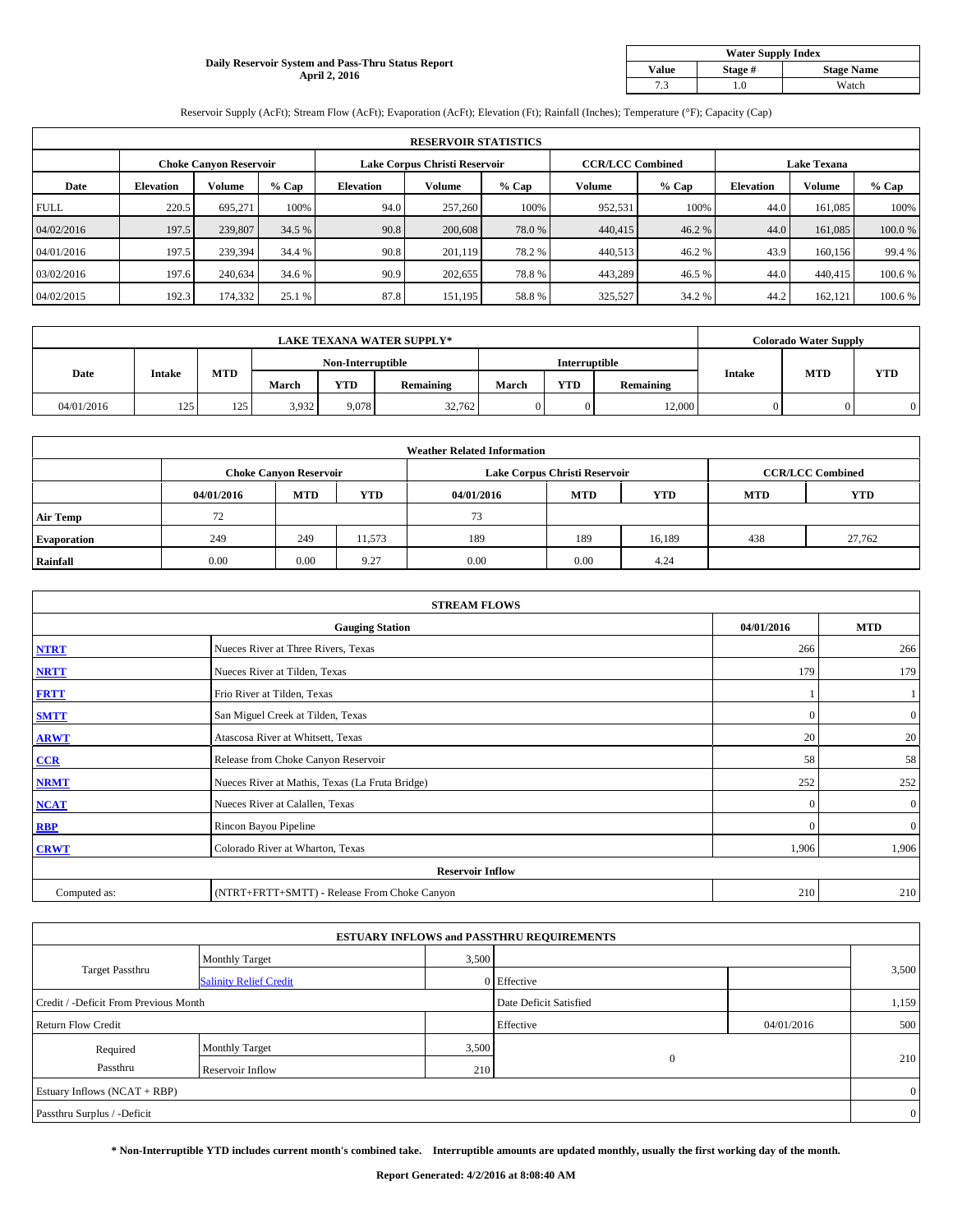### **Daily Reservoir System and Pass-Thru Status Report April 3, 2016**

| <b>Water Supply Index</b> |         |                   |  |  |  |  |  |  |
|---------------------------|---------|-------------------|--|--|--|--|--|--|
| <b>Value</b>              | Stage # | <b>Stage Name</b> |  |  |  |  |  |  |
| 7 2                       | .0      | Watch             |  |  |  |  |  |  |

Reservoir Supply (AcFt); Stream Flow (AcFt); Evaporation (AcFt); Elevation (Ft); Rainfall (Inches); Temperature (°F); Capacity (Cap)

| <b>RESERVOIR STATISTICS</b> |                  |                               |         |                               |         |         |                         |         |                    |               |        |
|-----------------------------|------------------|-------------------------------|---------|-------------------------------|---------|---------|-------------------------|---------|--------------------|---------------|--------|
|                             |                  | <b>Choke Canyon Reservoir</b> |         | Lake Corpus Christi Reservoir |         |         | <b>CCR/LCC Combined</b> |         | <b>Lake Texana</b> |               |        |
| Date                        | <b>Elevation</b> | Volume                        | $%$ Cap | <b>Elevation</b>              | Volume  | $%$ Cap | Volume                  | $%$ Cap | <b>Elevation</b>   | <b>Volume</b> | % Cap  |
| <b>FULL</b>                 | 220.5            | 695.271                       | 100%    | 94.0                          | 257,260 | 100%    | 952,531                 | 100%    | 44.0               | 161,085       | 100%   |
| 04/03/2016                  | 197.5            | 239,394                       | 34.4 %  | 90.7                          | 199,416 | 77.5 %  | 438,810                 | 46.1 %  | 44.0               | 161,085       | 100.0% |
| 04/02/2016                  | 197.5            | 239,807                       | 34.5 %  | 90.8                          | 200,608 | 78.0 %  | 440,415                 | 46.2 %  | 44.0               | 161,085       | 100.0% |
| 03/03/2016                  | 197.5            | 238,843                       | 34.4 %  | 90.9                          | 202,313 | 78.6%   | 441,156                 | 46.3%   | 44.0               | 438,810       | 100.0% |
| 04/03/2015                  | 192.3            | 174,107                       | 25.0 %  | 87.7                          | 151,043 | 58.7%   | 325,150                 | 34.1 %  | 44.1               | 162,101       | 100.6% |

| <b>LAKE TEXANA WATER SUPPLY*</b> |                   |     |       |                      |                  |       | <b>Colorado Water Supply</b> |                  |               |            |            |
|----------------------------------|-------------------|-----|-------|----------------------|------------------|-------|------------------------------|------------------|---------------|------------|------------|
|                                  | Non-Interruptible |     |       | <b>Interruptible</b> |                  |       |                              |                  |               |            |            |
| Date                             | <b>Intake</b>     | MTD | March | YTD                  | <b>Remaining</b> | March | YTD                          | <b>Remaining</b> | <b>Intake</b> | <b>MTD</b> | <b>YTD</b> |
| 04/02/2016                       | 125               | 250 | 3,932 | 9.203                | 32,637           |       |                              | 12.000           |               |            |            |

|                    | <b>Weather Related Information</b> |                               |            |            |                               |                         |            |            |  |  |  |  |
|--------------------|------------------------------------|-------------------------------|------------|------------|-------------------------------|-------------------------|------------|------------|--|--|--|--|
|                    |                                    | <b>Choke Canyon Reservoir</b> |            |            | Lake Corpus Christi Reservoir | <b>CCR/LCC Combined</b> |            |            |  |  |  |  |
|                    | 04/02/2016                         | <b>MTD</b>                    | <b>YTD</b> | 04/02/2016 | <b>MTD</b>                    | <b>YTD</b>              | <b>MTD</b> | <b>YTD</b> |  |  |  |  |
| <b>Air Temp</b>    | 72                                 |                               |            | 73         |                               |                         |            |            |  |  |  |  |
| <b>Evaporation</b> | 176                                | 425                           | 11.749     | 307        | 496                           | 16,496                  | 921        | 28,245     |  |  |  |  |
| Rainfall           | 0.00                               | 0.00                          | 9.27       | 0.00       | 0.00                          | 4.24                    |            |            |  |  |  |  |

| <b>STREAM FLOWS</b> |                                                 |              |                  |  |  |  |  |  |  |
|---------------------|-------------------------------------------------|--------------|------------------|--|--|--|--|--|--|
|                     | <b>Gauging Station</b>                          | 04/02/2016   | <b>MTD</b>       |  |  |  |  |  |  |
| <b>NTRT</b>         | Nueces River at Three Rivers, Texas             | 254          | 520              |  |  |  |  |  |  |
| <b>NRTT</b>         | Nueces River at Tilden, Texas                   | 147          | 326              |  |  |  |  |  |  |
| <b>FRTT</b>         | Frio River at Tilden, Texas                     |              | $\overline{c}$   |  |  |  |  |  |  |
| <b>SMTT</b>         | San Miguel Creek at Tilden, Texas               | $\Omega$     | $\boldsymbol{0}$ |  |  |  |  |  |  |
| <b>ARWT</b>         | Atascosa River at Whitsett, Texas               | 19           | 39               |  |  |  |  |  |  |
| CCR                 | Release from Choke Canyon Reservoir             | 58           | 115              |  |  |  |  |  |  |
| <b>NRMT</b>         | Nueces River at Mathis, Texas (La Fruta Bridge) | 145          | 397              |  |  |  |  |  |  |
| <b>NCAT</b>         | Nueces River at Calallen, Texas                 | $\mathbf{0}$ | $\overline{0}$   |  |  |  |  |  |  |
| RBP                 | Rincon Bayou Pipeline                           | $\mathbf{0}$ | $\mathbf{0}$     |  |  |  |  |  |  |
| <b>CRWT</b>         | Colorado River at Wharton, Texas                | 1,904        | 3,809            |  |  |  |  |  |  |
|                     | <b>Reservoir Inflow</b>                         |              |                  |  |  |  |  |  |  |
| Computed as:        | (NTRT+FRTT+SMTT) - Release From Choke Canyon    | 198          | 407              |  |  |  |  |  |  |

| <b>ESTUARY INFLOWS and PASSTHRU REQUIREMENTS</b> |                               |                        |              |            |                |  |  |  |  |  |  |
|--------------------------------------------------|-------------------------------|------------------------|--------------|------------|----------------|--|--|--|--|--|--|
|                                                  | <b>Monthly Target</b>         | 3,500                  |              |            |                |  |  |  |  |  |  |
| <b>Target Passthru</b>                           | <b>Salinity Relief Credit</b> |                        | 0 Effective  |            | 3,500          |  |  |  |  |  |  |
| Credit / -Deficit From Previous Month            |                               | Date Deficit Satisfied |              | 1,159      |                |  |  |  |  |  |  |
| <b>Return Flow Credit</b>                        |                               |                        | Effective    | 04/01/2016 | 500            |  |  |  |  |  |  |
| Required                                         | <b>Monthly Target</b>         | 3,500                  |              |            |                |  |  |  |  |  |  |
| Passthru                                         | Reservoir Inflow              | 407                    | $\mathbf{0}$ |            | 407            |  |  |  |  |  |  |
| Estuary Inflows (NCAT + RBP)                     |                               |                        |              |            |                |  |  |  |  |  |  |
| Passthru Surplus / -Deficit                      |                               |                        |              |            | $\overline{0}$ |  |  |  |  |  |  |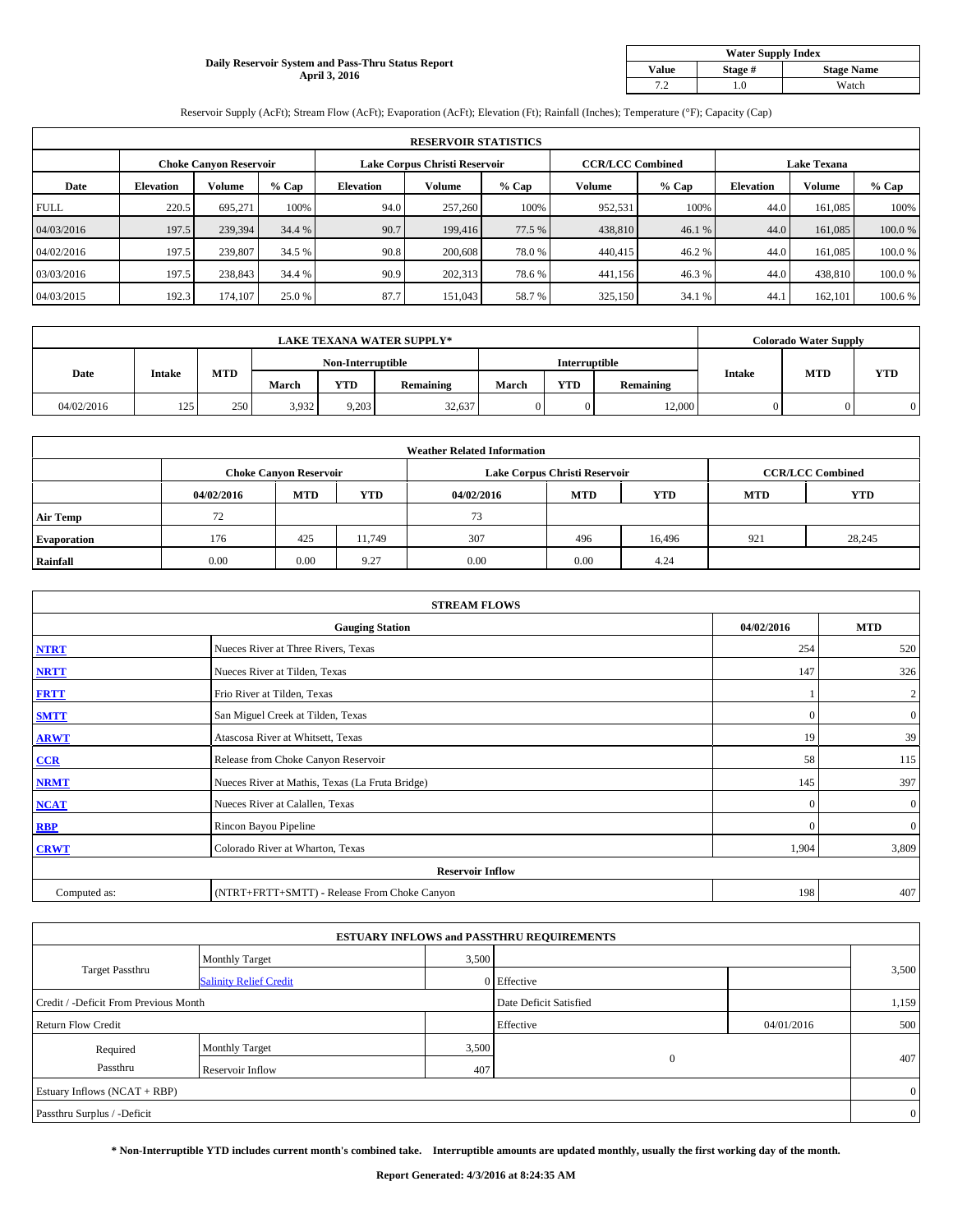## **Daily Reservoir System and Pass-Thru Status Report April 4, 2016**

| <b>Water Supply Index</b> |         |                   |  |  |  |  |  |  |
|---------------------------|---------|-------------------|--|--|--|--|--|--|
| <b>Value</b>              | Stage # | <b>Stage Name</b> |  |  |  |  |  |  |
| 7 2                       | .0      | Watch             |  |  |  |  |  |  |

Reservoir Supply (AcFt); Stream Flow (AcFt); Evaporation (AcFt); Elevation (Ft); Rainfall (Inches); Temperature (°F); Capacity (Cap)

| <b>RESERVOIR STATISTICS</b> |                  |                               |         |                               |         |         |                         |         |                    |               |        |
|-----------------------------|------------------|-------------------------------|---------|-------------------------------|---------|---------|-------------------------|---------|--------------------|---------------|--------|
|                             |                  | <b>Choke Canyon Reservoir</b> |         | Lake Corpus Christi Reservoir |         |         | <b>CCR/LCC Combined</b> |         | <b>Lake Texana</b> |               |        |
| Date                        | <b>Elevation</b> | Volume                        | $%$ Cap | <b>Elevation</b>              | Volume  | $%$ Cap | Volume                  | $%$ Cap | <b>Elevation</b>   | <b>Volume</b> | % Cap  |
| <b>FULL</b>                 | 220.5            | 695.271                       | 100%    | 94.0                          | 257,260 | 100%    | 952,531                 | 100%    | 44.0               | 161,085       | 100%   |
| 04/04/2016                  | 197.5            | 239,669                       | 34.5 %  | 90.7                          | 199,246 | 77.4 %  | 438,915                 | 46.1 %  | 44.0               | 161,085       | 100.0% |
| 04/03/2016                  | 197.5            | 239,394                       | 34.4 %  | 90.7                          | 199,416 | 77.5 %  | 438,810                 | 46.1 %  | 44.0               | 161,085       | 100.0% |
| 03/04/2016                  | 197.6            | 240,496                       | 34.6 %  | 90.9                          | 202,142 | 78.6%   | 442,638                 | 46.5%   | 44.0               | 438,915       | 100.0% |
| 04/04/2015                  | 192.3            | 173,771                       | 25.0 %  | 87.8                          | 151,651 | 58.9%   | 325,422                 | 34.2 %  | 44.1               | 162,101       | 100.6% |

| <b>LAKE TEXANA WATER SUPPLY*</b> |               |                   |       |                      |                  |       | <b>Colorado Water Supply</b> |                  |               |            |            |
|----------------------------------|---------------|-------------------|-------|----------------------|------------------|-------|------------------------------|------------------|---------------|------------|------------|
|                                  |               | Non-Interruptible |       | <b>Interruptible</b> |                  |       |                              |                  |               |            |            |
| Date                             | <b>Intake</b> | MTD               | March | YTD                  | <b>Remaining</b> | March | YTD                          | <b>Remaining</b> | <b>Intake</b> | <b>MTD</b> | <b>YTD</b> |
| 04/03/2016                       | 126           | 376               | 3,932 | 9.329                | 32,511           |       |                              | 12.000           |               |            |            |

|                    | <b>Weather Related Information</b> |                               |            |            |                               |                         |            |            |  |  |  |  |
|--------------------|------------------------------------|-------------------------------|------------|------------|-------------------------------|-------------------------|------------|------------|--|--|--|--|
|                    |                                    | <b>Choke Canyon Reservoir</b> |            |            | Lake Corpus Christi Reservoir | <b>CCR/LCC Combined</b> |            |            |  |  |  |  |
|                    | 04/03/2016                         | <b>MTD</b>                    | <b>YTD</b> | 04/03/2016 | <b>MTD</b>                    | <b>YTD</b>              | <b>MTD</b> | <b>YTD</b> |  |  |  |  |
| <b>Air Temp</b>    | 79                                 |                               |            | 78         |                               |                         |            |            |  |  |  |  |
| <b>Evaporation</b> | 193                                | 618                           | 11,942     | 267        | 763                           | 16,763                  | 1,381      | 28,705     |  |  |  |  |
| Rainfall           | 0.00                               | 0.00                          | 9.27       | 0.00       | 0.00                          | 4.24                    |            |            |  |  |  |  |

| <b>STREAM FLOWS</b> |                                                 |                |                         |  |  |  |  |  |  |
|---------------------|-------------------------------------------------|----------------|-------------------------|--|--|--|--|--|--|
|                     | <b>Gauging Station</b>                          |                |                         |  |  |  |  |  |  |
| <b>NTRT</b>         | Nueces River at Three Rivers, Texas             | 230            | 750                     |  |  |  |  |  |  |
| <b>NRTT</b>         | Nueces River at Tilden, Texas                   | 111            | 437                     |  |  |  |  |  |  |
| <b>FRTT</b>         | Frio River at Tilden, Texas                     |                | $\overline{\mathbf{3}}$ |  |  |  |  |  |  |
| <b>SMTT</b>         | San Miguel Creek at Tilden, Texas               | $\mathbf{0}$   | $\overline{0}$          |  |  |  |  |  |  |
| <b>ARWT</b>         | Atascosa River at Whitsett, Texas               | 17             | 56                      |  |  |  |  |  |  |
| CCR                 | Release from Choke Canyon Reservoir             | 58             | 173                     |  |  |  |  |  |  |
| <b>NRMT</b>         | Nueces River at Mathis, Texas (La Fruta Bridge) | 139            | 536                     |  |  |  |  |  |  |
| <b>NCAT</b>         | Nueces River at Calallen, Texas                 | $\overline{2}$ | 2                       |  |  |  |  |  |  |
| <b>RBP</b>          | Rincon Bayou Pipeline                           | $\Omega$       | $\overline{0}$          |  |  |  |  |  |  |
| <b>CRWT</b>         | Colorado River at Wharton, Texas                | 1,886          | 5,695                   |  |  |  |  |  |  |
|                     | <b>Reservoir Inflow</b>                         |                |                         |  |  |  |  |  |  |
| Computed as:        | (NTRT+FRTT+SMTT) - Release From Choke Canyon    | 173            | 581                     |  |  |  |  |  |  |

| <b>ESTUARY INFLOWS and PASSTHRU REQUIREMENTS</b> |                               |                        |              |            |       |  |  |  |  |  |  |
|--------------------------------------------------|-------------------------------|------------------------|--------------|------------|-------|--|--|--|--|--|--|
|                                                  | <b>Monthly Target</b>         | 3,500                  |              |            |       |  |  |  |  |  |  |
| <b>Target Passthru</b>                           | <b>Salinity Relief Credit</b> |                        | 0 Effective  |            | 3,500 |  |  |  |  |  |  |
| Credit / -Deficit From Previous Month            |                               | Date Deficit Satisfied |              | 1,159      |       |  |  |  |  |  |  |
| <b>Return Flow Credit</b>                        |                               |                        | Effective    | 04/01/2016 | 500   |  |  |  |  |  |  |
| Required                                         | <b>Monthly Target</b>         | 3,500                  |              |            |       |  |  |  |  |  |  |
| Passthru                                         | Reservoir Inflow              | 581                    | $\mathbf{0}$ |            | 581   |  |  |  |  |  |  |
| Estuary Inflows (NCAT + RBP)                     |                               |                        |              |            |       |  |  |  |  |  |  |
| Passthru Surplus / -Deficit                      |                               |                        |              |            | 1,080 |  |  |  |  |  |  |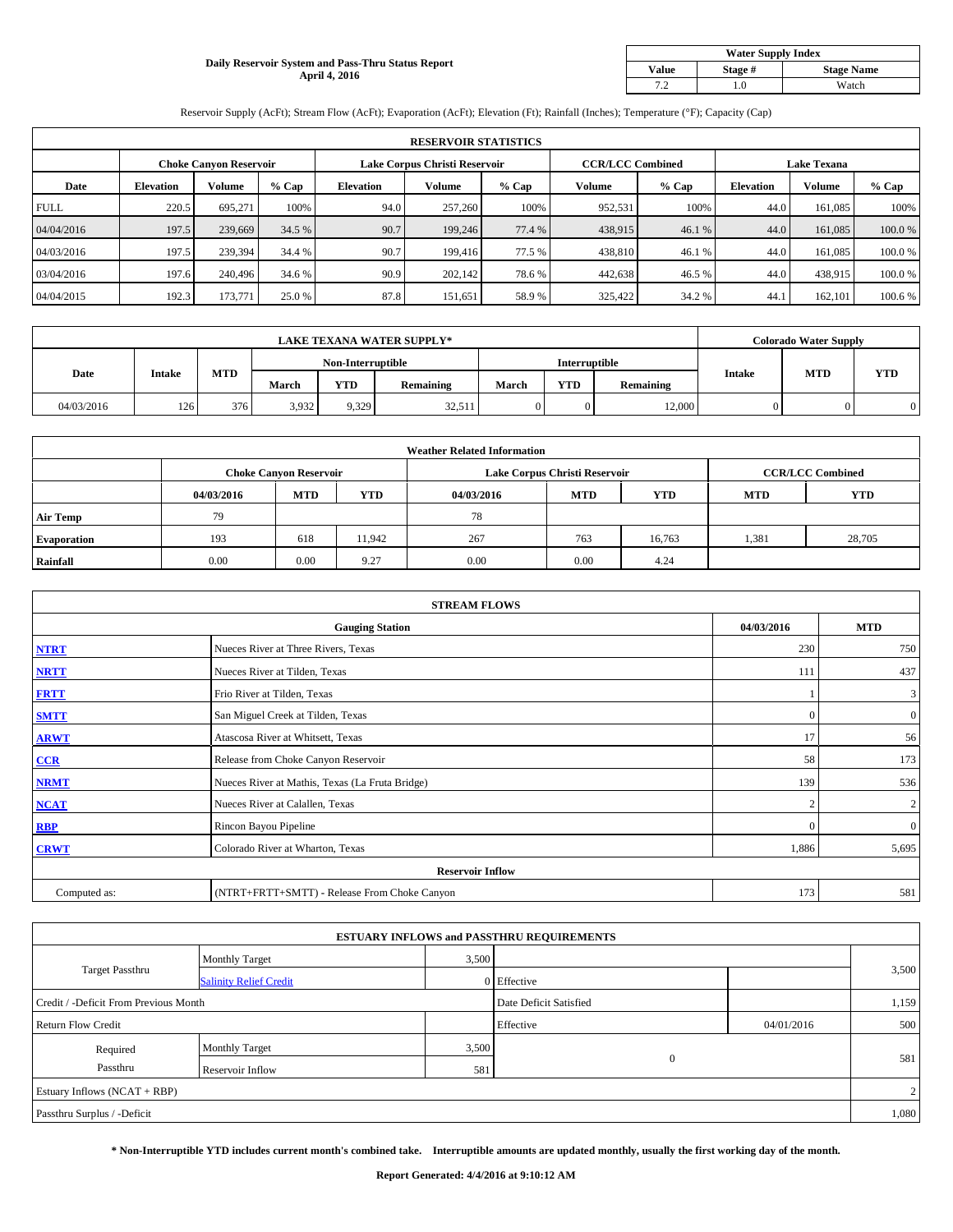### **Daily Reservoir System and Pass-Thru Status Report April 5, 2016**

| <b>Water Supply Index</b> |         |                   |  |  |  |  |  |  |
|---------------------------|---------|-------------------|--|--|--|--|--|--|
| <b>Value</b>              | Stage # | <b>Stage Name</b> |  |  |  |  |  |  |
| 7 2                       | .0      | Watch             |  |  |  |  |  |  |

Reservoir Supply (AcFt); Stream Flow (AcFt); Evaporation (AcFt); Elevation (Ft); Rainfall (Inches); Temperature (°F); Capacity (Cap)

|             | <b>RESERVOIR STATISTICS</b> |                               |         |                               |         |         |                         |         |                    |               |        |  |
|-------------|-----------------------------|-------------------------------|---------|-------------------------------|---------|---------|-------------------------|---------|--------------------|---------------|--------|--|
|             |                             | <b>Choke Canyon Reservoir</b> |         | Lake Corpus Christi Reservoir |         |         | <b>CCR/LCC Combined</b> |         | <b>Lake Texana</b> |               |        |  |
| Date        | <b>Elevation</b>            | Volume                        | $%$ Cap | <b>Elevation</b>              | Volume  | $%$ Cap | Volume                  | $%$ Cap | <b>Elevation</b>   | <b>Volume</b> | % Cap  |  |
| <b>FULL</b> | 220.5                       | 695.271                       | 100%    | 94.0                          | 257,260 | 100%    | 952,531                 | 100%    | 44.0               | 161,085       | 100%   |  |
| 04/05/2016  | 197.5                       | 239,118                       | 34.4 %  | 90.7                          | 199,076 | 77.4 %  | 438,194                 | 46.0%   | 43.8               | 159,229       | 98.8%  |  |
| 04/04/2016  | 197.5                       | 239,669                       | 34.5 %  | 90.7                          | 199,246 | 77.4 %  | 438,915                 | 46.1 %  | 44.0               | 161,085       | 100.0% |  |
| 03/05/2016  | 197.6                       | 240,358                       | 34.6 %  | 90.9                          | 201.801 | 78.4 %  | 442,159                 | 46.4%   | 44.0               | 438,194       | 100.0% |  |
| 04/05/2015  | 192.3                       | 174,783                       | 25.1 %  | 87.7                          | 150,892 | 58.7%   | 325,675                 | 34.2 %  | 44.1               | 162,101       | 100.6% |  |

| <b>LAKE TEXANA WATER SUPPLY*</b> |               |     |                   |       |                  |                      | <b>Colorado Water Supply</b> |                  |               |            |            |
|----------------------------------|---------------|-----|-------------------|-------|------------------|----------------------|------------------------------|------------------|---------------|------------|------------|
|                                  |               |     | Non-Interruptible |       |                  | <b>Interruptible</b> |                              |                  |               |            |            |
| Date                             | <b>Intake</b> | MTD | March             | YTD   | <b>Remaining</b> | March                | YTD                          | <b>Remaining</b> | <b>Intake</b> | <b>MTD</b> | <b>YTD</b> |
| 04/04/2016                       | 127<br>1/2    | 503 | 3,932             | 9.456 | 32,384           |                      |                              | 12.000           |               |            |            |

|                    | <b>Weather Related Information</b> |                               |        |            |                               |                         |            |            |  |  |  |  |
|--------------------|------------------------------------|-------------------------------|--------|------------|-------------------------------|-------------------------|------------|------------|--|--|--|--|
|                    |                                    | <b>Choke Canyon Reservoir</b> |        |            | Lake Corpus Christi Reservoir | <b>CCR/LCC Combined</b> |            |            |  |  |  |  |
|                    | 04/04/2016                         | <b>MTD</b>                    | YTD    | 04/04/2016 | <b>MTD</b>                    | <b>YTD</b>              | <b>MTD</b> | <b>YTD</b> |  |  |  |  |
| <b>Air Temp</b>    | 82                                 |                               |        | 83         |                               |                         |            |            |  |  |  |  |
| <b>Evaporation</b> | 224                                | 842                           | 12.166 | 327        | 1,090                         | 17,090                  | 1,932      | 29,256     |  |  |  |  |
| Rainfall           | 0.00                               | 0.00                          | 9.27   | 0.00       | 0.00                          | 4.24                    |            |            |  |  |  |  |

| <b>STREAM FLOWS</b> |                                                 |              |                |  |  |  |  |  |  |
|---------------------|-------------------------------------------------|--------------|----------------|--|--|--|--|--|--|
|                     | <b>Gauging Station</b>                          | 04/04/2016   | <b>MTD</b>     |  |  |  |  |  |  |
| <b>NTRT</b>         | Nueces River at Three Rivers, Texas             | 208          | 959            |  |  |  |  |  |  |
| <b>NRTT</b>         | Nueces River at Tilden, Texas                   | 83           | 520            |  |  |  |  |  |  |
| <b>FRTT</b>         | Frio River at Tilden, Texas                     | $\Omega$     | $\mathbf{3}$   |  |  |  |  |  |  |
| <b>SMTT</b>         | San Miguel Creek at Tilden, Texas               | $\mathbf{0}$ | $\overline{0}$ |  |  |  |  |  |  |
| <b>ARWT</b>         | Atascosa River at Whitsett, Texas               | 17           | 74             |  |  |  |  |  |  |
| CCR                 | Release from Choke Canyon Reservoir             | 58           | 230            |  |  |  |  |  |  |
| <b>NRMT</b>         | Nueces River at Mathis, Texas (La Fruta Bridge) | 117          | 653            |  |  |  |  |  |  |
| <b>NCAT</b>         | Nueces River at Calallen, Texas                 | 18           | 20             |  |  |  |  |  |  |
| <b>RBP</b>          | Rincon Bayou Pipeline                           | $\Omega$     | $\mathbf{0}$   |  |  |  |  |  |  |
| <b>CRWT</b>         | Colorado River at Wharton, Texas                | 2,402        | 8,097          |  |  |  |  |  |  |
|                     | <b>Reservoir Inflow</b>                         |              |                |  |  |  |  |  |  |
| Computed as:        | (NTRT+FRTT+SMTT) - Release From Choke Canyon    | 151          | 732            |  |  |  |  |  |  |

| <b>ESTUARY INFLOWS and PASSTHRU REQUIREMENTS</b> |                               |       |                        |            |           |  |  |  |  |  |
|--------------------------------------------------|-------------------------------|-------|------------------------|------------|-----------|--|--|--|--|--|
|                                                  | <b>Monthly Target</b>         | 3,500 |                        |            |           |  |  |  |  |  |
| <b>Target Passthru</b>                           | <b>Salinity Relief Credit</b> |       | 0 Effective            |            | 3,500     |  |  |  |  |  |
| Credit / -Deficit From Previous Month            |                               |       | Date Deficit Satisfied |            | 1,159     |  |  |  |  |  |
| <b>Return Flow Credit</b>                        |                               |       | Effective              | 04/01/2016 | 500       |  |  |  |  |  |
| Required                                         | <b>Monthly Target</b>         | 3,500 |                        |            |           |  |  |  |  |  |
| Passthru                                         | Reservoir Inflow              | 7321  | $\mathbf{0}$           |            | 732       |  |  |  |  |  |
| Estuary Inflows (NCAT + RBP)                     |                               |       |                        |            | <b>20</b> |  |  |  |  |  |
| Passthru Surplus / -Deficit                      |                               |       |                        |            | 947       |  |  |  |  |  |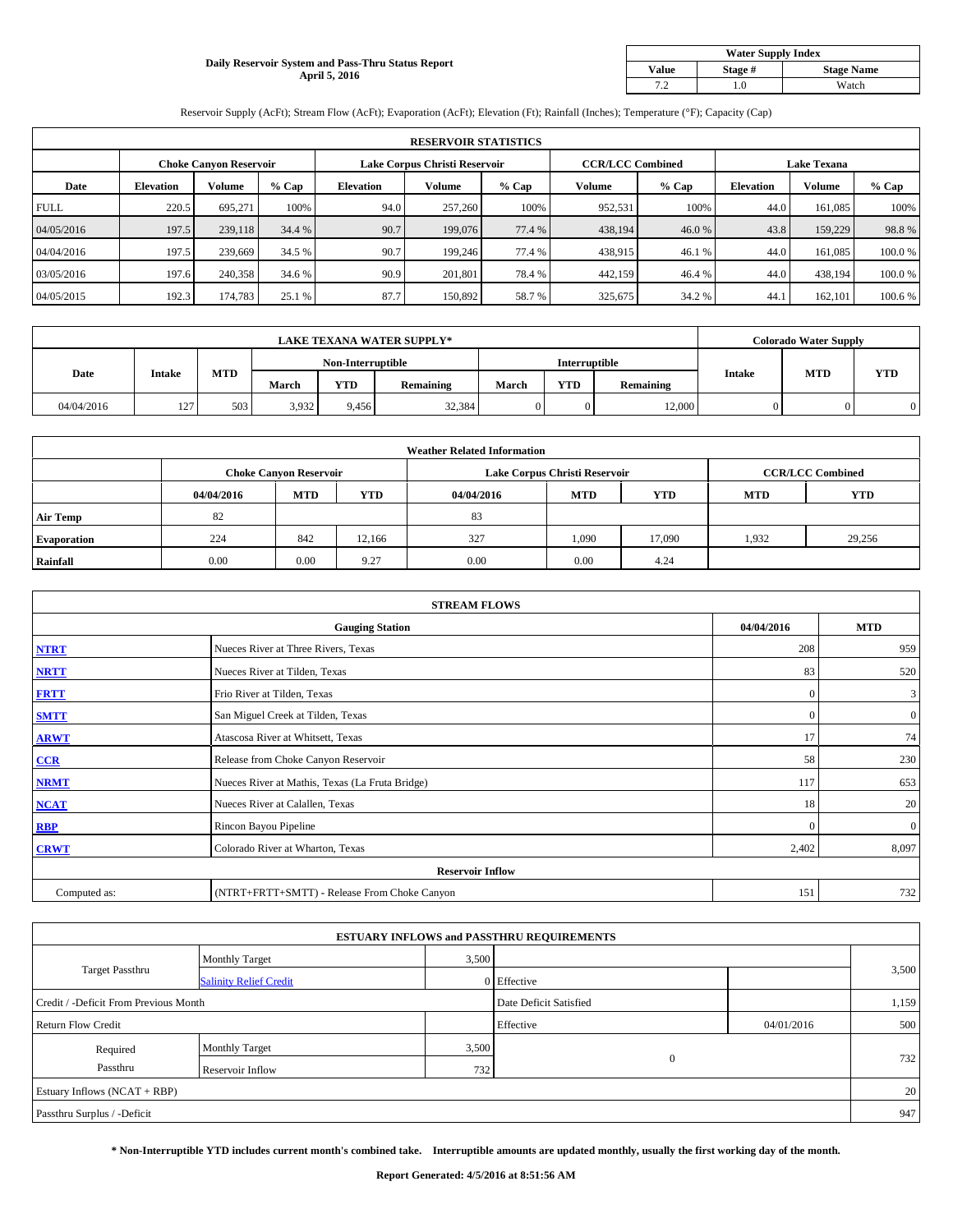## **Daily Reservoir System and Pass-Thru Status Report April 6, 2016**

| <b>Water Supply Index</b> |         |                   |  |  |  |  |  |  |
|---------------------------|---------|-------------------|--|--|--|--|--|--|
| <b>Value</b>              | Stage # | <b>Stage Name</b> |  |  |  |  |  |  |
| 7 2                       | .0      | Watch             |  |  |  |  |  |  |

Reservoir Supply (AcFt); Stream Flow (AcFt); Evaporation (AcFt); Elevation (Ft); Rainfall (Inches); Temperature (°F); Capacity (Cap)

|             | <b>RESERVOIR STATISTICS</b> |         |         |                               |               |         |                         |         |                    |               |         |  |
|-------------|-----------------------------|---------|---------|-------------------------------|---------------|---------|-------------------------|---------|--------------------|---------------|---------|--|
|             | Choke Canvon Reservoir      |         |         | Lake Corpus Christi Reservoir |               |         | <b>CCR/LCC Combined</b> |         | <b>Lake Texana</b> |               |         |  |
| Date        | <b>Elevation</b>            | Volume  | $%$ Cap | <b>Elevation</b>              | <b>Volume</b> | $%$ Cap | Volume                  | $%$ Cap | <b>Elevation</b>   | <b>Volume</b> | % Cap   |  |
| <b>FULL</b> | 220.5                       | 695.271 | 100%    | 94.0                          | 257,260       | 100%    | 952,531                 | 100%    | 44.0               | 161.085       | 100%    |  |
| 04/06/2016  | 197.4                       | 238,568 | 34.3 %  | 90.7                          | 198,736       | 77.3 %  | 437,304                 | 45.9%   | 43.6               | 157,385       | 97.7 %  |  |
| 04/05/2016  | 197.5                       | 239,118 | 34.4 %  | 90.7                          | 199,076       | 77.4 %  | 438,194                 | 46.0 %  | 43.8               | 159,229       | 98.8%   |  |
| 03/06/2016  | 197.5                       | 239,807 | 34.5 %  | 90.8                          | 201.460       | 78.3%   | 441,267                 | 46.3 %  | 44.0               | 437,304       | 100.0%  |  |
| 04/06/2015  | 192.3                       | 174,670 | 25.1 %  | 87.7                          | 150,740       | 58.6%   | 325,410                 | 34.2 %  | 44.                | 162,101       | 100.6 % |  |

| <b>LAKE TEXANA WATER SUPPLY*</b> |               |     |                   |       |                  |                      | <b>Colorado Water Supply</b> |                  |               |            |            |
|----------------------------------|---------------|-----|-------------------|-------|------------------|----------------------|------------------------------|------------------|---------------|------------|------------|
|                                  |               |     | Non-Interruptible |       |                  | <b>Interruptible</b> |                              |                  |               |            |            |
| Date                             | <b>Intake</b> | MTD | March             | YTD   | <b>Remaining</b> | March                | YTD                          | <b>Remaining</b> | <b>Intake</b> | <b>MTD</b> | <b>YTD</b> |
| 04/05/2016                       | 126           | 628 | 3,932             | 9.582 | 32,258           |                      |                              | 12.000           |               |            |            |

|                    | <b>Weather Related Information</b> |                               |        |            |                               |                         |            |            |  |  |  |  |
|--------------------|------------------------------------|-------------------------------|--------|------------|-------------------------------|-------------------------|------------|------------|--|--|--|--|
|                    |                                    | <b>Choke Canyon Reservoir</b> |        |            | Lake Corpus Christi Reservoir | <b>CCR/LCC Combined</b> |            |            |  |  |  |  |
|                    | 04/05/2016                         | <b>MTD</b>                    | YTD    | 04/05/2016 | <b>MTD</b>                    | <b>YTD</b>              | <b>MTD</b> | <b>YTD</b> |  |  |  |  |
| <b>Air Temp</b>    | 81                                 |                               |        | 81         |                               |                         |            |            |  |  |  |  |
| <b>Evaporation</b> | 256                                | 1,098                         | 12.422 | 287        | 1,377                         | 17,377                  | 2,475      | 29,799     |  |  |  |  |
| Rainfall           | 0.00                               | 0.00                          | 9.27   | 0.00       | 0.00                          | 4.24                    |            |            |  |  |  |  |

| <b>STREAM FLOWS</b> |                                                 |              |                |  |  |  |  |  |  |
|---------------------|-------------------------------------------------|--------------|----------------|--|--|--|--|--|--|
|                     | <b>Gauging Station</b>                          |              |                |  |  |  |  |  |  |
| <b>NTRT</b>         | Nueces River at Three Rivers, Texas             | 191          | 1,149          |  |  |  |  |  |  |
| <b>NRTT</b>         | Nueces River at Tilden, Texas                   | 64           | 584            |  |  |  |  |  |  |
| <b>FRTT</b>         | Frio River at Tilden, Texas                     | $\mathbf{0}$ | 4 <sup>1</sup> |  |  |  |  |  |  |
| <b>SMTT</b>         | San Miguel Creek at Tilden, Texas               | $\mathbf{0}$ | $\overline{0}$ |  |  |  |  |  |  |
| <b>ARWT</b>         | Atascosa River at Whitsett, Texas               | 16           | 90             |  |  |  |  |  |  |
| CCR                 | Release from Choke Canyon Reservoir             | 58           | 288            |  |  |  |  |  |  |
| <b>NRMT</b>         | Nueces River at Mathis, Texas (La Fruta Bridge) | 101          | 754            |  |  |  |  |  |  |
| <b>NCAT</b>         | Nueces River at Calallen, Texas                 | 3            | 23             |  |  |  |  |  |  |
| <b>RBP</b>          | Rincon Bayou Pipeline                           | $\Omega$     | $\overline{0}$ |  |  |  |  |  |  |
| <b>CRWT</b>         | Colorado River at Wharton, Texas                | 2,303        | 10,399         |  |  |  |  |  |  |
|                     | <b>Reservoir Inflow</b>                         |              |                |  |  |  |  |  |  |
| Computed as:        | (NTRT+FRTT+SMTT) - Release From Choke Canyon    | 133          | 865            |  |  |  |  |  |  |

| <b>ESTUARY INFLOWS and PASSTHRU REQUIREMENTS</b> |                               |       |                        |            |       |  |  |  |  |  |
|--------------------------------------------------|-------------------------------|-------|------------------------|------------|-------|--|--|--|--|--|
|                                                  | <b>Monthly Target</b>         | 3,500 |                        |            |       |  |  |  |  |  |
| <b>Target Passthru</b>                           | <b>Salinity Relief Credit</b> |       | 0 Effective            |            | 3,500 |  |  |  |  |  |
| Credit / -Deficit From Previous Month            |                               |       | Date Deficit Satisfied |            | 1,159 |  |  |  |  |  |
| <b>Return Flow Credit</b>                        |                               |       | Effective              | 04/01/2016 | 500   |  |  |  |  |  |
| Required                                         | <b>Monthly Target</b>         | 3,500 |                        |            |       |  |  |  |  |  |
| Passthru                                         | Reservoir Inflow              | 865   | $\mathbf{0}$           |            | 865   |  |  |  |  |  |
| Estuary Inflows (NCAT + RBP)                     |                               |       |                        |            |       |  |  |  |  |  |
| Passthru Surplus / -Deficit                      |                               |       |                        |            | 817   |  |  |  |  |  |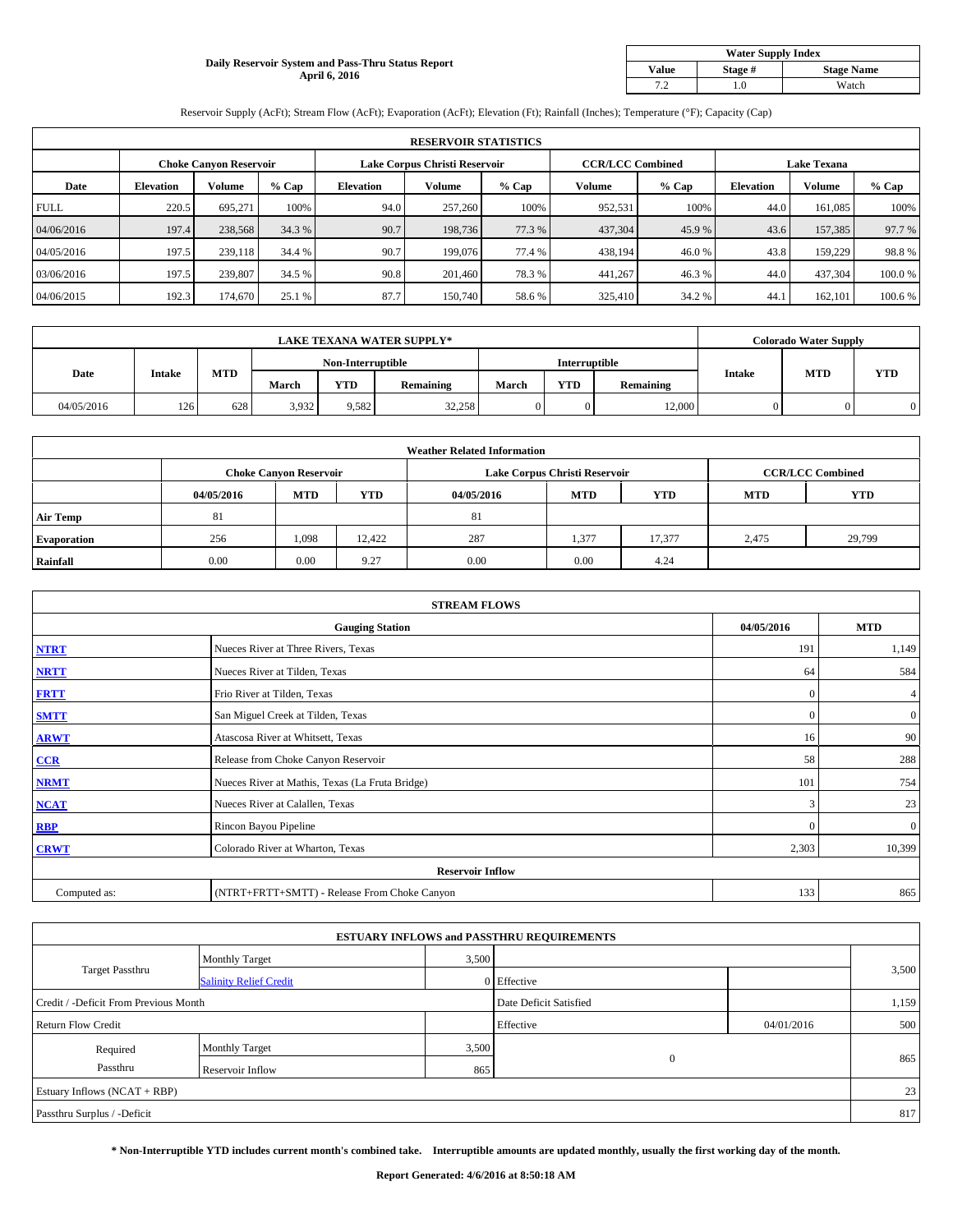### **Daily Reservoir System and Pass-Thru Status Report April 7, 2016**

| <b>Water Supply Index</b> |         |                   |  |  |  |  |  |  |
|---------------------------|---------|-------------------|--|--|--|--|--|--|
| <b>Value</b>              | Stage # | <b>Stage Name</b> |  |  |  |  |  |  |
|                           | .0      | Watch             |  |  |  |  |  |  |

Reservoir Supply (AcFt); Stream Flow (AcFt); Evaporation (AcFt); Elevation (Ft); Rainfall (Inches); Temperature (°F); Capacity (Cap)

|             | <b>RESERVOIR STATISTICS</b> |                               |         |                               |         |         |                         |         |                    |               |        |  |
|-------------|-----------------------------|-------------------------------|---------|-------------------------------|---------|---------|-------------------------|---------|--------------------|---------------|--------|--|
|             |                             | <b>Choke Canyon Reservoir</b> |         | Lake Corpus Christi Reservoir |         |         | <b>CCR/LCC Combined</b> |         | <b>Lake Texana</b> |               |        |  |
| Date        | <b>Elevation</b>            | Volume                        | $%$ Cap | <b>Elevation</b>              | Volume  | $%$ Cap | Volume                  | $%$ Cap | <b>Elevation</b>   | <b>Volume</b> | % Cap  |  |
| <b>FULL</b> | 220.5                       | 695.271                       | 100%    | 94.0                          | 257,260 | 100%    | 952,531                 | 100%    | 44.0               | 161,085       | 100%   |  |
| 04/07/2016  | 197.5                       | 239,118                       | 34.4 %  | 90.7                          | 198,736 | 77.3 %  | 437,854                 | 46.0%   | 43.6               | 157,385       | 97.7 % |  |
| 04/06/2016  | 197.4                       | 238,568                       | 34.3 %  | 90.7                          | 198.736 | 77.3 %  | 437,304                 | 45.9 %  | 43.6               | 157,385       | 97.7 % |  |
| 03/07/2016  | 197.4                       | 238,430                       | 34.3 %  | 90.7                          | 199.587 | 77.6 %  | 438,017                 | 46.0%   | 44.0               | 437,854       | 100.0% |  |
| 04/07/2015  | 192.2                       | 173,658                       | 25.0 %  | 87.7                          | 150.286 | 58.4%   | 323,944                 | 34.0%   | 44.1               | 162,101       | 100.6% |  |

| <b>LAKE TEXANA WATER SUPPLY*</b> |                   |     |       |                      |                  |       | <b>Colorado Water Supply</b> |                  |               |            |            |
|----------------------------------|-------------------|-----|-------|----------------------|------------------|-------|------------------------------|------------------|---------------|------------|------------|
|                                  | Non-Interruptible |     |       | <b>Interruptible</b> |                  |       |                              |                  |               |            |            |
| Date                             | <b>Intake</b>     | MTD | March | YTD                  | <b>Remaining</b> | March | YTD                          | <b>Remaining</b> | <b>Intake</b> | <b>MTD</b> | <b>YTD</b> |
| 04/06/2016                       | 126               | 754 | 3,932 | 9.707                | 32,133           |       |                              | 12.000           |               |            |            |

|                    |            |                               |        | <b>Weather Related Information</b> |                               |                         |            |            |
|--------------------|------------|-------------------------------|--------|------------------------------------|-------------------------------|-------------------------|------------|------------|
|                    |            | <b>Choke Canyon Reservoir</b> |        |                                    | Lake Corpus Christi Reservoir | <b>CCR/LCC Combined</b> |            |            |
|                    | 04/06/2016 | <b>MTD</b>                    | YTD    | 04/06/2016                         | <b>MTD</b>                    | <b>YTD</b>              | <b>MTD</b> | <b>YTD</b> |
| <b>Air Temp</b>    | 78         |                               |        | 78                                 |                               |                         |            |            |
| <b>Evaporation</b> | 136        | 1,234                         | 12,558 | 178                                | 1,555                         | 17,555                  | 2,789      | 30,113     |
| Rainfall           | 0.00       | 0.00                          | 9.27   | 0.00                               | 0.00                          | 4.24                    |            |            |

| <b>STREAM FLOWS</b> |                                                 |              |                |  |  |  |  |  |  |
|---------------------|-------------------------------------------------|--------------|----------------|--|--|--|--|--|--|
|                     | <b>Gauging Station</b>                          |              |                |  |  |  |  |  |  |
| <b>NTRT</b>         | Nueces River at Three Rivers, Texas             | 171          | 1,320          |  |  |  |  |  |  |
| <b>NRTT</b>         | Nueces River at Tilden, Texas                   | 50           | 633            |  |  |  |  |  |  |
| <b>FRTT</b>         | Frio River at Tilden, Texas                     | $\mathbf{0}$ | 4 <sup>1</sup> |  |  |  |  |  |  |
| <b>SMTT</b>         | San Miguel Creek at Tilden, Texas               | $\mathbf{0}$ | $\overline{0}$ |  |  |  |  |  |  |
| <b>ARWT</b>         | Atascosa River at Whitsett, Texas               | 14           | 105            |  |  |  |  |  |  |
| CCR                 | Release from Choke Canyon Reservoir             | 58           | 345            |  |  |  |  |  |  |
| <b>NRMT</b>         | Nueces River at Mathis, Texas (La Fruta Bridge) | 103          | 858            |  |  |  |  |  |  |
| <b>NCAT</b>         | Nueces River at Calallen, Texas                 | $\mathbf{0}$ | 23             |  |  |  |  |  |  |
| <b>RBP</b>          | Rincon Bayou Pipeline                           | $\mathbf{0}$ | $\overline{0}$ |  |  |  |  |  |  |
| <b>CRWT</b>         | Colorado River at Wharton, Texas                | 2,322        | 12,722         |  |  |  |  |  |  |
|                     | <b>Reservoir Inflow</b>                         |              |                |  |  |  |  |  |  |
| Computed as:        | (NTRT+FRTT+SMTT) - Release From Choke Canyon    | 114          | 979            |  |  |  |  |  |  |

| <b>ESTUARY INFLOWS and PASSTHRU REQUIREMENTS</b> |                               |       |                        |            |       |  |  |  |  |  |
|--------------------------------------------------|-------------------------------|-------|------------------------|------------|-------|--|--|--|--|--|
|                                                  | <b>Monthly Target</b>         | 3,500 |                        |            |       |  |  |  |  |  |
| <b>Target Passthru</b>                           | <b>Salinity Relief Credit</b> |       | 0 Effective            |            | 3,500 |  |  |  |  |  |
| Credit / -Deficit From Previous Month            |                               |       | Date Deficit Satisfied |            | 1,159 |  |  |  |  |  |
| <b>Return Flow Credit</b>                        |                               |       | Effective              | 04/01/2016 | 500   |  |  |  |  |  |
| Required                                         | <b>Monthly Target</b>         | 3,500 |                        |            |       |  |  |  |  |  |
| Passthru                                         | Reservoir Inflow              | 979   | $\mathbf{0}$           |            | 979   |  |  |  |  |  |
| Estuary Inflows (NCAT + RBP)                     |                               |       |                        |            |       |  |  |  |  |  |
| Passthru Surplus / -Deficit                      |                               |       |                        |            |       |  |  |  |  |  |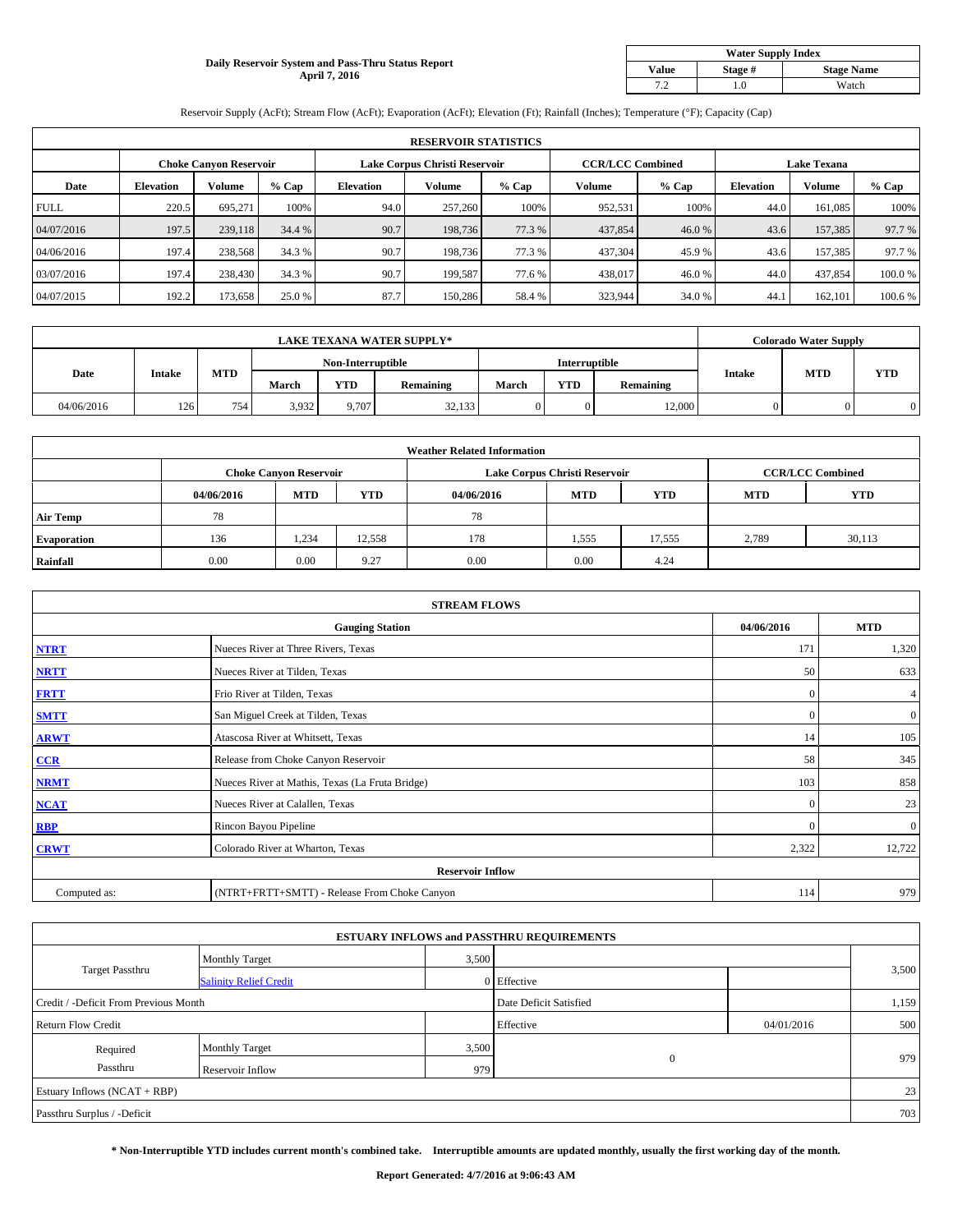## **Daily Reservoir System and Pass-Thru Status Report April 8, 2016**

| <b>Water Supply Index</b> |         |                   |  |  |  |  |  |  |
|---------------------------|---------|-------------------|--|--|--|--|--|--|
| <b>Value</b>              | Stage # | <b>Stage Name</b> |  |  |  |  |  |  |
|                           | .0      | Watch             |  |  |  |  |  |  |

Reservoir Supply (AcFt); Stream Flow (AcFt); Evaporation (AcFt); Elevation (Ft); Rainfall (Inches); Temperature (°F); Capacity (Cap)

|             | <b>RESERVOIR STATISTICS</b> |                               |         |                               |         |         |                         |         |                    |         |         |  |
|-------------|-----------------------------|-------------------------------|---------|-------------------------------|---------|---------|-------------------------|---------|--------------------|---------|---------|--|
|             |                             | <b>Choke Canyon Reservoir</b> |         | Lake Corpus Christi Reservoir |         |         | <b>CCR/LCC Combined</b> |         | <b>Lake Texana</b> |         |         |  |
| Date        | <b>Elevation</b>            | Volume                        | $%$ Cap | <b>Elevation</b>              | Volume  | $%$ Cap | Volume                  | $%$ Cap | <b>Elevation</b>   | Volume  | % Cap   |  |
| <b>FULL</b> | 220.5                       | 695.271                       | 100%    | 94.0                          | 257,260 | 100%    | 952,531                 | 100%    | 44.0               | 161,085 | 100%    |  |
| 04/08/2016  | 197.5                       | 239,256                       | 34.4 %  | 90.7                          | 198,397 | 77.1 %  | 437,653                 | 45.9%   | 43.6               | 157,385 | 97.7 %  |  |
| 04/07/2016  | 197.5                       | 239,118                       | 34.4 %  | 90.7                          | 198.736 | 77.3 %  | 437,854                 | 46.0 %  | 43.6               | 157,385 | 97.7 %  |  |
| 03/08/2016  | 197.4                       | 238,292                       | 34.3 %  | 90.7                          | 199.587 | 77.6 %  | 437,879                 | 46.0%   | 44.0               | 437,653 | 100.0 % |  |
| 04/08/2015  | 192.2                       | 173,098                       | 24.9 %  | 87.7                          | 150,135 | 58.4%   | 323,233                 | 33.9%   | 44.1               | 162,101 | 100.6 % |  |

| <b>LAKE TEXANA WATER SUPPLY*</b> |               |     |       |                   |                  |                      | <b>Colorado Water Supply</b> |                  |               |            |            |
|----------------------------------|---------------|-----|-------|-------------------|------------------|----------------------|------------------------------|------------------|---------------|------------|------------|
|                                  |               |     |       | Non-Interruptible |                  | <b>Interruptible</b> |                              |                  |               |            |            |
| Date                             | <b>Intake</b> | MTD | March | YTD               | <b>Remaining</b> | March                | YTD                          | <b>Remaining</b> | <b>Intake</b> | <b>MTD</b> | <b>YTD</b> |
| 04/07/2016                       | 126           | 880 | 3,932 | 9,833             | 32,007           |                      |                              | 12.000           |               |            |            |

|                    |            |                               |        | <b>Weather Related Information</b> |                               |                         |            |            |
|--------------------|------------|-------------------------------|--------|------------------------------------|-------------------------------|-------------------------|------------|------------|
|                    |            | <b>Choke Canyon Reservoir</b> |        |                                    | Lake Corpus Christi Reservoir | <b>CCR/LCC Combined</b> |            |            |
|                    | 04/07/2016 | <b>MTD</b>                    | YTD    | 04/07/2016                         | <b>MTD</b>                    | <b>YTD</b>              | <b>MTD</b> | <b>YTD</b> |
| <b>Air Temp</b>    | 83         |                               |        | 85                                 |                               |                         |            |            |
| <b>Evaporation</b> | 224        | 1,458                         | 12.782 | 297                                | 1,852                         | 17,852                  | 3,310      | 30,634     |
| Rainfall           | 0.00       | 0.00                          | 9.27   | 0.00                               | 0.00                          | 4.24                    |            |            |

| <b>STREAM FLOWS</b> |                                                 |              |                |  |  |  |  |  |  |
|---------------------|-------------------------------------------------|--------------|----------------|--|--|--|--|--|--|
|                     | <b>Gauging Station</b>                          | 04/07/2016   | <b>MTD</b>     |  |  |  |  |  |  |
| <b>NTRT</b>         | Nueces River at Three Rivers, Texas             | 157          | 1,477          |  |  |  |  |  |  |
| <b>NRTT</b>         | Nueces River at Tilden, Texas                   | 40           | 673            |  |  |  |  |  |  |
| <b>FRTT</b>         | Frio River at Tilden, Texas                     | $\mathbf{0}$ | 5 <sup>1</sup> |  |  |  |  |  |  |
| <b>SMTT</b>         | San Miguel Creek at Tilden, Texas               | $\mathbf{0}$ | $\overline{0}$ |  |  |  |  |  |  |
| <b>ARWT</b>         | Atascosa River at Whitsett, Texas               | 13           | 118            |  |  |  |  |  |  |
| CCR                 | Release from Choke Canyon Reservoir             | 58           | 403            |  |  |  |  |  |  |
| <b>NRMT</b>         | Nueces River at Mathis, Texas (La Fruta Bridge) | 103          | 961            |  |  |  |  |  |  |
| <b>NCAT</b>         | Nueces River at Calallen, Texas                 | $\mathbf{0}$ | 23             |  |  |  |  |  |  |
| <b>RBP</b>          | Rincon Bayou Pipeline                           | $\Omega$     | $\mathbf{0}$   |  |  |  |  |  |  |
| <b>CRWT</b>         | Colorado River at Wharton, Texas                | 2,124        | 14,846         |  |  |  |  |  |  |
|                     | <b>Reservoir Inflow</b>                         |              |                |  |  |  |  |  |  |
| Computed as:        | (NTRT+FRTT+SMTT) - Release From Choke Canyon    | 100          | 1,078          |  |  |  |  |  |  |

|                                       |                               |                        | <b>ESTUARY INFLOWS and PASSTHRU REQUIREMENTS</b> |            |       |  |  |  |
|---------------------------------------|-------------------------------|------------------------|--------------------------------------------------|------------|-------|--|--|--|
|                                       | <b>Monthly Target</b>         | 3,500                  |                                                  |            |       |  |  |  |
| <b>Target Passthru</b>                | <b>Salinity Relief Credit</b> |                        | 0 Effective                                      |            | 3,500 |  |  |  |
| Credit / -Deficit From Previous Month |                               | Date Deficit Satisfied |                                                  | 1,159      |       |  |  |  |
| <b>Return Flow Credit</b>             |                               |                        | Effective                                        | 04/01/2016 | 500   |  |  |  |
| Required                              | <b>Monthly Target</b>         | 3,500                  |                                                  |            |       |  |  |  |
| Passthru                              | Reservoir Inflow              | 1,078                  | $\mathbf{0}$                                     |            | 1,078 |  |  |  |
| Estuary Inflows (NCAT + RBP)          |                               |                        |                                                  |            |       |  |  |  |
| Passthru Surplus / -Deficit           |                               |                        |                                                  |            | 604   |  |  |  |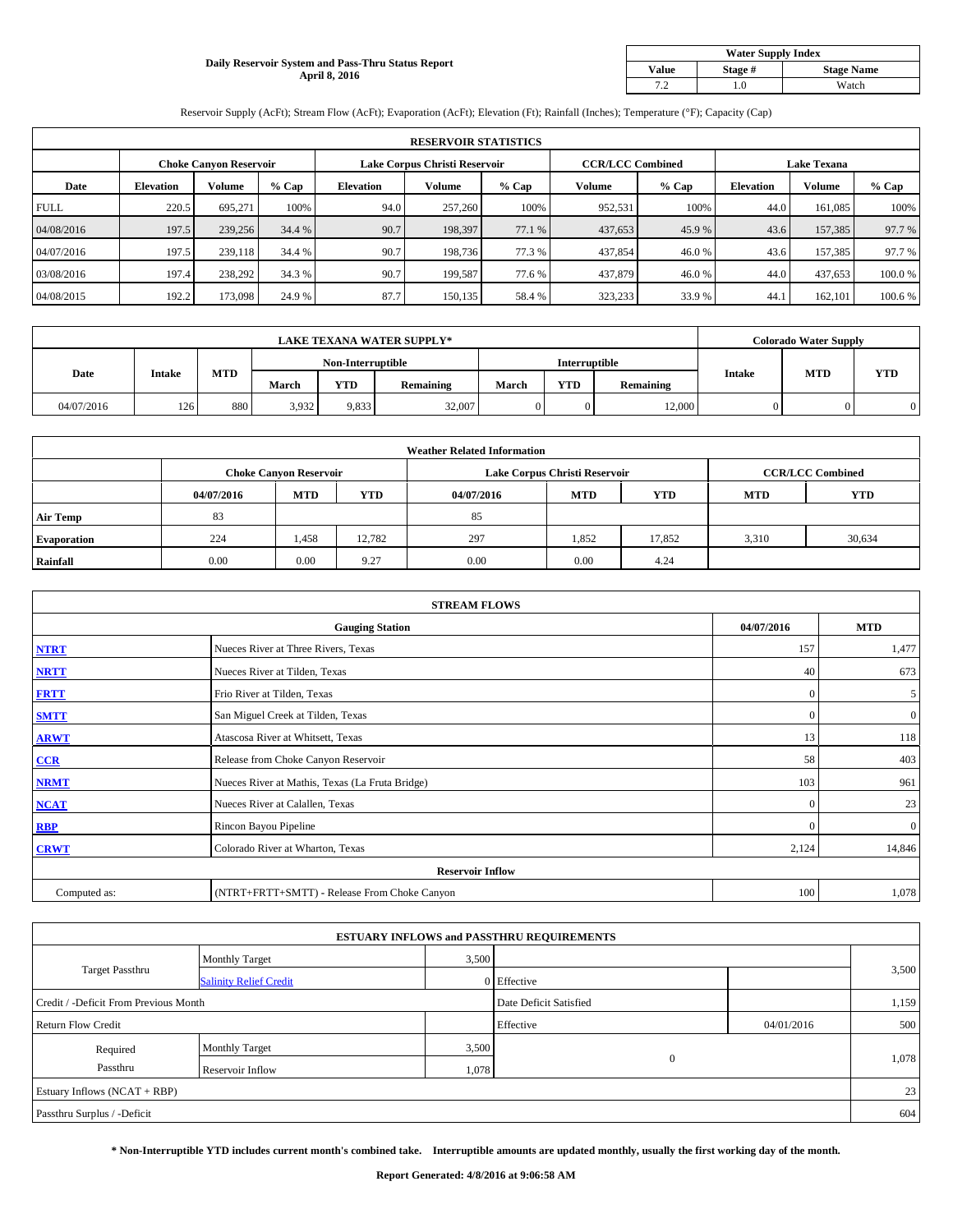### **Daily Reservoir System and Pass-Thru Status Report April 9, 2016**

| <b>Water Supply Index</b> |         |                   |  |  |  |  |  |  |
|---------------------------|---------|-------------------|--|--|--|--|--|--|
| <b>Value</b>              | Stage # | <b>Stage Name</b> |  |  |  |  |  |  |
|                           | .0      | Watch             |  |  |  |  |  |  |

Reservoir Supply (AcFt); Stream Flow (AcFt); Evaporation (AcFt); Elevation (Ft); Rainfall (Inches); Temperature (°F); Capacity (Cap)

|             | <b>RESERVOIR STATISTICS</b> |                        |         |                               |               |         |                         |         |                    |               |         |  |
|-------------|-----------------------------|------------------------|---------|-------------------------------|---------------|---------|-------------------------|---------|--------------------|---------------|---------|--|
|             |                             | Choke Canvon Reservoir |         | Lake Corpus Christi Reservoir |               |         | <b>CCR/LCC Combined</b> |         | <b>Lake Texana</b> |               |         |  |
| Date        | <b>Elevation</b>            | Volume                 | $%$ Cap | <b>Elevation</b>              | <b>Volume</b> | $%$ Cap | Volume                  | $%$ Cap | <b>Elevation</b>   | <b>Volume</b> | % Cap   |  |
| <b>FULL</b> | 220.5                       | 695.271                | 100%    | 94.0                          | 257,260       | 100%    | 952,531                 | 100%    | 44.0               | 161.085       | 100%    |  |
| 04/09/2016  | 197.4                       | 237,879                | 34.2 %  | 90.5                          | 195,178       | 75.9%   | 433,057                 | 45.5 %  | 43.6               | 157,385       | 97.7 %  |  |
| 04/08/2016  | 197.5                       | 239,256                | 34.4 %  | 90.7                          | 198.397       | 77.1 %  | 437,653                 | 45.9 %  | 43.6               | 157.385       | 97.7 %  |  |
| 03/09/2016  | 197.4                       | 238,430                | 34.3 %  | 90.9                          | 201.631       | 78.4 %  | 440,061                 | 46.2%   | 43.7               | 433,057       | 98.3%   |  |
| 04/09/2015  | 192.3                       | 173,995                | 25.0 %  | 87.7                          | 150,135       | 58.4 %  | 324,130                 | 34.0 %  | 44.                | 162,101       | 100.6 % |  |

| <b>LAKE TEXANA WATER SUPPLY*</b> |               |       |                   |            |           |                      |            | <b>Colorado Water Supply</b> |        |            |            |
|----------------------------------|---------------|-------|-------------------|------------|-----------|----------------------|------------|------------------------------|--------|------------|------------|
|                                  |               |       | Non-Interruptible |            |           | <b>Interruptible</b> |            |                              |        |            |            |
| Date                             | <b>Intake</b> | MTD   | March             | <b>YTD</b> | Remaining | March                | <b>YTD</b> | Remaining                    | Intake | <b>MTD</b> | <b>YTD</b> |
| 04/08/2016                       | 126           | 1.006 | 3,932             | 9,959      | 31,881    |                      |            | 12,000                       |        |            |            |

|                    | <b>Weather Related Information</b> |                               |            |            |                               |                         |            |            |  |  |  |  |
|--------------------|------------------------------------|-------------------------------|------------|------------|-------------------------------|-------------------------|------------|------------|--|--|--|--|
|                    |                                    | <b>Choke Canyon Reservoir</b> |            |            | Lake Corpus Christi Reservoir | <b>CCR/LCC Combined</b> |            |            |  |  |  |  |
|                    | 04/08/2016                         | <b>MTD</b>                    | <b>YTD</b> | 04/08/2016 | <b>MTD</b>                    | <b>YTD</b>              | <b>MTD</b> | <b>YTD</b> |  |  |  |  |
| <b>Air Temp</b>    | 80                                 |                               |            | 81         |                               |                         |            |            |  |  |  |  |
| <b>Evaporation</b> | 184                                | 1,642                         | 12,966     | 256        | 2,108                         | 18,108                  | 3,750      | 31,074     |  |  |  |  |
| Rainfall           | 0.01                               | 0.01                          | 9.28       | 0.07       | 0.07                          | 4.31                    |            |            |  |  |  |  |

| <b>STREAM FLOWS</b> |                                                 |              |                |  |  |  |  |  |  |
|---------------------|-------------------------------------------------|--------------|----------------|--|--|--|--|--|--|
|                     | <b>Gauging Station</b>                          | 04/08/2016   | <b>MTD</b>     |  |  |  |  |  |  |
| <b>NTRT</b>         | Nueces River at Three Rivers, Texas             | 147          | 1,624          |  |  |  |  |  |  |
| <b>NRTT</b>         | Nueces River at Tilden, Texas                   | 32           | 705            |  |  |  |  |  |  |
| <b>FRTT</b>         | Frio River at Tilden, Texas                     | $\mathbf{0}$ | 5              |  |  |  |  |  |  |
| <b>SMTT</b>         | San Miguel Creek at Tilden, Texas               | $\mathbf{0}$ | $\overline{0}$ |  |  |  |  |  |  |
| <b>ARWT</b>         | Atascosa River at Whitsett, Texas               | 12           | 130            |  |  |  |  |  |  |
| CCR                 | Release from Choke Canyon Reservoir             | 58           | 461            |  |  |  |  |  |  |
| <b>NRMT</b>         | Nueces River at Mathis, Texas (La Fruta Bridge) | 99           | 1,060          |  |  |  |  |  |  |
| <b>NCAT</b>         | Nueces River at Calallen, Texas                 | $\mathbf{0}$ | 23             |  |  |  |  |  |  |
| <b>RBP</b>          | Rincon Bayou Pipeline                           | $\Omega$     | $\overline{0}$ |  |  |  |  |  |  |
| <b>CRWT</b>         | Colorado River at Wharton, Texas                | 1,856        | 16,702         |  |  |  |  |  |  |
|                     | <b>Reservoir Inflow</b>                         |              |                |  |  |  |  |  |  |
| Computed as:        | (NTRT+FRTT+SMTT) - Release From Choke Canyon    | 90           | 1,168          |  |  |  |  |  |  |

| <b>ESTUARY INFLOWS and PASSTHRU REQUIREMENTS</b> |                               |                        |              |            |       |  |  |  |  |  |
|--------------------------------------------------|-------------------------------|------------------------|--------------|------------|-------|--|--|--|--|--|
|                                                  | <b>Monthly Target</b>         | 3,500                  |              |            |       |  |  |  |  |  |
| <b>Target Passthru</b>                           | <b>Salinity Relief Credit</b> |                        | 0 Effective  |            | 3,500 |  |  |  |  |  |
| Credit / -Deficit From Previous Month            |                               | Date Deficit Satisfied |              | 1,159      |       |  |  |  |  |  |
| <b>Return Flow Credit</b>                        |                               |                        | Effective    | 04/01/2016 | 500   |  |  |  |  |  |
| Required                                         | <b>Monthly Target</b>         | 3,500                  |              |            |       |  |  |  |  |  |
| Passthru                                         | Reservoir Inflow              | 1,168                  | $\mathbf{0}$ |            | 1,168 |  |  |  |  |  |
| Estuary Inflows (NCAT + RBP)                     |                               |                        |              |            |       |  |  |  |  |  |
| Passthru Surplus / -Deficit                      |                               |                        |              |            | 514   |  |  |  |  |  |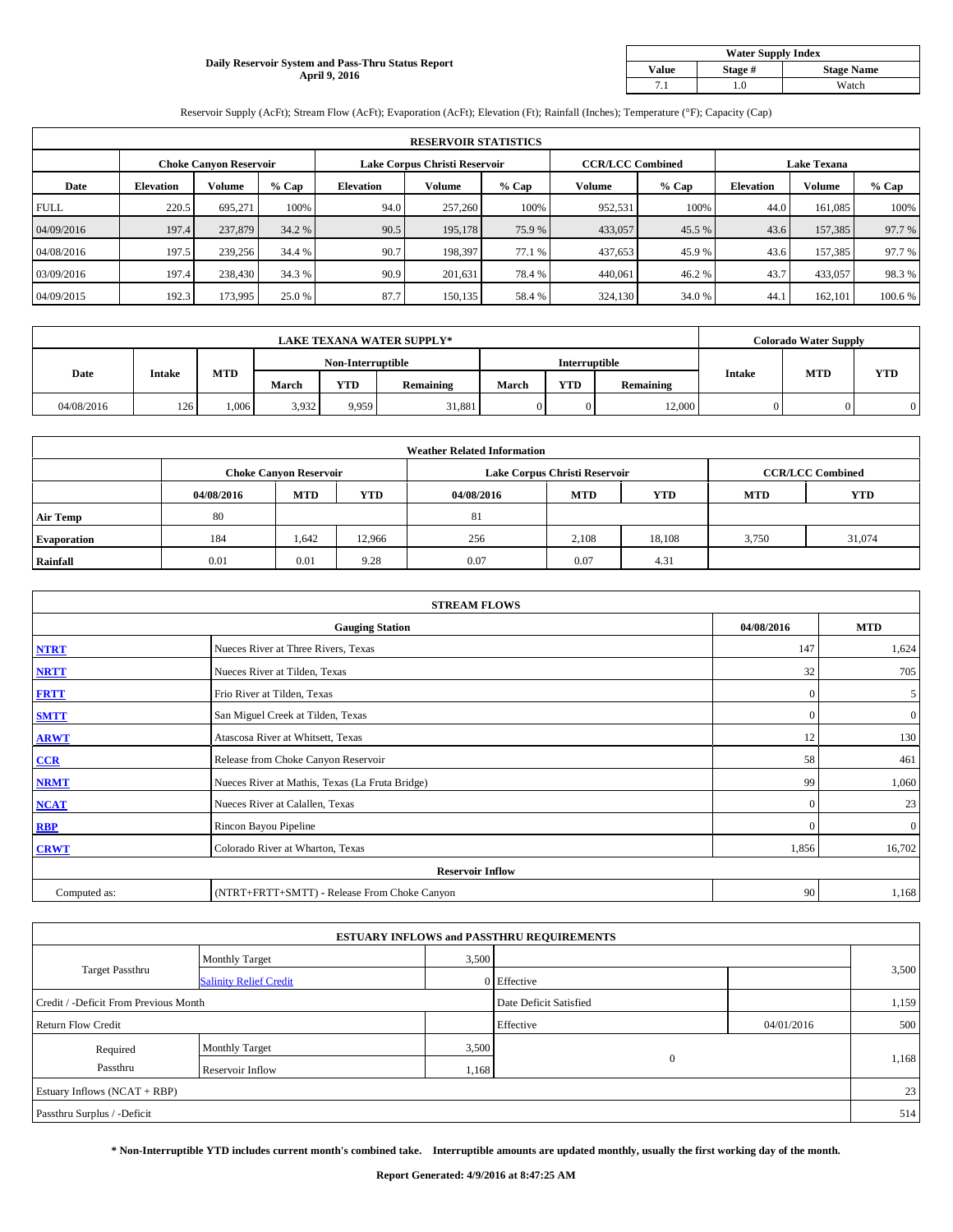## **Daily Reservoir System and Pass-Thru Status Report April 10, 2016**

| <b>Water Supply Index</b> |         |                   |  |  |  |  |  |  |
|---------------------------|---------|-------------------|--|--|--|--|--|--|
| <b>Value</b>              | Stage # | <b>Stage Name</b> |  |  |  |  |  |  |
| 7 2                       | .0      | Watch             |  |  |  |  |  |  |

Reservoir Supply (AcFt); Stream Flow (AcFt); Evaporation (AcFt); Elevation (Ft); Rainfall (Inches); Temperature (°F); Capacity (Cap)

|             | <b>RESERVOIR STATISTICS</b> |                               |         |                               |         |         |                         |         |                    |               |         |  |
|-------------|-----------------------------|-------------------------------|---------|-------------------------------|---------|---------|-------------------------|---------|--------------------|---------------|---------|--|
|             |                             | <b>Choke Canvon Reservoir</b> |         | Lake Corpus Christi Reservoir |         |         | <b>CCR/LCC Combined</b> |         | <b>Lake Texana</b> |               |         |  |
| Date        | <b>Elevation</b>            | Volume                        | $%$ Cap | <b>Elevation</b>              | Volume  | $%$ Cap | Volume                  | $%$ Cap | <b>Elevation</b>   | <b>Volume</b> | % Cap   |  |
| <b>FULL</b> | 220.5                       | 695.271                       | 100%    | 94.0                          | 257,260 | 100%    | 952,531                 | 100%    | 44.0               | 161.085       | 100%    |  |
| 04/10/2016  | 197.4                       | 237,473                       | 34.2 %  | 90.6                          | 197,718 | 76.9 %  | 435,191                 | 45.7%   | 43.6               | 157,385       | 97.7 %  |  |
| 04/09/2016  | 197.4                       | 237,879                       | 34.2 %  | 90.5                          | 195.178 | 75.9 %  | 433,057                 | 45.5 %  | 43.6               | 157.385       | 97.7 %  |  |
| 03/10/2016  | 197.5                       | 239,807                       | 34.5 %  | 91.0                          | 203,852 | 79.2 %  | 443,659                 | 46.6%   | 43.9               | 435,191       | 99.4 %  |  |
| 04/10/2015  | 192.2                       | 173,209                       | 24.9 %  | 87.7                          | 150,135 | 58.4%   | 323,344                 | 33.9%   | 44.0               | 162,101       | 100.6 % |  |

| <b>LAKE TEXANA WATER SUPPLY*</b> |               |            |                   |            |                  |               |            | <b>Colorado Water Supply</b> |               |            |            |
|----------------------------------|---------------|------------|-------------------|------------|------------------|---------------|------------|------------------------------|---------------|------------|------------|
|                                  |               |            | Non-Interruptible |            |                  | Interruptible |            |                              |               |            |            |
| Date                             | <b>Intake</b> | <b>MTD</b> | March             | <b>YTD</b> | <b>Remaining</b> | March         | <b>YTD</b> | Remaining                    | <b>Intake</b> | <b>MTD</b> | <b>YTD</b> |
| 04/09/2016                       | 125           | 1.131      | 3,932             | 10.084     | 31,756           |               |            | 12,000                       |               |            |            |

|                    |            |                               |        | <b>Weather Related Information</b> |                               |                         |            |            |
|--------------------|------------|-------------------------------|--------|------------------------------------|-------------------------------|-------------------------|------------|------------|
|                    |            | <b>Choke Canyon Reservoir</b> |        |                                    | Lake Corpus Christi Reservoir | <b>CCR/LCC Combined</b> |            |            |
|                    | 04/09/2016 | <b>MTD</b>                    | YTD    | 04/09/2016                         | <b>MTD</b>                    | <b>YTD</b>              | <b>MTD</b> | <b>YTD</b> |
| <b>Air Temp</b>    | 81         |                               |        | 80                                 |                               |                         |            |            |
| <b>Evaporation</b> | 175        | 1,817                         | 13.141 | 267                                | 2,375                         | 18,375                  | 4.192      | 31,516     |
| Rainfall           | 0.00       | 0.01                          | 9.28   | 0.00                               | 0.07                          | 4.31                    |            |            |

| <b>STREAM FLOWS</b> |                                                 |              |                |  |  |  |  |  |  |
|---------------------|-------------------------------------------------|--------------|----------------|--|--|--|--|--|--|
|                     | <b>Gauging Station</b>                          | 04/09/2016   | <b>MTD</b>     |  |  |  |  |  |  |
| <b>NTRT</b>         | Nueces River at Three Rivers, Texas             | 139          | 1,763          |  |  |  |  |  |  |
| <b>NRTT</b>         | Nueces River at Tilden, Texas                   | 26           | 730            |  |  |  |  |  |  |
| <b>FRTT</b>         | Frio River at Tilden, Texas                     | $\mathbf{0}$ | 5 <sup>1</sup> |  |  |  |  |  |  |
| <b>SMTT</b>         | San Miguel Creek at Tilden, Texas               | $\mathbf{0}$ | $\overline{0}$ |  |  |  |  |  |  |
| <b>ARWT</b>         | Atascosa River at Whitsett, Texas               | 11           | 142            |  |  |  |  |  |  |
| CCR                 | Release from Choke Canyon Reservoir             | 58           | 518            |  |  |  |  |  |  |
| <b>NRMT</b>         | Nueces River at Mathis, Texas (La Fruta Bridge) | 111          | 1,171          |  |  |  |  |  |  |
| <b>NCAT</b>         | Nueces River at Calallen, Texas                 | $\mathbf{0}$ | 23             |  |  |  |  |  |  |
| <b>RBP</b>          | Rincon Bayou Pipeline                           | $\Omega$     | $\overline{0}$ |  |  |  |  |  |  |
| <b>CRWT</b>         | Colorado River at Wharton, Texas                | 1,719        | 18,421         |  |  |  |  |  |  |
|                     | <b>Reservoir Inflow</b>                         |              |                |  |  |  |  |  |  |
| Computed as:        | (NTRT+FRTT+SMTT) - Release From Choke Canyon    | 82           | 1,250          |  |  |  |  |  |  |

| <b>ESTUARY INFLOWS and PASSTHRU REQUIREMENTS</b> |                               |                        |              |            |       |  |  |  |  |  |
|--------------------------------------------------|-------------------------------|------------------------|--------------|------------|-------|--|--|--|--|--|
|                                                  | <b>Monthly Target</b>         | 3,500                  |              |            |       |  |  |  |  |  |
| <b>Target Passthru</b>                           | <b>Salinity Relief Credit</b> |                        | 0 Effective  |            | 3,500 |  |  |  |  |  |
| Credit / -Deficit From Previous Month            |                               | Date Deficit Satisfied |              | 1,159      |       |  |  |  |  |  |
| <b>Return Flow Credit</b>                        |                               |                        | Effective    | 04/01/2016 | 500   |  |  |  |  |  |
| Required                                         | <b>Monthly Target</b>         | 3,500                  |              |            |       |  |  |  |  |  |
| Passthru                                         | Reservoir Inflow              | 1,250                  | $\mathbf{0}$ |            | 1,250 |  |  |  |  |  |
| Estuary Inflows (NCAT + RBP)                     |                               |                        |              |            |       |  |  |  |  |  |
| Passthru Surplus / -Deficit                      |                               |                        |              |            | 432   |  |  |  |  |  |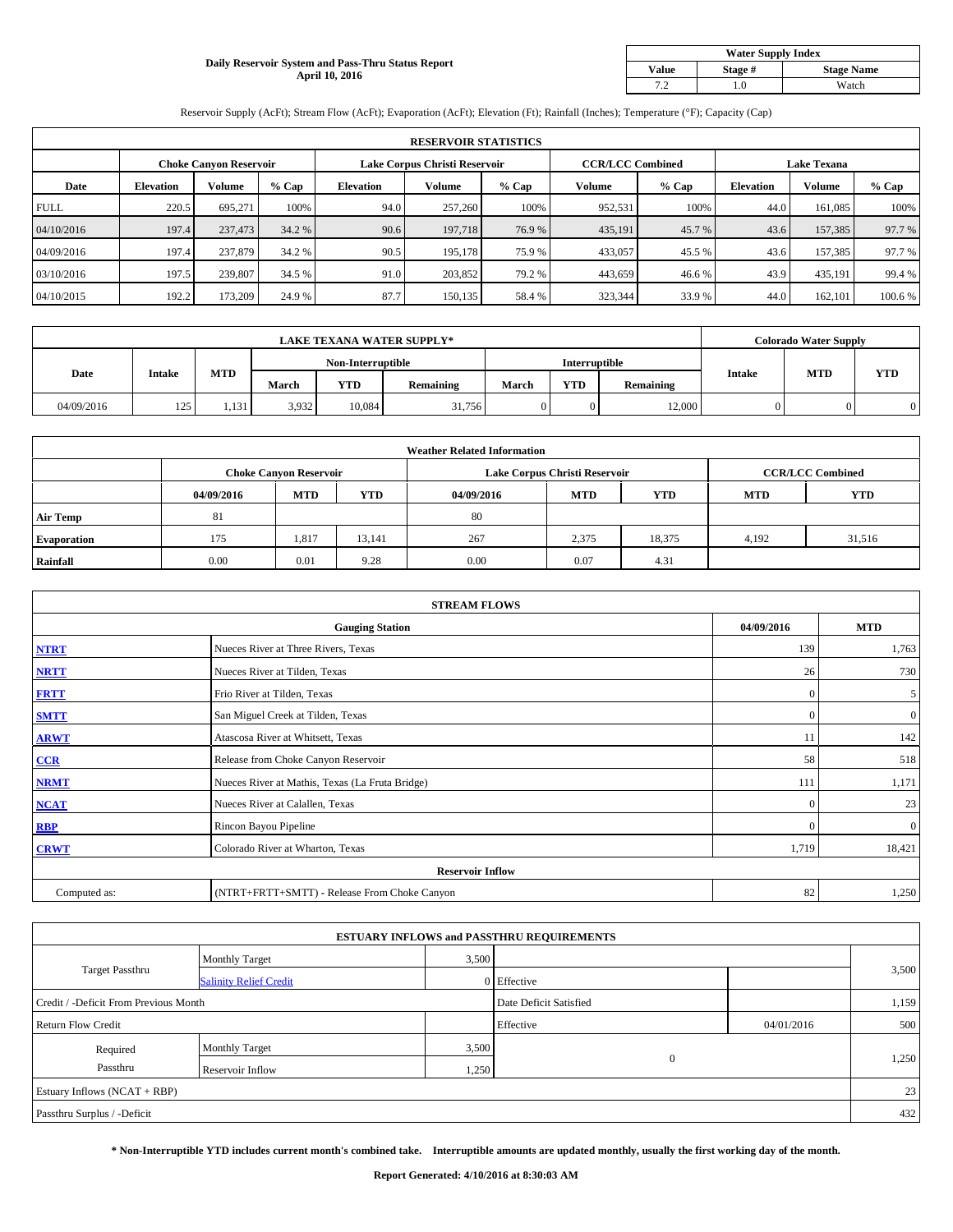### **Daily Reservoir System and Pass-Thru Status Report April 11, 2016**

| <b>Water Supply Index</b> |         |                   |  |  |  |  |  |  |
|---------------------------|---------|-------------------|--|--|--|--|--|--|
| <b>Value</b>              | Stage # | <b>Stage Name</b> |  |  |  |  |  |  |
| 7 2                       | .0      | Watch             |  |  |  |  |  |  |

Reservoir Supply (AcFt); Stream Flow (AcFt); Evaporation (AcFt); Elevation (Ft); Rainfall (Inches); Temperature (°F); Capacity (Cap)

|             | <b>RESERVOIR STATISTICS</b> |                               |         |                               |         |         |                         |         |                    |               |         |  |
|-------------|-----------------------------|-------------------------------|---------|-------------------------------|---------|---------|-------------------------|---------|--------------------|---------------|---------|--|
|             |                             | <b>Choke Canvon Reservoir</b> |         | Lake Corpus Christi Reservoir |         |         | <b>CCR/LCC Combined</b> |         | <b>Lake Texana</b> |               |         |  |
| Date        | <b>Elevation</b>            | Volume                        | $%$ Cap | <b>Elevation</b>              | Volume  | $%$ Cap | Volume                  | $%$ Cap | <b>Elevation</b>   | <b>Volume</b> | % Cap   |  |
| <b>FULL</b> | 220.5                       | 695.271                       | 100%    | 94.0                          | 257,260 | 100%    | 952,531                 | 100%    | 44.0               | 161.085       | 100%    |  |
| 04/11/2016  | 197.4                       | 237,608                       | 34.2 %  | 90.6                          | 196,870 | 76.5 %  | 434,478                 | 45.6 %  | 43.6               | 157,385       | 97.7 %  |  |
| 04/10/2016  | 197.4                       | 237,473                       | 34.2 %  | 90.6                          | 197.718 | 76.9 %  | 435,191                 | 45.7 %  | 43.6               | 157.385       | 97.7 %  |  |
| 03/11/2016  | 197.8                       | 242,711                       | 34.9 %  | 90.9                          | 202,826 | 78.8%   | 445,537                 | 46.8%   | 44.3               | 434,478       | 101.9%  |  |
| 04/11/2015  | 192.4                       | 175,121                       | 25.2 %  | 87.7                          | 150,135 | 58.4%   | 325,256                 | 34.1 %  | 44.0               | 162,085       | 100.6 % |  |

| <b>LAKE TEXANA WATER SUPPLY*</b> |               |            |       |                   |                  |                      |            | <b>Colorado Water Supply</b> |        |            |            |
|----------------------------------|---------------|------------|-------|-------------------|------------------|----------------------|------------|------------------------------|--------|------------|------------|
|                                  |               |            |       | Non-Interruptible |                  | <b>Interruptible</b> |            |                              |        |            |            |
| Date                             | <b>Intake</b> | <b>MTD</b> | March | <b>YTD</b>        | <b>Remaining</b> | March                | <b>YTD</b> | <b>Remaining</b>             | Intake | <b>MTD</b> | <b>YTD</b> |
| 04/10/2016                       | 125           | 1.256      | 3,932 | 10.209            | 31,631           |                      |            | 12,000                       |        |            |            |

|                    |            |                               |        | <b>Weather Related Information</b> |                               |                         |            |            |
|--------------------|------------|-------------------------------|--------|------------------------------------|-------------------------------|-------------------------|------------|------------|
|                    |            | <b>Choke Canyon Reservoir</b> |        |                                    | Lake Corpus Christi Reservoir | <b>CCR/LCC Combined</b> |            |            |
|                    | 04/10/2016 | <b>MTD</b>                    | YTD    | 04/10/2016                         | <b>MTD</b>                    | <b>YTD</b>              | <b>MTD</b> | <b>YTD</b> |
| <b>Air Temp</b>    | 80         |                               |        | 80                                 |                               |                         |            |            |
| <b>Evaporation</b> | 167        | 1,984                         | 13,308 | 237                                | 2,612                         | 18,612                  | 4,596      | 31,920     |
| Rainfall           | 0.00       | 0.01                          | 9.28   | 0.00                               | 0.07                          | 4.31                    |            |            |

| <b>STREAM FLOWS</b> |                                                 |              |                |  |  |  |  |  |  |
|---------------------|-------------------------------------------------|--------------|----------------|--|--|--|--|--|--|
|                     | <b>Gauging Station</b>                          |              |                |  |  |  |  |  |  |
| <b>NTRT</b>         | Nueces River at Three Rivers, Texas             | 133          | 1,896          |  |  |  |  |  |  |
| <b>NRTT</b>         | Nueces River at Tilden, Texas                   | 24           | 754            |  |  |  |  |  |  |
| <b>FRTT</b>         | Frio River at Tilden, Texas                     | $\mathbf{0}$ | 6              |  |  |  |  |  |  |
| <b>SMTT</b>         | San Miguel Creek at Tilden, Texas               | $\mathbf{0}$ | $\overline{0}$ |  |  |  |  |  |  |
| <b>ARWT</b>         | Atascosa River at Whitsett, Texas               | 11           | 152            |  |  |  |  |  |  |
| CCR                 | Release from Choke Canyon Reservoir             | 58           | 576            |  |  |  |  |  |  |
| <b>NRMT</b>         | Nueces River at Mathis, Texas (La Fruta Bridge) | 131          | 1,302          |  |  |  |  |  |  |
| <b>NCAT</b>         | Nueces River at Calallen, Texas                 | $\mathbf{0}$ | 23             |  |  |  |  |  |  |
| <b>RBP</b>          | Rincon Bayou Pipeline                           | $\mathbf{0}$ | $\mathbf{0}$   |  |  |  |  |  |  |
| <b>CRWT</b>         | Colorado River at Wharton, Texas                | 1,447        | 19,868         |  |  |  |  |  |  |
|                     | <b>Reservoir Inflow</b>                         |              |                |  |  |  |  |  |  |
| Computed as:        | (NTRT+FRTT+SMTT) - Release From Choke Canyon    | 76           | 1,326          |  |  |  |  |  |  |

| <b>ESTUARY INFLOWS and PASSTHRU REQUIREMENTS</b> |                               |       |                        |            |       |  |  |  |  |  |
|--------------------------------------------------|-------------------------------|-------|------------------------|------------|-------|--|--|--|--|--|
|                                                  | <b>Monthly Target</b>         | 3,500 |                        |            |       |  |  |  |  |  |
| <b>Target Passthru</b>                           | <b>Salinity Relief Credit</b> |       | 0 Effective            |            | 3,500 |  |  |  |  |  |
| Credit / -Deficit From Previous Month            |                               |       | Date Deficit Satisfied |            | 1,159 |  |  |  |  |  |
| <b>Return Flow Credit</b>                        |                               |       | Effective              | 04/01/2016 | 500   |  |  |  |  |  |
| Required                                         | <b>Monthly Target</b>         | 3,500 |                        |            |       |  |  |  |  |  |
| Passthru                                         | Reservoir Inflow              | 1,326 | $\mathbf{0}$           |            | 1,326 |  |  |  |  |  |
| Estuary Inflows (NCAT + RBP)                     |                               |       |                        |            |       |  |  |  |  |  |
| Passthru Surplus / -Deficit                      |                               |       |                        |            | 356   |  |  |  |  |  |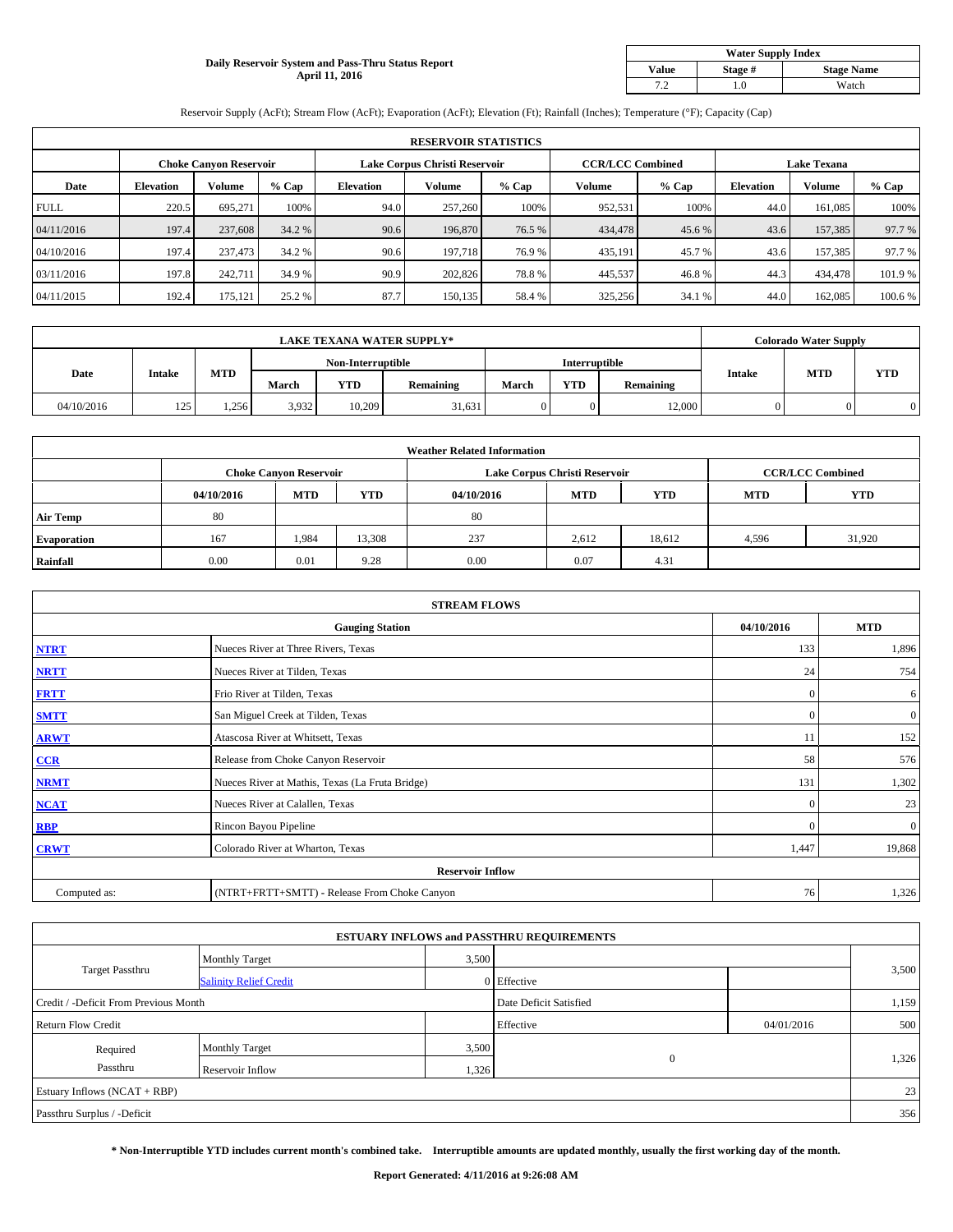### **Daily Reservoir System and Pass-Thru Status Report April 12, 2016**

| <b>Water Supply Index</b> |         |                   |  |  |  |  |  |  |
|---------------------------|---------|-------------------|--|--|--|--|--|--|
| <b>Value</b>              | Stage # | <b>Stage Name</b> |  |  |  |  |  |  |
| 7 2                       | .0      | Watch             |  |  |  |  |  |  |

Reservoir Supply (AcFt); Stream Flow (AcFt); Evaporation (AcFt); Elevation (Ft); Rainfall (Inches); Temperature (°F); Capacity (Cap)

|             | <b>RESERVOIR STATISTICS</b> |                               |         |                               |         |         |                         |         |                    |               |         |  |
|-------------|-----------------------------|-------------------------------|---------|-------------------------------|---------|---------|-------------------------|---------|--------------------|---------------|---------|--|
|             |                             | <b>Choke Canyon Reservoir</b> |         | Lake Corpus Christi Reservoir |         |         | <b>CCR/LCC Combined</b> |         | <b>Lake Texana</b> |               |         |  |
| Date        | <b>Elevation</b>            | Volume                        | $%$ Cap | <b>Elevation</b>              | Volume  | $%$ Cap | Volume                  | $%$ Cap | <b>Elevation</b>   | <b>Volume</b> | % Cap   |  |
| <b>FULL</b> | 220.5                       | 695.271                       | 100%    | 94.0                          | 257,260 | 100%    | 952,531                 | 100%    | 44.0               | 161.085       | 100%    |  |
| 04/12/2016  | 197.3                       | 237,202                       | 34.1 %  | 90.6                          | 197,548 | 76.8%   | 434,750                 | 45.6 %  | 43.5               | 156,467       | 97.1 %  |  |
| 04/11/2016  | 197.4                       | 237,608                       | 34.2 %  | 90.6                          | 196,870 | 76.5 %  | 434,478                 | 45.6 %  | 43.6               | 157.385       | 97.7 %  |  |
| 03/12/2016  | 197.8                       | 243.271                       | 35.0 %  | 91.0                          | 203,680 | 79.2 %  | 446,951                 | 46.9%   | 44.3               | 434,750       | 101.9%  |  |
| 04/12/2015  | 192.3                       | 174,445                       | 25.1 %  | 87.7                          | 150,135 | 58.4%   | 324,580                 | 34.1 %  | 44.0               | 162,085       | 100.6 % |  |

| <b>LAKE TEXANA WATER SUPPLY*</b> |               |            |       |                   |                  |                      |            | <b>Colorado Water Supply</b> |        |            |            |
|----------------------------------|---------------|------------|-------|-------------------|------------------|----------------------|------------|------------------------------|--------|------------|------------|
|                                  |               |            |       | Non-Interruptible |                  | <b>Interruptible</b> |            |                              |        |            |            |
| Date                             | <b>Intake</b> | <b>MTD</b> | March | <b>YTD</b>        | <b>Remaining</b> | March                | <b>YTD</b> | <b>Remaining</b>             | Intake | <b>MTD</b> | <b>YTD</b> |
| 04/11/2016                       | 125           | 1.381      | 3,932 | 10,334            | 31,506           |                      |            | 12,000                       |        |            |            |

|                    | <b>Weather Related Information</b> |                               |        |            |                               |                         |            |            |  |  |  |  |
|--------------------|------------------------------------|-------------------------------|--------|------------|-------------------------------|-------------------------|------------|------------|--|--|--|--|
|                    |                                    | <b>Choke Canyon Reservoir</b> |        |            | Lake Corpus Christi Reservoir | <b>CCR/LCC Combined</b> |            |            |  |  |  |  |
|                    | 04/11/2016                         | <b>MTD</b>                    | YTD    | 04/11/2016 | <b>MTD</b>                    | <b>YTD</b>              | <b>MTD</b> | <b>YTD</b> |  |  |  |  |
| <b>Air Temp</b>    | 86                                 |                               |        | 84         |                               |                         |            |            |  |  |  |  |
| <b>Evaporation</b> | 111                                | 2,095                         | 13,419 | 168        | 2,780                         | 18,780                  | 4,875      | 32,199     |  |  |  |  |
| Rainfall           | 0.00                               | 0.01                          | 9.28   | 0.00       | 0.07                          | 4.31                    |            |            |  |  |  |  |

| <b>STREAM FLOWS</b> |                                                 |              |                |  |  |  |  |  |  |
|---------------------|-------------------------------------------------|--------------|----------------|--|--|--|--|--|--|
|                     | <b>Gauging Station</b>                          |              |                |  |  |  |  |  |  |
| <b>NTRT</b>         | Nueces River at Three Rivers, Texas             | 127          | 2,023          |  |  |  |  |  |  |
| <b>NRTT</b>         | Nueces River at Tilden, Texas                   | 22           | 776            |  |  |  |  |  |  |
| <b>FRTT</b>         | Frio River at Tilden, Texas                     | $\mathbf{0}$ | 6              |  |  |  |  |  |  |
| <b>SMTT</b>         | San Miguel Creek at Tilden, Texas               | $\mathbf{0}$ | $\overline{0}$ |  |  |  |  |  |  |
| <b>ARWT</b>         | Atascosa River at Whitsett, Texas               | 10           | 162            |  |  |  |  |  |  |
| CCR                 | Release from Choke Canyon Reservoir             | 58           | 633            |  |  |  |  |  |  |
| <b>NRMT</b>         | Nueces River at Mathis, Texas (La Fruta Bridge) | 105          | 1,407          |  |  |  |  |  |  |
| <b>NCAT</b>         | Nueces River at Calallen, Texas                 | $\mathbf{0}$ | 23             |  |  |  |  |  |  |
| <b>RBP</b>          | Rincon Bayou Pipeline                           | $\mathbf{0}$ | $\overline{0}$ |  |  |  |  |  |  |
| <b>CRWT</b>         | Colorado River at Wharton, Texas                | 1,316        | 21,184         |  |  |  |  |  |  |
|                     | <b>Reservoir Inflow</b>                         |              |                |  |  |  |  |  |  |
| Computed as:        | (NTRT+FRTT+SMTT) - Release From Choke Canyon    | 70           | 1,396          |  |  |  |  |  |  |

| <b>ESTUARY INFLOWS and PASSTHRU REQUIREMENTS</b> |                               |                        |              |       |       |  |  |  |  |  |
|--------------------------------------------------|-------------------------------|------------------------|--------------|-------|-------|--|--|--|--|--|
|                                                  | <b>Monthly Target</b>         | 3,500                  |              |       |       |  |  |  |  |  |
| <b>Target Passthru</b>                           | <b>Salinity Relief Credit</b> |                        | 0 Effective  |       | 3,500 |  |  |  |  |  |
| Credit / -Deficit From Previous Month            |                               | Date Deficit Satisfied |              | 1,159 |       |  |  |  |  |  |
| <b>Return Flow Credit</b>                        |                               | Effective              | 04/01/2016   | 500   |       |  |  |  |  |  |
| Required                                         | <b>Monthly Target</b>         | 3,500                  |              |       |       |  |  |  |  |  |
| Passthru                                         | Reservoir Inflow              | 1,396                  | $\mathbf{0}$ |       | 1,396 |  |  |  |  |  |
| Estuary Inflows (NCAT + RBP)                     |                               |                        |              |       |       |  |  |  |  |  |
| Passthru Surplus / -Deficit                      |                               |                        |              |       |       |  |  |  |  |  |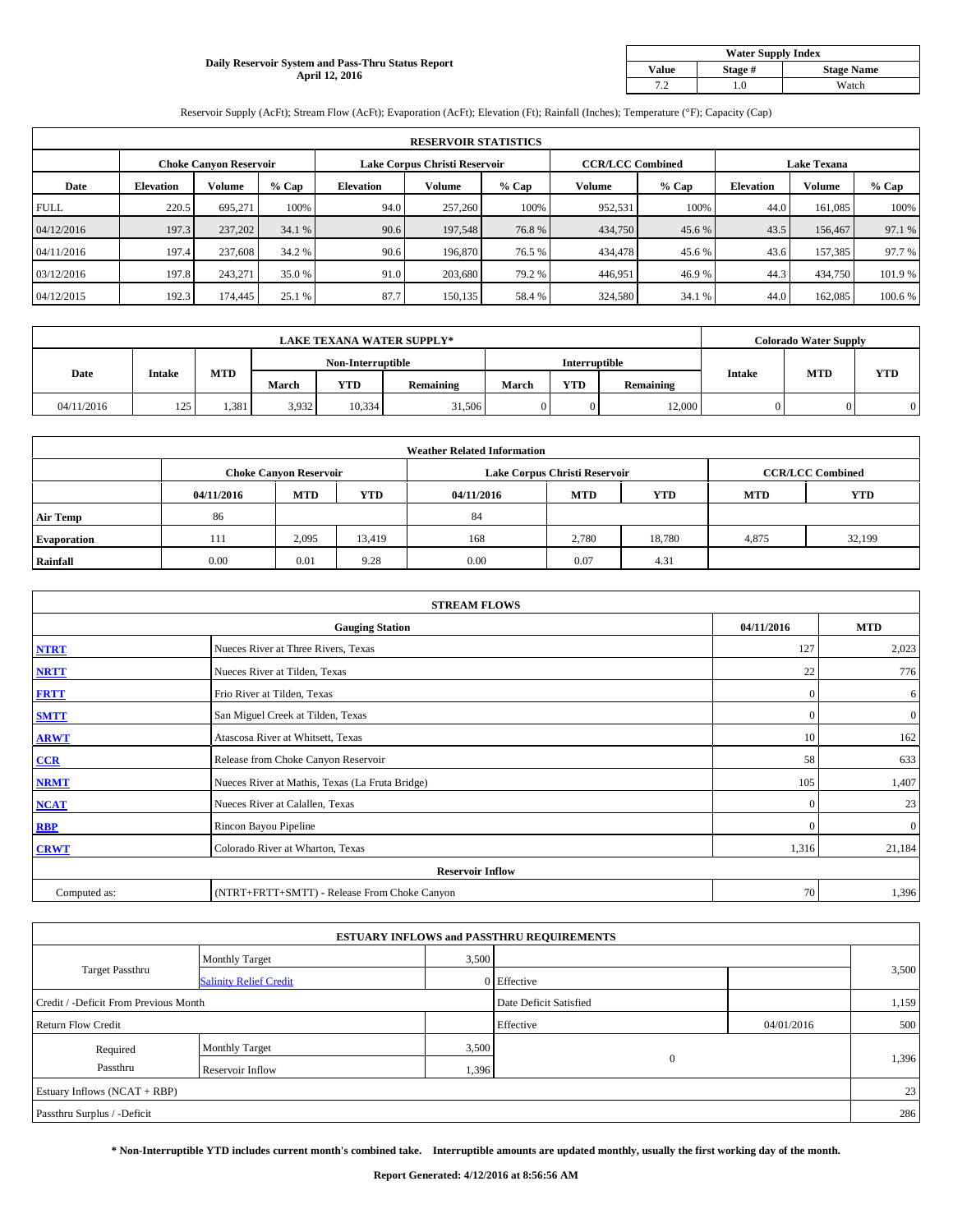### **Daily Reservoir System and Pass-Thru Status Report April 13, 2016**

| <b>Water Supply Index</b> |         |                   |  |  |  |  |  |  |
|---------------------------|---------|-------------------|--|--|--|--|--|--|
| <b>Value</b>              | Stage # | <b>Stage Name</b> |  |  |  |  |  |  |
| 7 2                       | .0      | Watch             |  |  |  |  |  |  |

Reservoir Supply (AcFt); Stream Flow (AcFt); Evaporation (AcFt); Elevation (Ft); Rainfall (Inches); Temperature (°F); Capacity (Cap)

|             | <b>RESERVOIR STATISTICS</b> |                        |         |                               |               |         |                         |         |                    |               |         |  |
|-------------|-----------------------------|------------------------|---------|-------------------------------|---------------|---------|-------------------------|---------|--------------------|---------------|---------|--|
|             |                             | Choke Canvon Reservoir |         | Lake Corpus Christi Reservoir |               |         | <b>CCR/LCC Combined</b> |         | <b>Lake Texana</b> |               |         |  |
| Date        | <b>Elevation</b>            | Volume                 | $%$ Cap | <b>Elevation</b>              | <b>Volume</b> | $%$ Cap | Volume                  | $%$ Cap | <b>Elevation</b>   | <b>Volume</b> | % Cap   |  |
| <b>FULL</b> | 220.5                       | 695.271                | 100%    | 94.0                          | 257,260       | 100%    | 952,531                 | 100%    | 44.0               | 161.085       | 100%    |  |
| 04/13/2016  | 197.3                       | 236,931                | 34.1 %  | 90.7                          | 198,227       | 77.1 %  | 435,158                 | 45.7 %  | 43.5               | 156,467       | 97.1 %  |  |
| 04/12/2016  | 197.3                       | 237,202                | 34.1 %  | 90.6                          | 197.548       | 76.8%   | 434,750                 | 45.6 %  | 43.5               | 156,467       | 97.1 %  |  |
| 03/13/2016  | 197.8                       | 243,271                | 35.0 %  | 91.0                          | 204.536       | 79.5 %  | 447,807                 | 47.0 %  | 44.3               | 435,158       | 101.9%  |  |
| 04/13/2015  | 192.4                       | 175,234                | 25.2 %  | 87.8                          | 152,259       | 59.2 %  | 327,493                 | 34.4 %  | 44.0               | 162,085       | 100.6 % |  |

| <b>LAKE TEXANA WATER SUPPLY*</b> |               |            |                   |            |                  |               |            | <b>Colorado Water Supply</b> |               |            |            |
|----------------------------------|---------------|------------|-------------------|------------|------------------|---------------|------------|------------------------------|---------------|------------|------------|
|                                  |               |            | Non-Interruptible |            |                  | Interruptible |            |                              |               |            |            |
| Date                             | <b>Intake</b> | <b>MTD</b> | March             | <b>YTD</b> | <b>Remaining</b> | March         | <b>YTD</b> | <b>Remaining</b>             | <b>Intake</b> | <b>MTD</b> | <b>YTD</b> |
| 04/12/2016                       | 125           | 1.506      | 3,932             | 10.459     | 31,381           |               |            | 12,000                       |               |            |            |

|                    | <b>Weather Related Information</b> |                               |            |            |                               |                         |            |            |  |  |  |  |
|--------------------|------------------------------------|-------------------------------|------------|------------|-------------------------------|-------------------------|------------|------------|--|--|--|--|
|                    |                                    | <b>Choke Canyon Reservoir</b> |            |            | Lake Corpus Christi Reservoir | <b>CCR/LCC Combined</b> |            |            |  |  |  |  |
|                    | 04/12/2016                         | <b>MTD</b>                    | <b>YTD</b> | 04/12/2016 | <b>MTD</b>                    | <b>YTD</b>              | <b>MTD</b> | <b>YTD</b> |  |  |  |  |
| <b>Air Temp</b>    | 77                                 |                               |            | 78         |                               |                         |            |            |  |  |  |  |
| <b>Evaporation</b> | 88                                 | 2,183                         | 13,507     | 49         | 2,829                         | 18,829                  | 5,012      | 32,336     |  |  |  |  |
| Rainfall           | 0.03                               | 0.04                          | 9.31       | 0.03       | 0.10                          | 4.34                    |            |            |  |  |  |  |

| <b>STREAM FLOWS</b> |                                                 |              |                |  |  |  |  |  |  |
|---------------------|-------------------------------------------------|--------------|----------------|--|--|--|--|--|--|
|                     | <b>Gauging Station</b>                          |              |                |  |  |  |  |  |  |
| <b>NTRT</b>         | Nueces River at Three Rivers, Texas             | 125          | 2,148          |  |  |  |  |  |  |
| <b>NRTT</b>         | Nueces River at Tilden, Texas                   | 19           | 795            |  |  |  |  |  |  |
| <b>FRTT</b>         | Frio River at Tilden, Texas                     | $\mathbf{0}$ | 6              |  |  |  |  |  |  |
| <b>SMTT</b>         | San Miguel Creek at Tilden, Texas               | $\mathbf{0}$ | $\overline{0}$ |  |  |  |  |  |  |
| <b>ARWT</b>         | Atascosa River at Whitsett, Texas               | 10           | 172            |  |  |  |  |  |  |
| CCR                 | Release from Choke Canyon Reservoir             | 58           | 691            |  |  |  |  |  |  |
| <b>NRMT</b>         | Nueces River at Mathis, Texas (La Fruta Bridge) | 81           | 1,489          |  |  |  |  |  |  |
| <b>NCAT</b>         | Nueces River at Calallen, Texas                 | $\mathbf{0}$ | 23             |  |  |  |  |  |  |
| <b>RBP</b>          | Rincon Bayou Pipeline                           | $\mathbf{0}$ | $\mathbf{0}$   |  |  |  |  |  |  |
| <b>CRWT</b>         | Colorado River at Wharton, Texas                | 1,399        | 22,583         |  |  |  |  |  |  |
|                     | <b>Reservoir Inflow</b>                         |              |                |  |  |  |  |  |  |
| Computed as:        | (NTRT+FRTT+SMTT) - Release From Choke Canyon    | 68           | 1,463          |  |  |  |  |  |  |

| <b>ESTUARY INFLOWS and PASSTHRU REQUIREMENTS</b> |                               |       |                        |            |       |  |  |  |  |  |
|--------------------------------------------------|-------------------------------|-------|------------------------|------------|-------|--|--|--|--|--|
|                                                  | <b>Monthly Target</b>         | 3,500 |                        |            |       |  |  |  |  |  |
| <b>Target Passthru</b>                           | <b>Salinity Relief Credit</b> |       | 0 Effective            |            | 3,500 |  |  |  |  |  |
| Credit / -Deficit From Previous Month            |                               |       | Date Deficit Satisfied |            | 1,159 |  |  |  |  |  |
| <b>Return Flow Credit</b>                        |                               |       | Effective              | 04/01/2016 | 500   |  |  |  |  |  |
| Required                                         | <b>Monthly Target</b>         | 3,500 |                        |            |       |  |  |  |  |  |
| Passthru                                         | Reservoir Inflow              | 1,463 | $\mathbf{0}$           |            | 1,463 |  |  |  |  |  |
| Estuary Inflows (NCAT + RBP)                     |                               |       |                        |            |       |  |  |  |  |  |
| Passthru Surplus / -Deficit                      |                               |       |                        |            | 219   |  |  |  |  |  |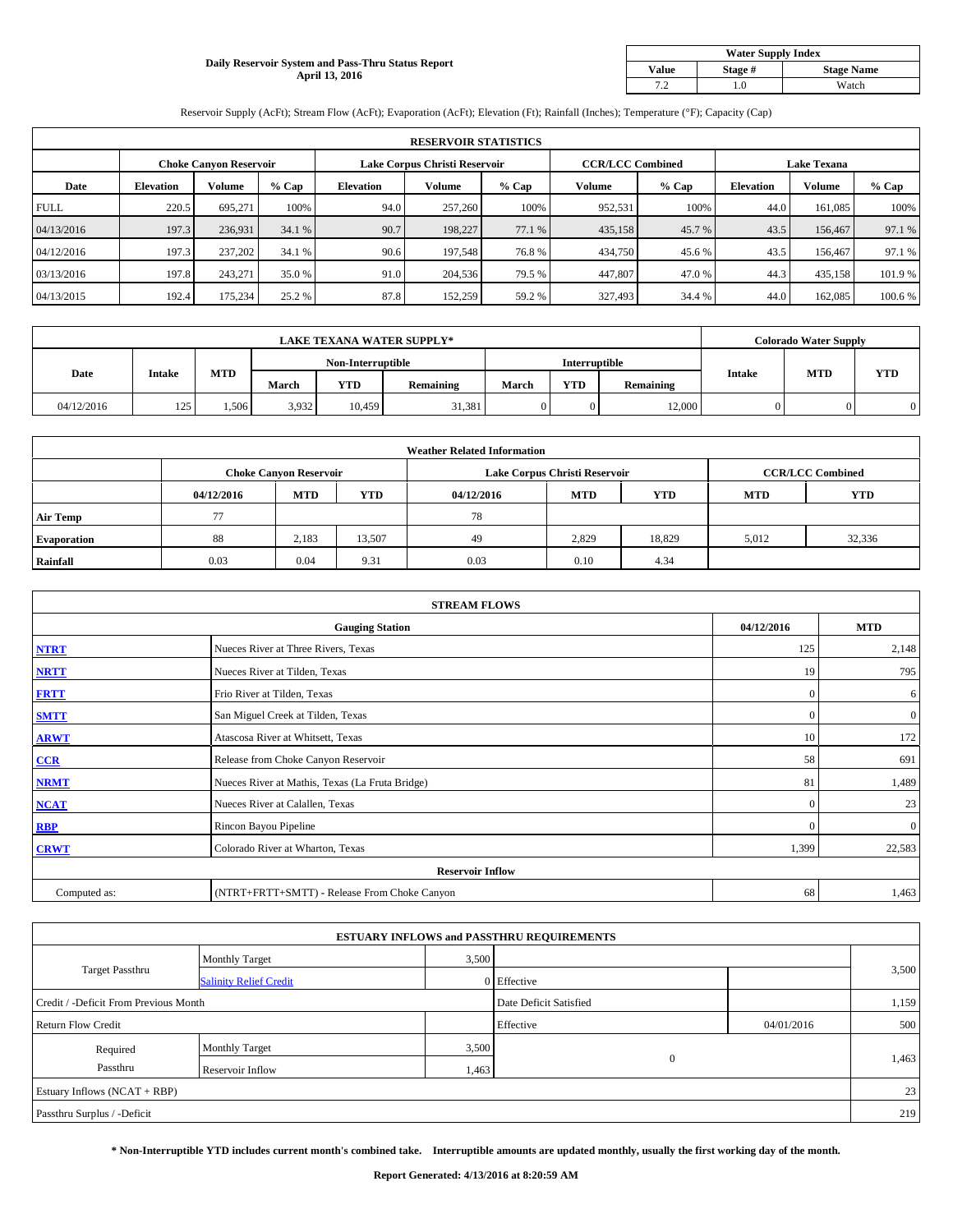## **Daily Reservoir System and Pass-Thru Status Report April 14, 2016**

| <b>Water Supply Index</b> |         |                   |  |  |  |  |  |  |
|---------------------------|---------|-------------------|--|--|--|--|--|--|
| <b>Value</b>              | Stage # | <b>Stage Name</b> |  |  |  |  |  |  |
| 7 2                       | .0      | Watch             |  |  |  |  |  |  |

Reservoir Supply (AcFt); Stream Flow (AcFt); Evaporation (AcFt); Elevation (Ft); Rainfall (Inches); Temperature (°F); Capacity (Cap)

|             | <b>RESERVOIR STATISTICS</b> |                               |         |                               |         |         |                         |         |                    |               |         |  |
|-------------|-----------------------------|-------------------------------|---------|-------------------------------|---------|---------|-------------------------|---------|--------------------|---------------|---------|--|
|             |                             | <b>Choke Canvon Reservoir</b> |         | Lake Corpus Christi Reservoir |         |         | <b>CCR/LCC Combined</b> |         | <b>Lake Texana</b> |               |         |  |
| Date        | <b>Elevation</b>            | Volume                        | $%$ Cap | <b>Elevation</b>              | Volume  | $%$ Cap | Volume                  | $%$ Cap | <b>Elevation</b>   | <b>Volume</b> | % Cap   |  |
| <b>FULL</b> | 220.5                       | 695.271                       | 100%    | 94.0                          | 257,260 | 100%    | 952,531                 | 100%    | 44.0               | 161.085       | 100%    |  |
| 04/14/2016  | 197.3                       | 236.931                       | 34.1 %  | 90.6                          | 197,548 | 76.8%   | 434,479                 | 45.6 %  | 43.6               | 157,385       | 97.7 %  |  |
| 04/13/2016  | 197.3                       | 236.931                       | 34.1 %  | 90.7                          | 198.227 | 77.1 %  | 435,158                 | 45.7%   | 43.5               | 156,467       | 97.1 %  |  |
| 03/14/2016  | 197.9                       | 244,672                       | 35.2 %  | 91.0                          | 204,707 | 79.6 %  | 449,379                 | 47.2 %  | 44.3               | 434,479       | 101.9%  |  |
| 04/14/2015  | 192.5                       | 176,365                       | 25.4 %  | 88.0                          | 155,170 | 60.3%   | 331,535                 | 34.8%   | 44.                | 162,101       | 100.6 % |  |

| <b>LAKE TEXANA WATER SUPPLY*</b> |               |            |       |                   |                  |       | <b>Colorado Water Supply</b> |                  |        |            |            |
|----------------------------------|---------------|------------|-------|-------------------|------------------|-------|------------------------------|------------------|--------|------------|------------|
|                                  |               |            |       | Non-Interruptible |                  |       | <b>Interruptible</b>         |                  |        |            |            |
| Date                             | <b>Intake</b> | <b>MTD</b> | March | <b>YTD</b>        | <b>Remaining</b> | March | <b>YTD</b>                   | <b>Remaining</b> | Intake | <b>MTD</b> | <b>YTD</b> |
| 04/13/2016                       | 125           | 1,630      | 3,932 | 10.583            | 31,257           |       |                              | 12,000           |        |            |            |

|                    | <b>Weather Related Information</b> |                               |        |            |                               |                         |            |            |  |  |  |  |
|--------------------|------------------------------------|-------------------------------|--------|------------|-------------------------------|-------------------------|------------|------------|--|--|--|--|
|                    |                                    | <b>Choke Canyon Reservoir</b> |        |            | Lake Corpus Christi Reservoir | <b>CCR/LCC Combined</b> |            |            |  |  |  |  |
|                    | 04/13/2016                         | <b>MTD</b>                    | YTD    | 04/13/2016 | <b>MTD</b>                    | <b>YTD</b>              | <b>MTD</b> | <b>YTD</b> |  |  |  |  |
| <b>Air Temp</b>    | 75                                 |                               |        | 76         |                               |                         |            |            |  |  |  |  |
| <b>Evaporation</b> | 111                                | 2,294                         | 13,618 | 207        | 3,036                         | 19,036                  | 5,330      | 32,654     |  |  |  |  |
| Rainfall           | 0.00                               | 0.04                          | 9.31   | 0.00       | 0.10                          | 4.34                    |            |            |  |  |  |  |

| <b>STREAM FLOWS</b> |                                                 |              |                  |  |  |  |  |  |  |
|---------------------|-------------------------------------------------|--------------|------------------|--|--|--|--|--|--|
|                     | <b>Gauging Station</b>                          | 04/13/2016   | <b>MTD</b>       |  |  |  |  |  |  |
| <b>NTRT</b>         | Nueces River at Three Rivers, Texas             | 125          | 2,273            |  |  |  |  |  |  |
| <b>NRTT</b>         | Nueces River at Tilden, Texas                   | 16           | 812              |  |  |  |  |  |  |
| <b>FRTT</b>         | Frio River at Tilden, Texas                     | $\mathbf{0}$ | $\tau$           |  |  |  |  |  |  |
| <b>SMTT</b>         | San Miguel Creek at Tilden, Texas               | $\mathbf{0}$ | $\boldsymbol{0}$ |  |  |  |  |  |  |
| <b>ARWT</b>         | Atascosa River at Whitsett, Texas               | 10           | 182              |  |  |  |  |  |  |
| CCR                 | Release from Choke Canyon Reservoir             | 58           | 748              |  |  |  |  |  |  |
| <b>NRMT</b>         | Nueces River at Mathis, Texas (La Fruta Bridge) | 101          | 1,590            |  |  |  |  |  |  |
| <b>NCAT</b>         | Nueces River at Calallen, Texas                 | $\mathbf{0}$ | 23               |  |  |  |  |  |  |
| RBP                 | Rincon Bayou Pipeline                           | $\Omega$     | $\mathbf{0}$     |  |  |  |  |  |  |
| <b>CRWT</b>         | Colorado River at Wharton, Texas                | 1,785        | 24,368           |  |  |  |  |  |  |
|                     | <b>Reservoir Inflow</b>                         |              |                  |  |  |  |  |  |  |
| Computed as:        | (NTRT+FRTT+SMTT) - Release From Choke Canyon    | 68           | 1,531            |  |  |  |  |  |  |

| <b>ESTUARY INFLOWS and PASSTHRU REQUIREMENTS</b> |                               |                        |              |       |       |  |  |  |  |  |
|--------------------------------------------------|-------------------------------|------------------------|--------------|-------|-------|--|--|--|--|--|
|                                                  | <b>Monthly Target</b>         | 3,500                  |              |       |       |  |  |  |  |  |
| <b>Target Passthru</b>                           | <b>Salinity Relief Credit</b> |                        | 0 Effective  |       | 3,500 |  |  |  |  |  |
| Credit / -Deficit From Previous Month            |                               | Date Deficit Satisfied |              | 1,159 |       |  |  |  |  |  |
| <b>Return Flow Credit</b>                        |                               | Effective              | 04/01/2016   | 500   |       |  |  |  |  |  |
| Required                                         | <b>Monthly Target</b>         | 3,500                  |              |       |       |  |  |  |  |  |
| Passthru                                         | Reservoir Inflow              | 1,531                  | $\mathbf{0}$ |       | 1,531 |  |  |  |  |  |
| Estuary Inflows (NCAT + RBP)                     |                               |                        |              |       |       |  |  |  |  |  |
| Passthru Surplus / -Deficit                      |                               |                        |              |       |       |  |  |  |  |  |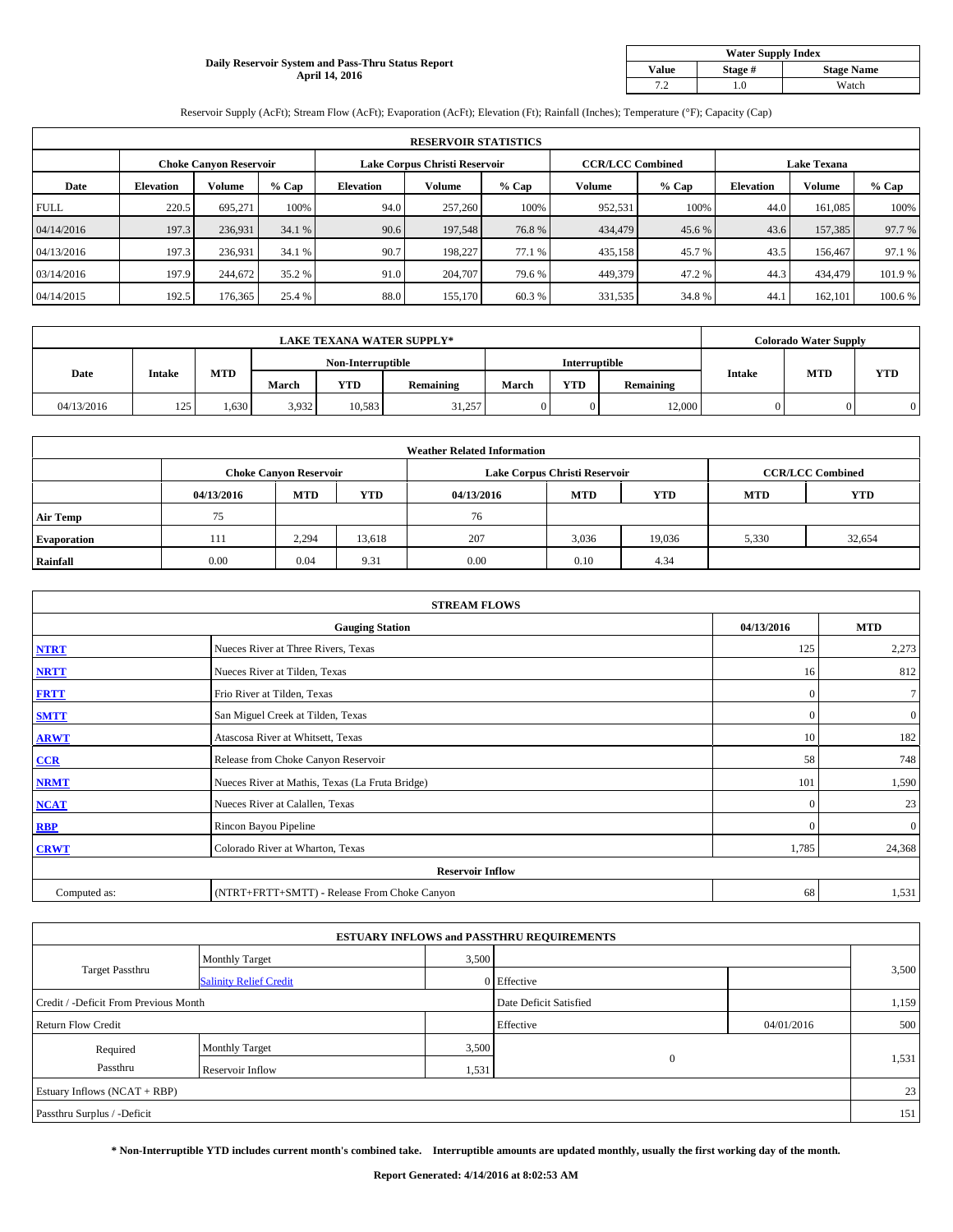## **Daily Reservoir System and Pass-Thru Status Report April 15, 2016**

| <b>Water Supply Index</b> |         |                   |  |  |  |  |  |  |
|---------------------------|---------|-------------------|--|--|--|--|--|--|
| <b>Value</b>              | Stage # | <b>Stage Name</b> |  |  |  |  |  |  |
| 7 2                       | .0      | Watch             |  |  |  |  |  |  |

Reservoir Supply (AcFt); Stream Flow (AcFt); Evaporation (AcFt); Elevation (Ft); Rainfall (Inches); Temperature (°F); Capacity (Cap)

|             | <b>RESERVOIR STATISTICS</b> |                               |         |                               |         |         |                         |         |                    |               |        |  |
|-------------|-----------------------------|-------------------------------|---------|-------------------------------|---------|---------|-------------------------|---------|--------------------|---------------|--------|--|
|             |                             | <b>Choke Canyon Reservoir</b> |         | Lake Corpus Christi Reservoir |         |         | <b>CCR/LCC Combined</b> |         | <b>Lake Texana</b> |               |        |  |
| Date        | <b>Elevation</b>            | Volume                        | $%$ Cap | <b>Elevation</b>              | Volume  | $%$ Cap | Volume                  | $%$ Cap | <b>Elevation</b>   | <b>Volume</b> | % Cap  |  |
| <b>FULL</b> | 220.5                       | 695.271                       | 100%    | 94.0                          | 257,260 | 100%    | 952,531                 | 100%    | 44.0               | 161,085       | 100%   |  |
| 04/15/2016  | 197.4                       | 237,744                       | 34.2 %  | 90.6                          | 197,209 | 76.7 %  | 434,953                 | 45.7 %  | 43.6               | 157,385       | 97.7 % |  |
| 04/14/2016  | 197.3                       | 236,931                       | 34.1 %  | 90.6                          | 197,548 | 76.8%   | 434,479                 | 45.6 %  | 43.6               | 157,385       | 97.7 % |  |
| 03/15/2016  | 197.8                       | 243,271                       | 35.0 %  | 91.0                          | 204.194 | 79.4 %  | 447,465                 | 47.0%   | 44.3               | 434,953       | 101.9% |  |
| 04/15/2015  | 192.4                       | 175,459                       | 25.2 %  | 88.2                          | 157,501 | 61.2%   | 332,960                 | 35.0 %  | 44.1               | 162,101       | 100.6% |  |

| <b>LAKE TEXANA WATER SUPPLY*</b> |               |            |                   |            |                  |               |            | <b>Colorado Water Supply</b> |               |            |            |
|----------------------------------|---------------|------------|-------------------|------------|------------------|---------------|------------|------------------------------|---------------|------------|------------|
|                                  |               |            | Non-Interruptible |            |                  | Interruptible |            |                              |               |            |            |
| Date                             | <b>Intake</b> | <b>MTD</b> | March             | <b>YTD</b> | <b>Remaining</b> | March         | <b>YTD</b> | Remaining                    | <b>Intake</b> | <b>MTD</b> | <b>YTD</b> |
| 04/14/2016                       | 125           | 1.755      | 3,932             | 10.708     | 31,132           |               |            | 12,000                       |               |            |            |

|                    |            |                               |            | <b>Weather Related Information</b> |                               |                         |            |            |
|--------------------|------------|-------------------------------|------------|------------------------------------|-------------------------------|-------------------------|------------|------------|
|                    |            | <b>Choke Canyon Reservoir</b> |            |                                    | Lake Corpus Christi Reservoir | <b>CCR/LCC Combined</b> |            |            |
|                    | 04/14/2016 | <b>MTD</b>                    | <b>YTD</b> | 04/14/2016                         | <b>MTD</b>                    | <b>YTD</b>              | <b>MTD</b> | <b>YTD</b> |
| <b>Air Temp</b>    | 82         |                               |            | 82                                 |                               |                         |            |            |
| <b>Evaporation</b> | 215        | 2,509                         | 13,833     | 267                                | 3,303                         | 19,303                  | 5,812      | 33,136     |
| Rainfall           | 0.00       | 0.04                          | 9.31       | 0.00                               | 0.10                          | 4.34                    |            |            |

| <b>STREAM FLOWS</b> |                                                 |              |                |  |  |  |  |  |  |
|---------------------|-------------------------------------------------|--------------|----------------|--|--|--|--|--|--|
|                     | <b>Gauging Station</b>                          |              |                |  |  |  |  |  |  |
| <b>NTRT</b>         | Nueces River at Three Rivers, Texas             | 121          | 2,394          |  |  |  |  |  |  |
| <b>NRTT</b>         | Nueces River at Tilden, Texas                   | 14           | 826            |  |  |  |  |  |  |
| <b>FRTT</b>         | Frio River at Tilden, Texas                     | $\mathbf{0}$ | 71             |  |  |  |  |  |  |
| <b>SMTT</b>         | San Miguel Creek at Tilden, Texas               | $\mathbf{0}$ | $\overline{0}$ |  |  |  |  |  |  |
| <b>ARWT</b>         | Atascosa River at Whitsett, Texas               | 9            | 191            |  |  |  |  |  |  |
| CCR                 | Release from Choke Canyon Reservoir             | 58           | 806            |  |  |  |  |  |  |
| <b>NRMT</b>         | Nueces River at Mathis, Texas (La Fruta Bridge) | 145          | 1,735          |  |  |  |  |  |  |
| <b>NCAT</b>         | Nueces River at Calallen, Texas                 | $\mathbf{0}$ | 23             |  |  |  |  |  |  |
| <b>RBP</b>          | Rincon Bayou Pipeline                           | $\mathbf{0}$ | $\mathbf{0}$   |  |  |  |  |  |  |
| <b>CRWT</b>         | Colorado River at Wharton, Texas                | 1,888        | 26,256         |  |  |  |  |  |  |
|                     | <b>Reservoir Inflow</b>                         |              |                |  |  |  |  |  |  |
| Computed as:        | (NTRT+FRTT+SMTT) - Release From Choke Canyon    | 64           | 1,595          |  |  |  |  |  |  |

| <b>ESTUARY INFLOWS and PASSTHRU REQUIREMENTS</b> |                               |       |                        |            |       |  |  |  |  |  |
|--------------------------------------------------|-------------------------------|-------|------------------------|------------|-------|--|--|--|--|--|
|                                                  | <b>Monthly Target</b>         | 3,500 |                        |            |       |  |  |  |  |  |
| <b>Target Passthru</b>                           | <b>Salinity Relief Credit</b> |       | 0 Effective            |            | 3,500 |  |  |  |  |  |
| Credit / -Deficit From Previous Month            |                               |       | Date Deficit Satisfied |            | 1,159 |  |  |  |  |  |
| <b>Return Flow Credit</b>                        |                               |       | Effective              | 04/01/2016 | 500   |  |  |  |  |  |
| Required                                         | <b>Monthly Target</b>         | 3,500 |                        |            |       |  |  |  |  |  |
| Passthru                                         | Reservoir Inflow              | 1,595 | $\mathbf{0}$           |            | 1,595 |  |  |  |  |  |
| Estuary Inflows (NCAT + RBP)                     |                               |       |                        |            |       |  |  |  |  |  |
| Passthru Surplus / -Deficit                      |                               |       |                        |            |       |  |  |  |  |  |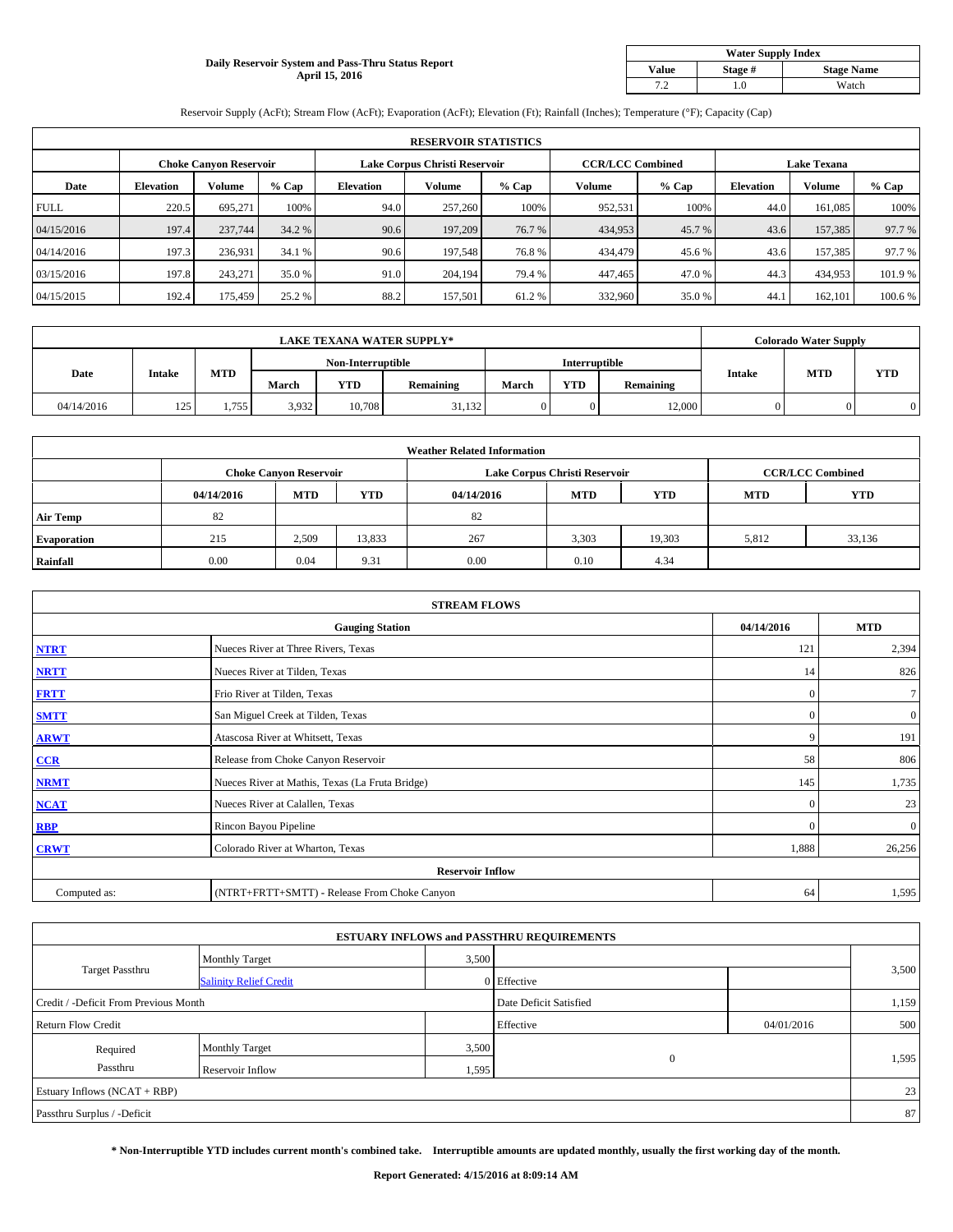## **Daily Reservoir System and Pass-Thru Status Report April 16, 2016**

| <b>Water Supply Index</b>             |       |       |  |  |  |  |  |  |
|---------------------------------------|-------|-------|--|--|--|--|--|--|
| <b>Stage Name</b><br>Value<br>Stage # |       |       |  |  |  |  |  |  |
|                                       | . . 0 | Watch |  |  |  |  |  |  |

Reservoir Supply (AcFt); Stream Flow (AcFt); Evaporation (AcFt); Elevation (Ft); Rainfall (Inches); Temperature (°F); Capacity (Cap)

|             | <b>RESERVOIR STATISTICS</b> |                        |         |                  |                               |         |                         |         |                    |               |         |  |
|-------------|-----------------------------|------------------------|---------|------------------|-------------------------------|---------|-------------------------|---------|--------------------|---------------|---------|--|
|             |                             | Choke Canvon Reservoir |         |                  | Lake Corpus Christi Reservoir |         | <b>CCR/LCC Combined</b> |         | <b>Lake Texana</b> |               |         |  |
| Date        | <b>Elevation</b>            | Volume                 | $%$ Cap | <b>Elevation</b> | <b>Volume</b>                 | $%$ Cap | Volume                  | $%$ Cap | <b>Elevation</b>   | <b>Volume</b> | % Cap   |  |
| <b>FULL</b> | 220.5                       | 695.271                | 100%    | 94.0             | 257,260                       | 100%    | 952,531                 | 100%    | 44.0               | 161.085       | 100%    |  |
| 04/16/2016  | 197.3                       | 236,111                | 34.0 %  | 90.5             | 196.193                       | 76.3%   | 432,304                 | 45.4 %  | 43.7               | 158,306       | 98.3%   |  |
| 04/15/2016  | 197.4                       | 237,744                | 34.2 %  | 90.6             | 197.209                       | 76.7 %  | 434,953                 | 45.7 %  | 43.6               | 157.385       | 97.7 %  |  |
| 03/16/2016  | 197.9                       | 244,252                | 35.1 %  | 91.0             | 204,707                       | 79.6%   | 448,959                 | 47.1 %  | 44.2               | 432,304       | 101.3%  |  |
| 04/16/2015  | 192.4                       | 175,912                | 25.3 %  | 88.2             | 157,344                       | 61.2%   | 333,256                 | 35.0%   | 44.                | 162,101       | 100.6 % |  |

| <b>LAKE TEXANA WATER SUPPLY*</b> |               |            |                   |            |           |       |                      | <b>Colorado Water Supply</b> |        |            |            |
|----------------------------------|---------------|------------|-------------------|------------|-----------|-------|----------------------|------------------------------|--------|------------|------------|
| Date                             | <b>Intake</b> |            | Non-Interruptible |            |           |       | <b>Interruptible</b> |                              |        |            |            |
|                                  |               | <b>MTD</b> | March             | <b>YTD</b> | Remaining | March | <b>YTD</b>           | Remaining                    | Intake | <b>MTD</b> | <b>YTD</b> |
| 04/15/2016                       | 124           | 1,879      | 3,932             | 10.832     | 31,008    |       |                      | 12,000                       |        |            |            |

|                    | <b>Weather Related Information</b> |                               |        |            |                               |                         |            |            |  |  |  |  |
|--------------------|------------------------------------|-------------------------------|--------|------------|-------------------------------|-------------------------|------------|------------|--|--|--|--|
|                    |                                    | <b>Choke Canyon Reservoir</b> |        |            | Lake Corpus Christi Reservoir | <b>CCR/LCC Combined</b> |            |            |  |  |  |  |
|                    | 04/15/2016                         | <b>MTD</b>                    | YTD    | 04/15/2016 | <b>MTD</b>                    | <b>YTD</b>              | <b>MTD</b> | <b>YTD</b> |  |  |  |  |
| <b>Air Temp</b>    | 84                                 |                               |        | 81         |                               |                         |            |            |  |  |  |  |
| <b>Evaporation</b> | 238                                | 2,747                         | 14,071 | 256        | 3,559                         | 19,559                  | 6,306      | 33,630     |  |  |  |  |
| Rainfall           | 0.00                               | 0.04                          | 9.31   | 0.00       | 0.10                          | 4.34                    |            |            |  |  |  |  |

| <b>STREAM FLOWS</b> |                                                 |              |                |  |  |  |  |  |  |
|---------------------|-------------------------------------------------|--------------|----------------|--|--|--|--|--|--|
|                     | <b>Gauging Station</b>                          |              |                |  |  |  |  |  |  |
| <b>NTRT</b>         | Nueces River at Three Rivers, Texas             | 117          | 2,511          |  |  |  |  |  |  |
| <b>NRTT</b>         | Nueces River at Tilden, Texas                   | 12           | 837            |  |  |  |  |  |  |
| <b>FRTT</b>         | Frio River at Tilden, Texas                     |              | 8              |  |  |  |  |  |  |
| <b>SMTT</b>         | San Miguel Creek at Tilden, Texas               | $\Omega$     | $\overline{0}$ |  |  |  |  |  |  |
| <b>ARWT</b>         | Atascosa River at Whitsett, Texas               | 9            | 200            |  |  |  |  |  |  |
| CCR                 | Release from Choke Canyon Reservoir             | 58           | 863            |  |  |  |  |  |  |
| <b>NRMT</b>         | Nueces River at Mathis, Texas (La Fruta Bridge) | 141          | 1,876          |  |  |  |  |  |  |
| <b>NCAT</b>         | Nueces River at Calallen, Texas                 | $\mathbf{0}$ | 23             |  |  |  |  |  |  |
| RBP                 | Rincon Bayou Pipeline                           | $\Omega$     | $\overline{0}$ |  |  |  |  |  |  |
| <b>CRWT</b>         | Colorado River at Wharton, Texas                | 2,620        | 28,876         |  |  |  |  |  |  |
|                     | <b>Reservoir Inflow</b>                         |              |                |  |  |  |  |  |  |
| Computed as:        | (NTRT+FRTT+SMTT) - Release From Choke Canyon    | 60           | 1,656          |  |  |  |  |  |  |

| <b>ESTUARY INFLOWS and PASSTHRU REQUIREMENTS</b> |                               |                        |              |            |       |  |  |  |  |  |
|--------------------------------------------------|-------------------------------|------------------------|--------------|------------|-------|--|--|--|--|--|
|                                                  | <b>Monthly Target</b>         | 3,500                  |              |            |       |  |  |  |  |  |
| <b>Target Passthru</b>                           | <b>Salinity Relief Credit</b> |                        | 0 Effective  |            | 3,500 |  |  |  |  |  |
| Credit / -Deficit From Previous Month            |                               | Date Deficit Satisfied |              | 1,159      |       |  |  |  |  |  |
| <b>Return Flow Credit</b>                        |                               |                        | Effective    | 04/01/2016 | 500   |  |  |  |  |  |
| Required                                         | <b>Monthly Target</b>         | 3,500                  |              |            |       |  |  |  |  |  |
| Passthru                                         | Reservoir Inflow              | 1,656                  | $\mathbf{0}$ |            | 1,656 |  |  |  |  |  |
| Estuary Inflows (NCAT + RBP)                     |                               |                        |              |            |       |  |  |  |  |  |
| Passthru Surplus / -Deficit                      |                               |                        |              |            | 26    |  |  |  |  |  |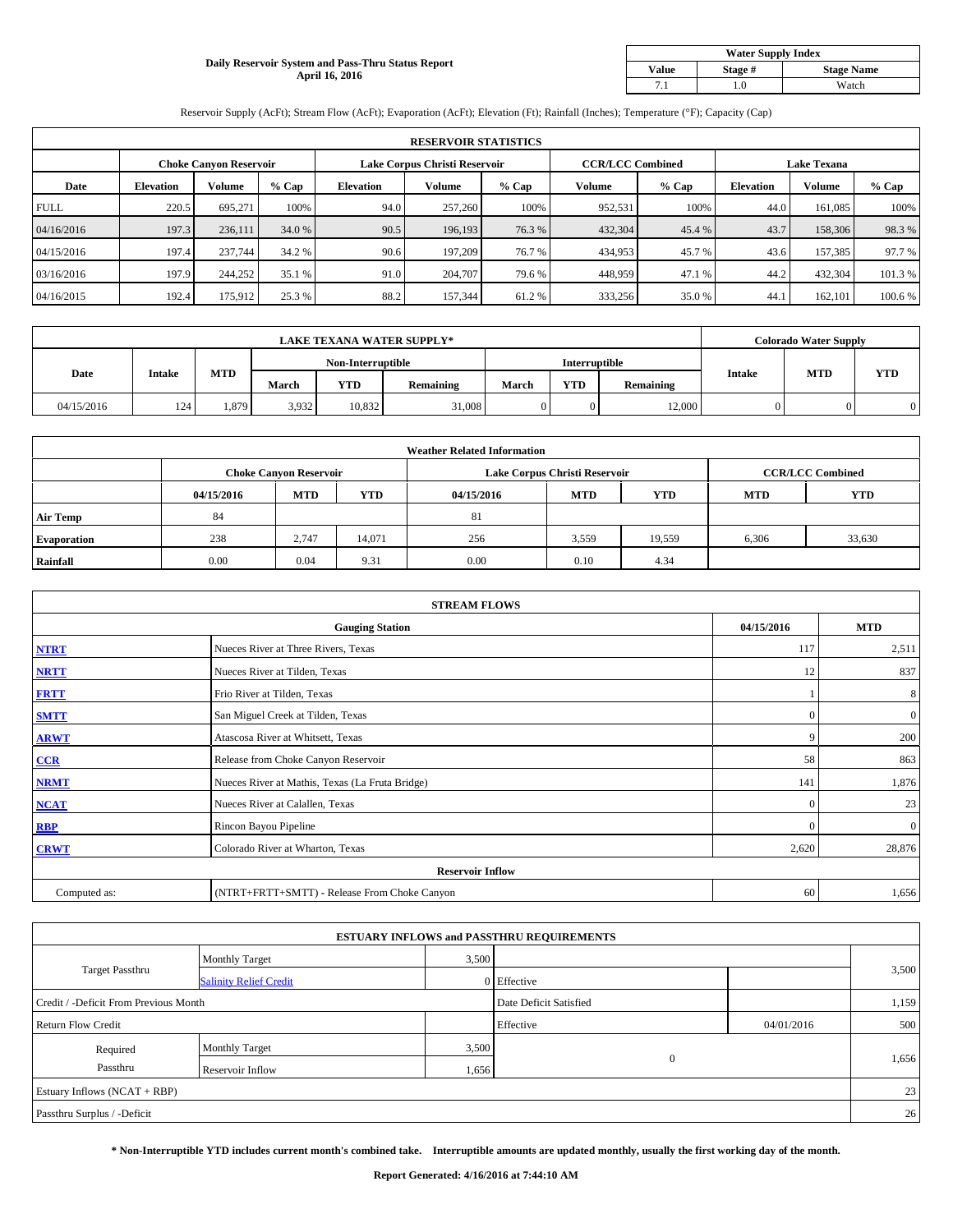### **Daily Reservoir System and Pass-Thru Status Report April 17, 2016**

| <b>Water Supply Index</b>             |       |       |  |  |  |  |  |  |
|---------------------------------------|-------|-------|--|--|--|--|--|--|
| <b>Stage Name</b><br>Value<br>Stage # |       |       |  |  |  |  |  |  |
|                                       | . . 0 | Watch |  |  |  |  |  |  |

Reservoir Supply (AcFt); Stream Flow (AcFt); Evaporation (AcFt); Elevation (Ft); Rainfall (Inches); Temperature (°F); Capacity (Cap)

|             | <b>RESERVOIR STATISTICS</b> |                        |         |                               |               |         |                         |         |                    |               |         |  |
|-------------|-----------------------------|------------------------|---------|-------------------------------|---------------|---------|-------------------------|---------|--------------------|---------------|---------|--|
|             |                             | Choke Canvon Reservoir |         | Lake Corpus Christi Reservoir |               |         | <b>CCR/LCC Combined</b> |         | <b>Lake Texana</b> |               |         |  |
| Date        | <b>Elevation</b>            | Volume                 | $%$ Cap | <b>Elevation</b>              | <b>Volume</b> | $%$ Cap | Volume                  | $%$ Cap | <b>Elevation</b>   | <b>Volume</b> | % Cap   |  |
| <b>FULL</b> | 220.5                       | 695.271                | 100%    | 94.0                          | 257,260       | 100%    | 952,531                 | 100%    | 44.0               | 161.085       | 100%    |  |
| 04/17/2016  | 197.3                       | 235,973                | 33.9 %  | 90.5                          | 196,063       | 76.2 %  | 432,036                 | 45.4 %  | 43.7               | 158,306       | 98.3%   |  |
| 04/16/2016  | 197.3                       | 236,111                | 34.0 %  | 90.5                          | 196.193       | 76.3%   | 432,304                 | 45.4 %  | 43.7               | 158,306       | 98.3%   |  |
| 03/17/2016  | 197.8                       | 242,851                | 34.9 %  | 91.0                          | 204,194       | 79.4 %  | 447,045                 | 46.9%   | 44.3               | 432,036       | 101.9%  |  |
| 04/17/2015  | 192.3                       | 174,557                | 25.1 %  | 88.2                          | 157,344       | 61.2%   | 331,901                 | 34.8%   | 44.                | 162,101       | 100.6 % |  |

| <b>LAKE TEXANA WATER SUPPLY*</b> |               |            |                   |            |                  |               |            | <b>Colorado Water Supply</b> |               |            |            |
|----------------------------------|---------------|------------|-------------------|------------|------------------|---------------|------------|------------------------------|---------------|------------|------------|
|                                  |               |            | Non-Interruptible |            |                  | Interruptible |            |                              |               |            |            |
| Date                             | <b>Intake</b> | <b>MTD</b> | March             | <b>YTD</b> | <b>Remaining</b> | <b>March</b>  | <b>YTD</b> | Remaining                    | <b>Intake</b> | <b>MTD</b> | <b>YTD</b> |
| 04/16/2016                       | 124           | 2.003      | 3,932             | 10.956     | 30,884           |               |            | 12,000                       |               |            |            |

|                    |            |                               |        | <b>Weather Related Information</b> |                               |                         |            |            |
|--------------------|------------|-------------------------------|--------|------------------------------------|-------------------------------|-------------------------|------------|------------|
|                    |            | <b>Choke Canyon Reservoir</b> |        |                                    | Lake Corpus Christi Reservoir | <b>CCR/LCC Combined</b> |            |            |
|                    | 04/16/2016 | <b>MTD</b>                    | YTD    | 04/16/2016                         | <b>MTD</b>                    | <b>YTD</b>              | <b>MTD</b> | <b>YTD</b> |
| <b>Air Temp</b>    | 80         |                               |        | 79                                 |                               |                         |            |            |
| <b>Evaporation</b> | 119        | 2,866                         | 14,190 | 59                                 | 3,618                         | 19,618                  | 6,484      | 33,808     |
| Rainfall           | 0.00       | 0.04                          | 9.31   | 0.03                               | 0.13                          | 4.37                    |            |            |

| <b>STREAM FLOWS</b> |                                                 |              |                |  |  |  |  |  |  |
|---------------------|-------------------------------------------------|--------------|----------------|--|--|--|--|--|--|
|                     | <b>Gauging Station</b>                          |              |                |  |  |  |  |  |  |
| <b>NTRT</b>         | Nueces River at Three Rivers, Texas             | 115          | 2,626          |  |  |  |  |  |  |
| <b>NRTT</b>         | Nueces River at Tilden, Texas                   | 10           | 848            |  |  |  |  |  |  |
| <b>FRTT</b>         | Frio River at Tilden, Texas                     |              | 9              |  |  |  |  |  |  |
| <b>SMTT</b>         | San Miguel Creek at Tilden, Texas               | $\mathbf{0}$ | $\overline{0}$ |  |  |  |  |  |  |
| <b>ARWT</b>         | Atascosa River at Whitsett, Texas               | 9            | 209            |  |  |  |  |  |  |
| CCR                 | Release from Choke Canyon Reservoir             | 58           | 921            |  |  |  |  |  |  |
| <b>NRMT</b>         | Nueces River at Mathis, Texas (La Fruta Bridge) | 115          | 1,991          |  |  |  |  |  |  |
| <b>NCAT</b>         | Nueces River at Calallen, Texas                 | $\mathbf{0}$ | 23             |  |  |  |  |  |  |
| <b>RBP</b>          | Rincon Bayou Pipeline                           | $\Omega$     | $\mathbf{0}$   |  |  |  |  |  |  |
| <b>CRWT</b>         | Colorado River at Wharton, Texas                | 4,863        | 33,739         |  |  |  |  |  |  |
|                     | <b>Reservoir Inflow</b>                         |              |                |  |  |  |  |  |  |
| Computed as:        | (NTRT+FRTT+SMTT) - Release From Choke Canyon    | 58           | 1,714          |  |  |  |  |  |  |

| <b>ESTUARY INFLOWS and PASSTHRU REQUIREMENTS</b> |                               |                        |              |            |       |  |  |  |  |  |
|--------------------------------------------------|-------------------------------|------------------------|--------------|------------|-------|--|--|--|--|--|
|                                                  | <b>Monthly Target</b>         | 3,500                  |              |            |       |  |  |  |  |  |
| <b>Target Passthru</b>                           | <b>Salinity Relief Credit</b> |                        | 0 Effective  |            | 3,500 |  |  |  |  |  |
| Credit / -Deficit From Previous Month            |                               | Date Deficit Satisfied |              | 1,159      |       |  |  |  |  |  |
| <b>Return Flow Credit</b>                        |                               |                        | Effective    | 04/01/2016 | 500   |  |  |  |  |  |
| Required                                         | <b>Monthly Target</b>         | 3,500                  |              |            |       |  |  |  |  |  |
| Passthru                                         | Reservoir Inflow              | 1,714                  | $\mathbf{0}$ |            | 1,714 |  |  |  |  |  |
| Estuary Inflows (NCAT + RBP)                     |                               |                        |              |            |       |  |  |  |  |  |
| Passthru Surplus / -Deficit                      |                               |                        |              |            | $-32$ |  |  |  |  |  |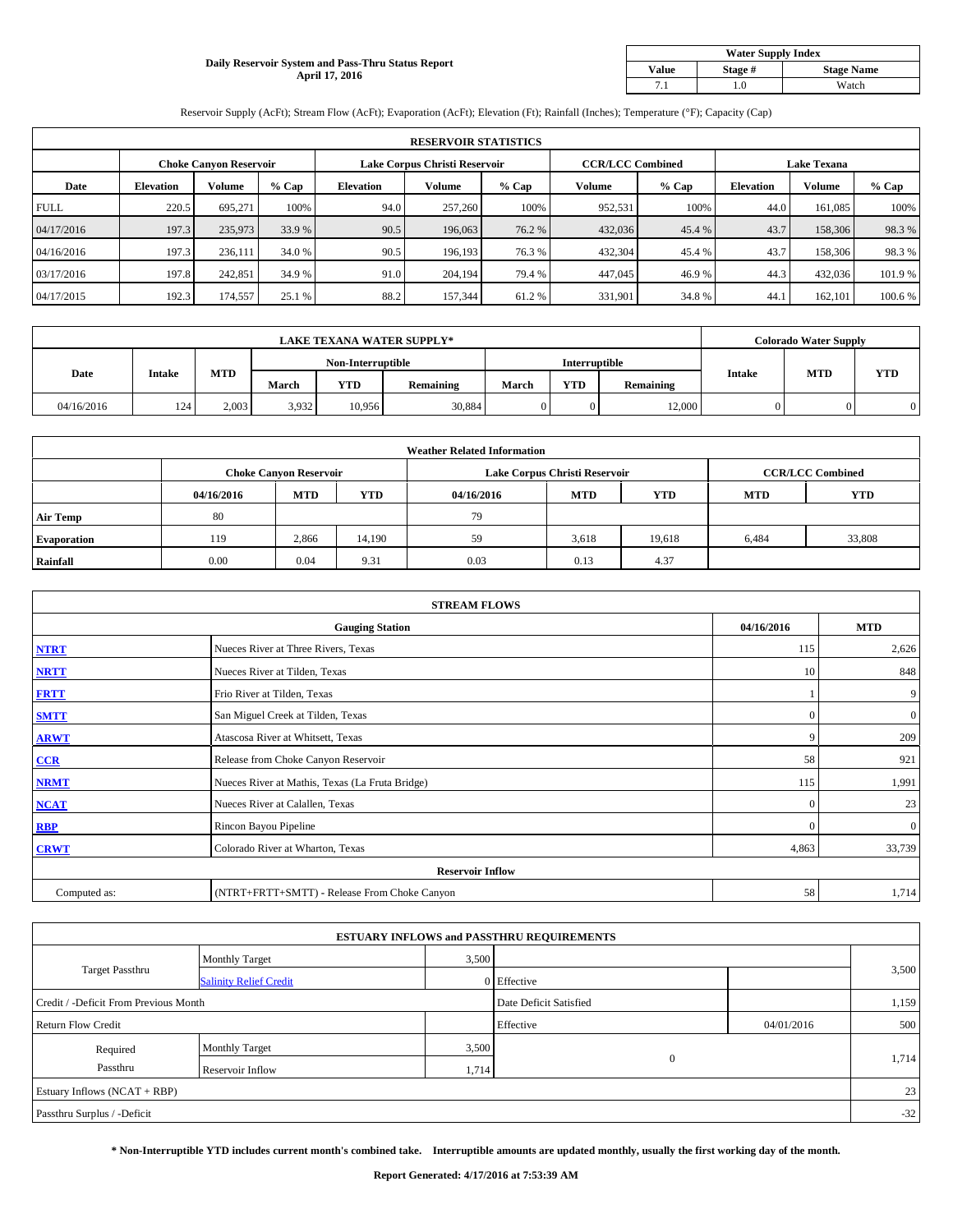## **Daily Reservoir System and Pass-Thru Status Report April 18, 2016**

| <b>Water Supply Index</b> |         |                   |  |  |  |  |  |  |
|---------------------------|---------|-------------------|--|--|--|--|--|--|
| Value                     | Stage # | <b>Stage Name</b> |  |  |  |  |  |  |
|                           | .0      | Watch             |  |  |  |  |  |  |

Reservoir Supply (AcFt); Stream Flow (AcFt); Evaporation (AcFt); Elevation (Ft); Rainfall (Inches); Temperature (°F); Capacity (Cap)

|             | <b>RESERVOIR STATISTICS</b> |                               |         |                               |         |         |                         |         |                    |               |         |  |
|-------------|-----------------------------|-------------------------------|---------|-------------------------------|---------|---------|-------------------------|---------|--------------------|---------------|---------|--|
|             |                             | <b>Choke Canyon Reservoir</b> |         | Lake Corpus Christi Reservoir |         |         | <b>CCR/LCC Combined</b> |         | <b>Lake Texana</b> |               |         |  |
| Date        | <b>Elevation</b>            | Volume                        | $%$ Cap | <b>Elevation</b>              | Volume  | $%$ Cap | Volume                  | $%$ Cap | <b>Elevation</b>   | <b>Volume</b> | % Cap   |  |
| <b>FULL</b> | 220.5                       | 695.271                       | 100%    | 94.0                          | 257,260 | 100%    | 952,531                 | 100%    | 44.0               | 161,085       | 100%    |  |
| 04/18/2016  | 197.4                       | 237,473                       | 34.2 %  | 90.5                          | 196,023 | 76.2 %  | 433,496                 | 45.5 %  | 43.7               | 158,306       | 98.3%   |  |
| 04/17/2016  | 197.3                       | 235,973                       | 33.9 %  | 90.5                          | 196,063 | 76.2 %  | 432,036                 | 45.4 %  | 43.7               | 158,306       | 98.3%   |  |
| 03/18/2016  | 197.9                       | 244,252                       | 35.1 %  | 91.0                          | 204,365 | 79.4 %  | 448,617                 | 47.1 %  | 44.2               | 433,496       | 101.3 % |  |
| 04/18/2015  | 192.6                       | 177,386                       | 25.5 %  | 88.3                          | 158,910 | 61.8%   | 336,296                 | 35.3 %  | 44.2               | 162,101       | 100.6%  |  |

| <b>LAKE TEXANA WATER SUPPLY*</b> |               |            |       |            |                   |       |               | <b>Colorado Water Supply</b> |               |            |            |
|----------------------------------|---------------|------------|-------|------------|-------------------|-------|---------------|------------------------------|---------------|------------|------------|
|                                  |               |            |       |            | Non-Interruptible |       | Interruptible |                              |               |            |            |
| Date                             | <b>Intake</b> | <b>MTD</b> | March | <b>YTD</b> | Remaining         | March | <b>YTD</b>    | Remaining                    | <b>Intake</b> | <b>MTD</b> | <b>YTD</b> |
| 04/17/2016                       | 124           | 2.127      | 3,932 | 11.080     | 30,760            |       |               | 12,000                       |               |            |            |

|                    | <b>Weather Related Information</b> |                               |        |            |                               |                         |            |            |  |  |  |  |
|--------------------|------------------------------------|-------------------------------|--------|------------|-------------------------------|-------------------------|------------|------------|--|--|--|--|
|                    |                                    | <b>Choke Canyon Reservoir</b> |        |            | Lake Corpus Christi Reservoir | <b>CCR/LCC Combined</b> |            |            |  |  |  |  |
|                    | 04/17/2016                         | <b>MTD</b>                    | YTD    | 04/17/2016 | <b>MTD</b>                    | <b>YTD</b>              | <b>MTD</b> | <b>YTD</b> |  |  |  |  |
| <b>Air Temp</b>    | 83                                 |                               |        | 84         |                               |                         |            |            |  |  |  |  |
| <b>Evaporation</b> | 96                                 | 2.962                         | 14,286 | 138        | 3,756                         | 19,756                  | 6,718      | 34,042     |  |  |  |  |
| Rainfall           | 0.17                               | 0.21                          | 9.48   | 0.00       | 0.13                          | 4.37                    |            |            |  |  |  |  |

| <b>STREAM FLOWS</b> |                                                 |              |                 |  |  |  |  |  |  |
|---------------------|-------------------------------------------------|--------------|-----------------|--|--|--|--|--|--|
|                     | <b>Gauging Station</b>                          |              |                 |  |  |  |  |  |  |
| <b>NTRT</b>         | Nueces River at Three Rivers, Texas             | 113          | 2,739           |  |  |  |  |  |  |
| <b>NRTT</b>         | Nueces River at Tilden, Texas                   | 9            | 856             |  |  |  |  |  |  |
| <b>FRTT</b>         | Frio River at Tilden, Texas                     |              | 10 <sup>1</sup> |  |  |  |  |  |  |
| <b>SMTT</b>         | San Miguel Creek at Tilden, Texas               | $\mathbf{0}$ | $\overline{0}$  |  |  |  |  |  |  |
| <b>ARWT</b>         | Atascosa River at Whitsett, Texas               | 9            | 218             |  |  |  |  |  |  |
| CCR                 | Release from Choke Canyon Reservoir             | 58           | 979             |  |  |  |  |  |  |
| <b>NRMT</b>         | Nueces River at Mathis, Texas (La Fruta Bridge) | 123          | 2,114           |  |  |  |  |  |  |
| <b>NCAT</b>         | Nueces River at Calallen, Texas                 | 8            | 31              |  |  |  |  |  |  |
| <b>RBP</b>          | Rincon Bayou Pipeline                           | $\Omega$     | $\overline{0}$  |  |  |  |  |  |  |
| <b>CRWT</b>         | Colorado River at Wharton, Texas                | 6,034        | 39,773          |  |  |  |  |  |  |
|                     | <b>Reservoir Inflow</b>                         |              |                 |  |  |  |  |  |  |
| Computed as:        | (NTRT+FRTT+SMTT) - Release From Choke Canyon    | 56           | 1,770           |  |  |  |  |  |  |

| <b>ESTUARY INFLOWS and PASSTHRU REQUIREMENTS</b> |                               |                        |              |            |       |  |  |  |  |  |
|--------------------------------------------------|-------------------------------|------------------------|--------------|------------|-------|--|--|--|--|--|
|                                                  | <b>Monthly Target</b>         | 3,500                  |              |            |       |  |  |  |  |  |
| <b>Target Passthru</b>                           | <b>Salinity Relief Credit</b> |                        | 0 Effective  |            | 3,500 |  |  |  |  |  |
| Credit / -Deficit From Previous Month            |                               | Date Deficit Satisfied |              | 1,159      |       |  |  |  |  |  |
| <b>Return Flow Credit</b>                        |                               |                        | Effective    | 04/01/2016 | 500   |  |  |  |  |  |
| Required                                         | <b>Monthly Target</b>         | 3,500                  |              |            |       |  |  |  |  |  |
| Passthru                                         | Reservoir Inflow              | 1,770                  | $\mathbf{0}$ |            | 1,770 |  |  |  |  |  |
| Estuary Inflows (NCAT + RBP)                     |                               |                        |              |            |       |  |  |  |  |  |
| Passthru Surplus / -Deficit                      |                               |                        |              |            | $-80$ |  |  |  |  |  |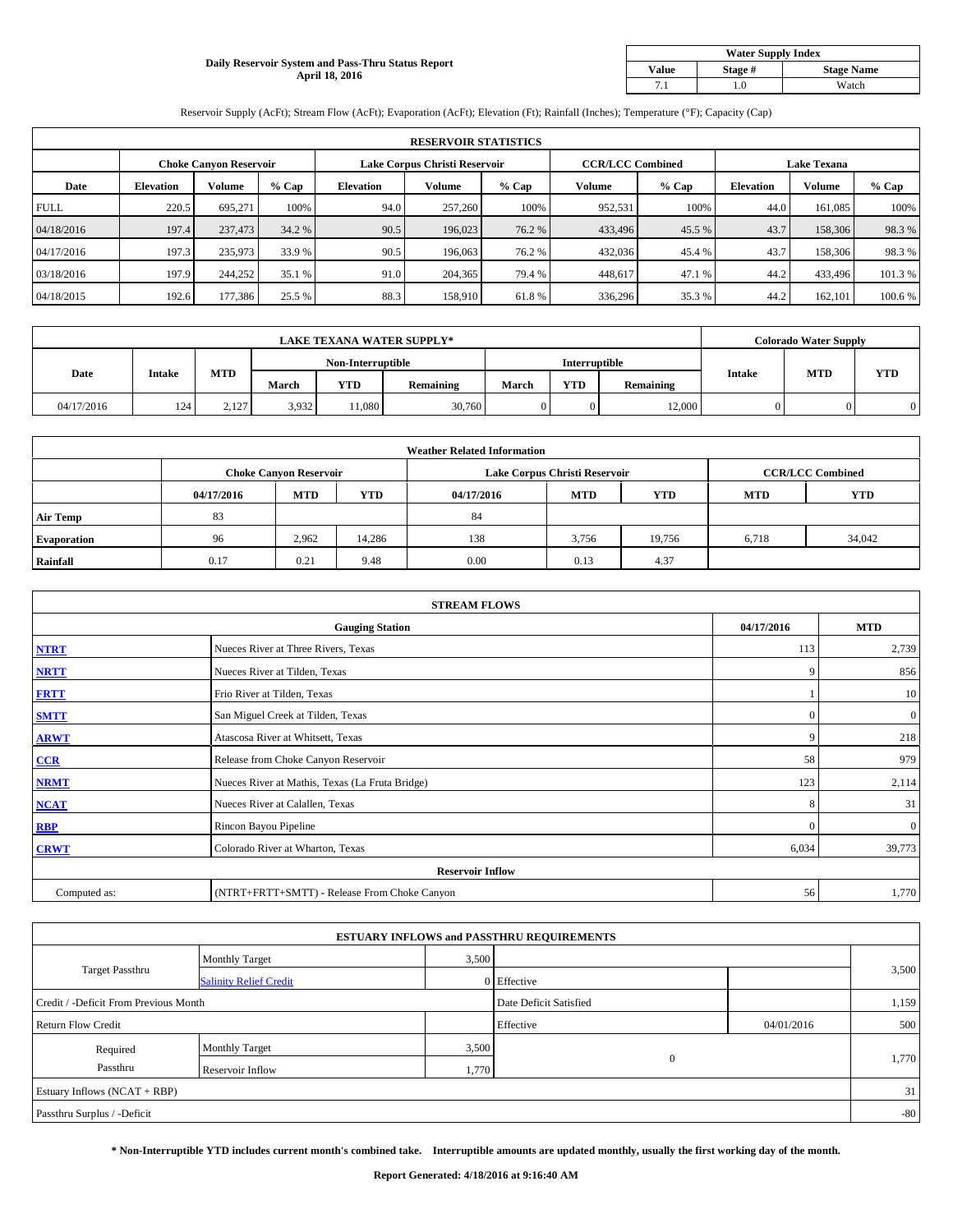## **Daily Reservoir System and Pass-Thru Status Report April 19, 2016**

| <b>Water Supply Index</b> |         |                   |  |  |  |  |  |  |
|---------------------------|---------|-------------------|--|--|--|--|--|--|
| Value                     | Stage # | <b>Stage Name</b> |  |  |  |  |  |  |
|                           | .0      | Watch             |  |  |  |  |  |  |

Reservoir Supply (AcFt); Stream Flow (AcFt); Evaporation (AcFt); Elevation (Ft); Rainfall (Inches); Temperature (°F); Capacity (Cap)

|             | <b>RESERVOIR STATISTICS</b> |                        |         |                  |                               |         |                         |         |                    |               |         |  |
|-------------|-----------------------------|------------------------|---------|------------------|-------------------------------|---------|-------------------------|---------|--------------------|---------------|---------|--|
|             |                             | Choke Canvon Reservoir |         |                  | Lake Corpus Christi Reservoir |         | <b>CCR/LCC Combined</b> |         | <b>Lake Texana</b> |               |         |  |
| Date        | <b>Elevation</b>            | Volume                 | $%$ Cap | <b>Elevation</b> | <b>Volume</b>                 | $%$ Cap | Volume                  | $%$ Cap | <b>Elevation</b>   | <b>Volume</b> | % Cap   |  |
| <b>FULL</b> | 220.5                       | 695.271                | 100%    | 94.0             | 257,260                       | 100%    | 952,531                 | 100%    | 44.0               | 161.085       | 100%    |  |
| 04/19/2016  | 197.3                       | 236,111                | 34.0 %  | 90.6             | 197,040                       | 76.6 %  | 433,151                 | 45.5 %  | 43.8               | 159,229       | 98.8%   |  |
| 04/18/2016  | 197.4                       | 237,473                | 34.2 %  | 90.5             | 196,023                       | 76.2 %  | 433,496                 | 45.5 %  | 43.7               | 158,306       | 98.3%   |  |
| 03/19/2016  | 197.8                       | 243,971                | 35.1 %  | 91.1             | 206,251                       | 80.2%   | 450,222                 | 47.3 %  | 44.2               | 433,151       | 101.3%  |  |
| 04/19/2015  | 192.6                       | 177,955                | 25.6 %  | 88.5             | 163,170                       | 63.4 %  | 341,125                 | 35.8%   | 44.2               | 162,101       | 100.6 % |  |

| <b>LAKE TEXANA WATER SUPPLY*</b> |               |            |                   |            |           |                      |            | <b>Colorado Water Supply</b> |        |            |            |
|----------------------------------|---------------|------------|-------------------|------------|-----------|----------------------|------------|------------------------------|--------|------------|------------|
|                                  |               |            | Non-Interruptible |            |           | <b>Interruptible</b> |            |                              |        |            |            |
| Date                             | <b>Intake</b> | <b>MTD</b> | March             | <b>YTD</b> | Remaining | March                | <b>YTD</b> | Remaining                    | Intake | <b>MTD</b> | <b>YTD</b> |
| 04/18/2016                       |               | 2,127      | 3,932             | 11.080     | 30,760    |                      |            | 12,000                       |        |            |            |

|                    |            |                               |        | <b>Weather Related Information</b> |                               |                         |            |            |
|--------------------|------------|-------------------------------|--------|------------------------------------|-------------------------------|-------------------------|------------|------------|
|                    |            | <b>Choke Canyon Reservoir</b> |        |                                    | Lake Corpus Christi Reservoir | <b>CCR/LCC Combined</b> |            |            |
|                    | 04/18/2016 | <b>MTD</b>                    | YTD    | 04/18/2016                         | <b>MTD</b>                    | <b>YTD</b>              | <b>MTD</b> | <b>YTD</b> |
| <b>Air Temp</b>    | 82         |                               |        | 85                                 |                               |                         |            |            |
| <b>Evaporation</b> | 127        | 3,089                         | 14.413 | 276                                | 4,032                         | 20,032                  | 7.121      | 34,445     |
| Rainfall           | 0.00       | 0.21                          | 9.48   | 0.50                               | 0.63                          | 4.87                    |            |            |

| <b>STREAM FLOWS</b> |                                                 |              |                 |  |  |  |  |  |  |
|---------------------|-------------------------------------------------|--------------|-----------------|--|--|--|--|--|--|
|                     | <b>Gauging Station</b>                          | 04/18/2016   | <b>MTD</b>      |  |  |  |  |  |  |
| <b>NTRT</b>         | Nueces River at Three Rivers, Texas             | 113          | 2,852           |  |  |  |  |  |  |
| <b>NRTT</b>         | Nueces River at Tilden, Texas                   |              | 863             |  |  |  |  |  |  |
| <b>FRTT</b>         | Frio River at Tilden, Texas                     |              | 10 <sup>1</sup> |  |  |  |  |  |  |
| <b>SMTT</b>         | San Miguel Creek at Tilden, Texas               | $\mathbf{0}$ | 0               |  |  |  |  |  |  |
| <b>ARWT</b>         | Atascosa River at Whitsett, Texas               | 10           | 228             |  |  |  |  |  |  |
| CCR                 | Release from Choke Canyon Reservoir             | 58           | 1,036           |  |  |  |  |  |  |
| <b>NRMT</b>         | Nueces River at Mathis, Texas (La Fruta Bridge) | 125          | 2,239           |  |  |  |  |  |  |
| <b>NCAT</b>         | Nueces River at Calallen, Texas                 | 18           | 49              |  |  |  |  |  |  |
| <b>RBP</b>          | Rincon Bayou Pipeline                           | $\mathbf{0}$ | $\mathbf{0}$    |  |  |  |  |  |  |
| <b>CRWT</b>         | Colorado River at Wharton, Texas                | 10,798       | 50,572          |  |  |  |  |  |  |
|                     | <b>Reservoir Inflow</b>                         |              |                 |  |  |  |  |  |  |
| Computed as:        | (NTRT+FRTT+SMTT) - Release From Choke Canyon    | 56           | 1,827           |  |  |  |  |  |  |

| <b>ESTUARY INFLOWS and PASSTHRU REQUIREMENTS</b> |                               |           |                        |     |       |  |  |  |  |  |
|--------------------------------------------------|-------------------------------|-----------|------------------------|-----|-------|--|--|--|--|--|
|                                                  | <b>Monthly Target</b>         | 3,500     |                        |     |       |  |  |  |  |  |
| <b>Target Passthru</b>                           | <b>Salinity Relief Credit</b> |           | 0 Effective            |     | 3,500 |  |  |  |  |  |
| Credit / -Deficit From Previous Month            |                               |           | Date Deficit Satisfied |     | 1,159 |  |  |  |  |  |
| <b>Return Flow Credit</b>                        |                               | Effective | 04/01/2016             | 500 |       |  |  |  |  |  |
| Required                                         | Monthly Target                | 3,500     |                        |     |       |  |  |  |  |  |
| Passthru                                         | Reservoir Inflow              | 1,827     | $\mathbf{0}$           |     | 1,827 |  |  |  |  |  |
| Estuary Inflows (NCAT + RBP)                     |                               |           |                        |     |       |  |  |  |  |  |
| Passthru Surplus / -Deficit                      |                               |           |                        |     |       |  |  |  |  |  |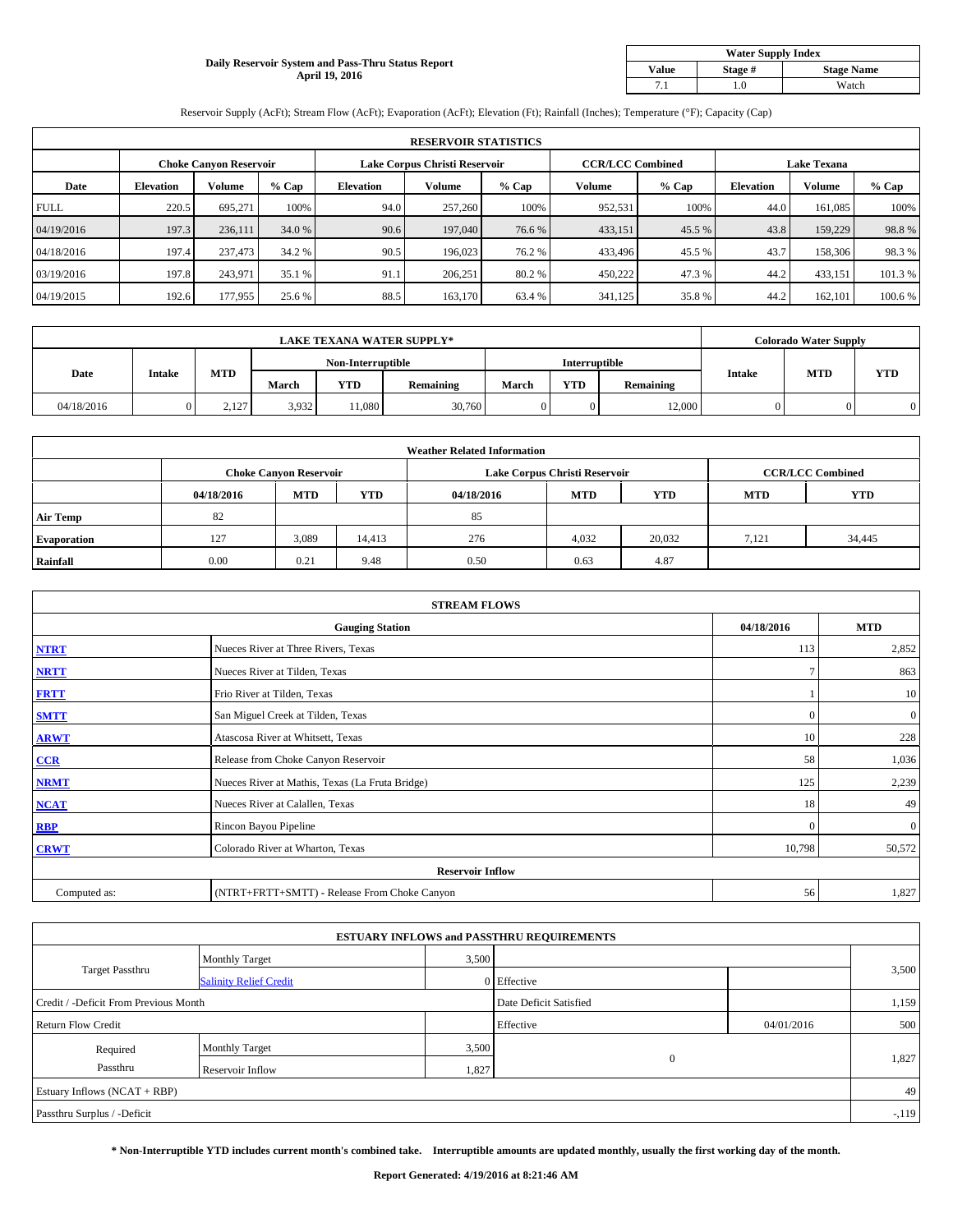## **Daily Reservoir System and Pass-Thru Status Report April 20, 2016**

| <b>Water Supply Index</b> |         |                   |  |  |  |  |  |  |
|---------------------------|---------|-------------------|--|--|--|--|--|--|
| <b>Value</b>              | Stage # | <b>Stage Name</b> |  |  |  |  |  |  |
|                           | .0      | Watch             |  |  |  |  |  |  |

Reservoir Supply (AcFt); Stream Flow (AcFt); Evaporation (AcFt); Elevation (Ft); Rainfall (Inches); Temperature (°F); Capacity (Cap)

|             | <b>RESERVOIR STATISTICS</b> |                        |         |                  |                               |         |                         |         |                    |               |         |  |
|-------------|-----------------------------|------------------------|---------|------------------|-------------------------------|---------|-------------------------|---------|--------------------|---------------|---------|--|
|             |                             | Choke Canvon Reservoir |         |                  | Lake Corpus Christi Reservoir |         | <b>CCR/LCC Combined</b> |         | <b>Lake Texana</b> |               |         |  |
| Date        | <b>Elevation</b>            | Volume                 | $%$ Cap | <b>Elevation</b> | <b>Volume</b>                 | $%$ Cap | Volume                  | $%$ Cap | <b>Elevation</b>   | <b>Volume</b> | % Cap   |  |
| <b>FULL</b> | 220.5                       | 695.271                | 100%    | 94.0             | 257,260                       | 100%    | 952,531                 | 100%    | 44.0               | 161.085       | 100%    |  |
| 04/20/2016  | 197.3                       | 237,066                | 34.1 %  | 90.5             | 196.531                       | 76.4 %  | 433,597                 | 45.5 %  | 44.                | 162,101       | 100.6%  |  |
| 04/19/2016  | 197.3                       | 236,111                | 34.0 %  | 90.6             | 197,040                       | 76.6%   | 433,151                 | 45.5 %  | 43.8               | 159,229       | 98.8%   |  |
| 03/20/2016  | 197.8                       | 243,131                | 35.0 %  | 91.0             | 204,707                       | 79.6 %  | 447,838                 | 47.0 %  | 44.2               | 433,597       | 101.3%  |  |
| 04/20/2015  | 192.6                       | 178,183                | 25.6 %  | 88.9             | 168,923                       | 65.7%   | 347,106                 | 36.4 %  | 44.2               | 163,121       | 101.3 % |  |

| <b>LAKE TEXANA WATER SUPPLY*</b> |               |            |                   |            |                  |                      |            | <b>Colorado Water Supply</b> |        |            |            |
|----------------------------------|---------------|------------|-------------------|------------|------------------|----------------------|------------|------------------------------|--------|------------|------------|
|                                  |               |            | Non-Interruptible |            |                  | <b>Interruptible</b> |            |                              |        |            |            |
| Date                             | <b>Intake</b> | <b>MTD</b> | March             | <b>YTD</b> | <b>Remaining</b> | <b>March</b>         | <b>YTD</b> | <b>Remaining</b>             | Intake | <b>MTD</b> | <b>YTD</b> |
| 04/19/2016                       |               | 2.251      | 3,932             | 11.204     | 30,636           |                      |            | 12,000                       |        |            |            |

|                    |            |                               |        | <b>Weather Related Information</b> |                               |                         |            |            |
|--------------------|------------|-------------------------------|--------|------------------------------------|-------------------------------|-------------------------|------------|------------|
|                    |            | <b>Choke Canyon Reservoir</b> |        |                                    | Lake Corpus Christi Reservoir | <b>CCR/LCC Combined</b> |            |            |
|                    | 04/19/2016 | <b>MTD</b>                    | YTD    | 04/19/2016                         | <b>MTD</b>                    | <b>YTD</b>              | <b>MTD</b> | <b>YTD</b> |
| <b>Air Temp</b>    | 82         |                               |        | 82                                 |                               |                         |            |            |
| <b>Evaporation</b> | 119        | 3,208                         | 14,532 | 187                                | 4.219                         | 20,219                  | 7.427      | 34,751     |
| Rainfall           | 0.00       | 0.21                          | 9.48   | 0.00                               | 0.63                          | 4.87                    |            |            |

| <b>STREAM FLOWS</b> |                                                 |              |                |  |  |  |  |  |  |
|---------------------|-------------------------------------------------|--------------|----------------|--|--|--|--|--|--|
|                     | <b>Gauging Station</b>                          | 04/19/2016   | <b>MTD</b>     |  |  |  |  |  |  |
| <b>NTRT</b>         | Nueces River at Three Rivers, Texas             | 115          | 2,968          |  |  |  |  |  |  |
| <b>NRTT</b>         | Nueces River at Tilden, Texas                   | 5            | 867            |  |  |  |  |  |  |
| <b>FRTT</b>         | Frio River at Tilden, Texas                     | $\mathbf{0}$ | <sup>11</sup>  |  |  |  |  |  |  |
| <b>SMTT</b>         | San Miguel Creek at Tilden, Texas               | $\mathbf{0}$ | $\overline{0}$ |  |  |  |  |  |  |
| <b>ARWT</b>         | Atascosa River at Whitsett, Texas               | 10           | 238            |  |  |  |  |  |  |
| CCR                 | Release from Choke Canyon Reservoir             | 58           | 1,094          |  |  |  |  |  |  |
| <b>NRMT</b>         | Nueces River at Mathis, Texas (La Fruta Bridge) | 125          | 2,364          |  |  |  |  |  |  |
| <b>NCAT</b>         | Nueces River at Calallen, Texas                 | 28           | 76             |  |  |  |  |  |  |
| <b>RBP</b>          | Rincon Bayou Pipeline                           | $\Omega$     | $\overline{0}$ |  |  |  |  |  |  |
| <b>CRWT</b>         | Colorado River at Wharton, Texas                | 64,513       | 115,084        |  |  |  |  |  |  |
|                     | <b>Reservoir Inflow</b>                         |              |                |  |  |  |  |  |  |
| Computed as:        | (NTRT+FRTT+SMTT) - Release From Choke Canyon    | 58           | 1,885          |  |  |  |  |  |  |

|                                       |                               |                        | <b>ESTUARY INFLOWS and PASSTHRU REQUIREMENTS</b> |            |        |  |
|---------------------------------------|-------------------------------|------------------------|--------------------------------------------------|------------|--------|--|
|                                       | <b>Monthly Target</b>         | 3,500                  |                                                  |            |        |  |
| <b>Target Passthru</b>                | <b>Salinity Relief Credit</b> |                        | 0 Effective                                      |            | 3,500  |  |
| Credit / -Deficit From Previous Month |                               | Date Deficit Satisfied |                                                  | 1,159      |        |  |
| <b>Return Flow Credit</b>             |                               |                        | Effective                                        | 04/01/2016 | 500    |  |
| Required                              | <b>Monthly Target</b>         |                        | 3,500                                            |            |        |  |
| Passthru                              | Reservoir Inflow              | 1,885                  | $\mathbf{0}$                                     |            | 1,885  |  |
| Estuary Inflows (NCAT + RBP)          |                               |                        |                                                  |            | 76     |  |
| Passthru Surplus / -Deficit           |                               |                        |                                                  |            | $-149$ |  |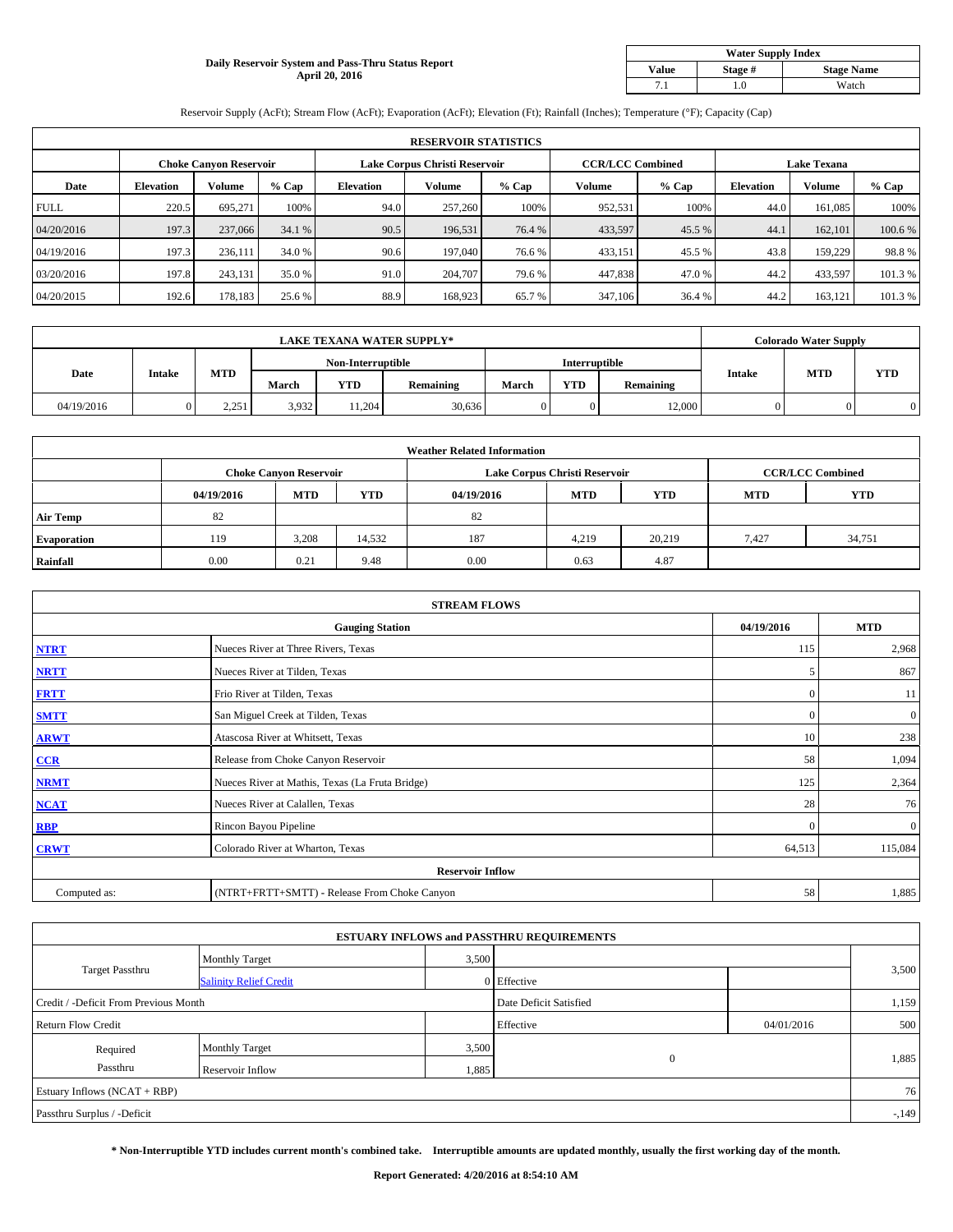## **Daily Reservoir System and Pass-Thru Status Report April 21, 2016**

| <b>Water Supply Index</b>             |       |       |  |  |  |  |  |  |
|---------------------------------------|-------|-------|--|--|--|--|--|--|
| <b>Stage Name</b><br>Value<br>Stage # |       |       |  |  |  |  |  |  |
|                                       | . . 0 | Watch |  |  |  |  |  |  |

Reservoir Supply (AcFt); Stream Flow (AcFt); Evaporation (AcFt); Elevation (Ft); Rainfall (Inches); Temperature (°F); Capacity (Cap)

|             | <b>RESERVOIR STATISTICS</b> |                        |         |                  |                               |         |                         |         |                    |               |         |  |
|-------------|-----------------------------|------------------------|---------|------------------|-------------------------------|---------|-------------------------|---------|--------------------|---------------|---------|--|
|             |                             | Choke Canvon Reservoir |         |                  | Lake Corpus Christi Reservoir |         | <b>CCR/LCC Combined</b> |         | <b>Lake Texana</b> |               |         |  |
| Date        | <b>Elevation</b>            | Volume                 | $%$ Cap | <b>Elevation</b> | <b>Volume</b>                 | $%$ Cap | Volume                  | $%$ Cap | <b>Elevation</b>   | <b>Volume</b> | % Cap   |  |
| <b>FULL</b> | 220.5                       | 695.271                | 100%    | 94.0             | 257,260                       | 100%    | 952,531                 | 100%    | 44.0               | 161.085       | 100%    |  |
| 04/21/2016  | 197.3                       | 236,795                | 34.1 %  | 90.5             | 196,023                       | 76.2 %  | 432,818                 | 45.4 %  | 44.                | 162,101       | 100.6%  |  |
| 04/20/2016  | 197.3                       | 237,066                | 34.1 %  | 90.5             | 196.531                       | 76.4 %  | 433,597                 | 45.5 %  | 44.                | 162,101       | 100.6%  |  |
| 03/21/2016  | 197.8                       | 243,831                | 35.1 %  | 90.9             | 203.167                       | 79.0%   | 446.998                 | 46.9%   | 44.2               | 432,818       | 101.3%  |  |
| 04/21/2015  | 192.8                       | 179,670                | 25.8 %  | 89.0             | 170,858                       | 66.4 %  | 350,528                 | 36.8%   | 44.                | 162,101       | 100.6 % |  |

| <b>LAKE TEXANA WATER SUPPLY*</b> |               |            |                   |            |                  |                      | <b>Colorado Water Supply</b> |                  |               |            |            |
|----------------------------------|---------------|------------|-------------------|------------|------------------|----------------------|------------------------------|------------------|---------------|------------|------------|
|                                  |               |            | Non-Interruptible |            |                  | <b>Interruptible</b> |                              |                  |               |            |            |
| Date                             | <b>Intake</b> | <b>MTD</b> | March             | <b>YTD</b> | <b>Remaining</b> | <b>March</b>         | <b>YTD</b>                   | <b>Remaining</b> | <b>Intake</b> | <b>MTD</b> | <b>YTD</b> |
| 04/20/2016                       |               | 2.376      | 3,932             | 11,330     | 30,510           |                      |                              | 12,000           |               |            |            |

|                    | <b>Weather Related Information</b> |                               |            |            |                               |                         |            |            |  |  |  |  |
|--------------------|------------------------------------|-------------------------------|------------|------------|-------------------------------|-------------------------|------------|------------|--|--|--|--|
|                    |                                    | <b>Choke Canyon Reservoir</b> |            |            | Lake Corpus Christi Reservoir | <b>CCR/LCC Combined</b> |            |            |  |  |  |  |
|                    | 04/20/2016                         | <b>MTD</b>                    | <b>YTD</b> | 04/20/2016 | <b>MTD</b>                    | <b>YTD</b>              | <b>MTD</b> | <b>YTD</b> |  |  |  |  |
| <b>Air Temp</b>    | 83                                 |                               |            | 83         |                               |                         |            |            |  |  |  |  |
| <b>Evaporation</b> | 191                                | 3,399                         | 14,723     | 138        | 4,357                         | 20,357                  | 7,756      | 35,080     |  |  |  |  |
| Rainfall           | 0.00                               | 0.21                          | 9.48       | 0.00       | 0.63                          | 4.87                    |            |            |  |  |  |  |

| <b>STREAM FLOWS</b> |                                                 |              |              |  |  |  |  |  |  |
|---------------------|-------------------------------------------------|--------------|--------------|--|--|--|--|--|--|
|                     | <b>Gauging Station</b>                          |              |              |  |  |  |  |  |  |
| <b>NTRT</b>         | Nueces River at Three Rivers, Texas             | 79           | 3,047        |  |  |  |  |  |  |
| <b>NRTT</b>         | Nueces River at Tilden, Texas                   | 3            | 870          |  |  |  |  |  |  |
| <b>FRTT</b>         | Frio River at Tilden, Texas                     | $\mathbf{0}$ | 11           |  |  |  |  |  |  |
| <b>SMTT</b>         | San Miguel Creek at Tilden, Texas               | $\mathbf{0}$ | $\mathbf{0}$ |  |  |  |  |  |  |
| <b>ARWT</b>         | Atascosa River at Whitsett, Texas               | 8            | 246          |  |  |  |  |  |  |
| CCR                 | Release from Choke Canyon Reservoir             | 58           | 1,151        |  |  |  |  |  |  |
| <b>NRMT</b>         | Nueces River at Mathis, Texas (La Fruta Bridge) | 125          | 2,489        |  |  |  |  |  |  |
| <b>NCAT</b>         | Nueces River at Calallen, Texas                 | 44           | 120          |  |  |  |  |  |  |
| <b>RBP</b>          | Rincon Bayou Pipeline                           | $\mathbf{0}$ | $\mathbf{0}$ |  |  |  |  |  |  |
| <b>CRWT</b>         | Colorado River at Wharton, Texas                | 99,647       | 214,731      |  |  |  |  |  |  |
|                     | <b>Reservoir Inflow</b>                         |              |              |  |  |  |  |  |  |
| Computed as:        | (NTRT+FRTT+SMTT) - Release From Choke Canyon    | 22           | 1,907        |  |  |  |  |  |  |

| <b>ESTUARY INFLOWS and PASSTHRU REQUIREMENTS</b> |                               |                        |              |            |        |  |  |  |  |  |
|--------------------------------------------------|-------------------------------|------------------------|--------------|------------|--------|--|--|--|--|--|
|                                                  | <b>Monthly Target</b>         | 3,500                  |              |            |        |  |  |  |  |  |
| <b>Target Passthru</b>                           | <b>Salinity Relief Credit</b> |                        | 0 Effective  |            | 3,500  |  |  |  |  |  |
| Credit / -Deficit From Previous Month            |                               | Date Deficit Satisfied |              | 1,159      |        |  |  |  |  |  |
| <b>Return Flow Credit</b>                        |                               |                        | Effective    | 04/01/2016 | 500    |  |  |  |  |  |
| Required                                         | Monthly Target                | 3,500                  |              |            |        |  |  |  |  |  |
| Passthru                                         | Reservoir Inflow              | 1,907                  | $\mathbf{0}$ |            | 1,907  |  |  |  |  |  |
| Estuary Inflows (NCAT + RBP)                     |                               |                        |              |            |        |  |  |  |  |  |
| Passthru Surplus / -Deficit                      |                               |                        |              |            | $-128$ |  |  |  |  |  |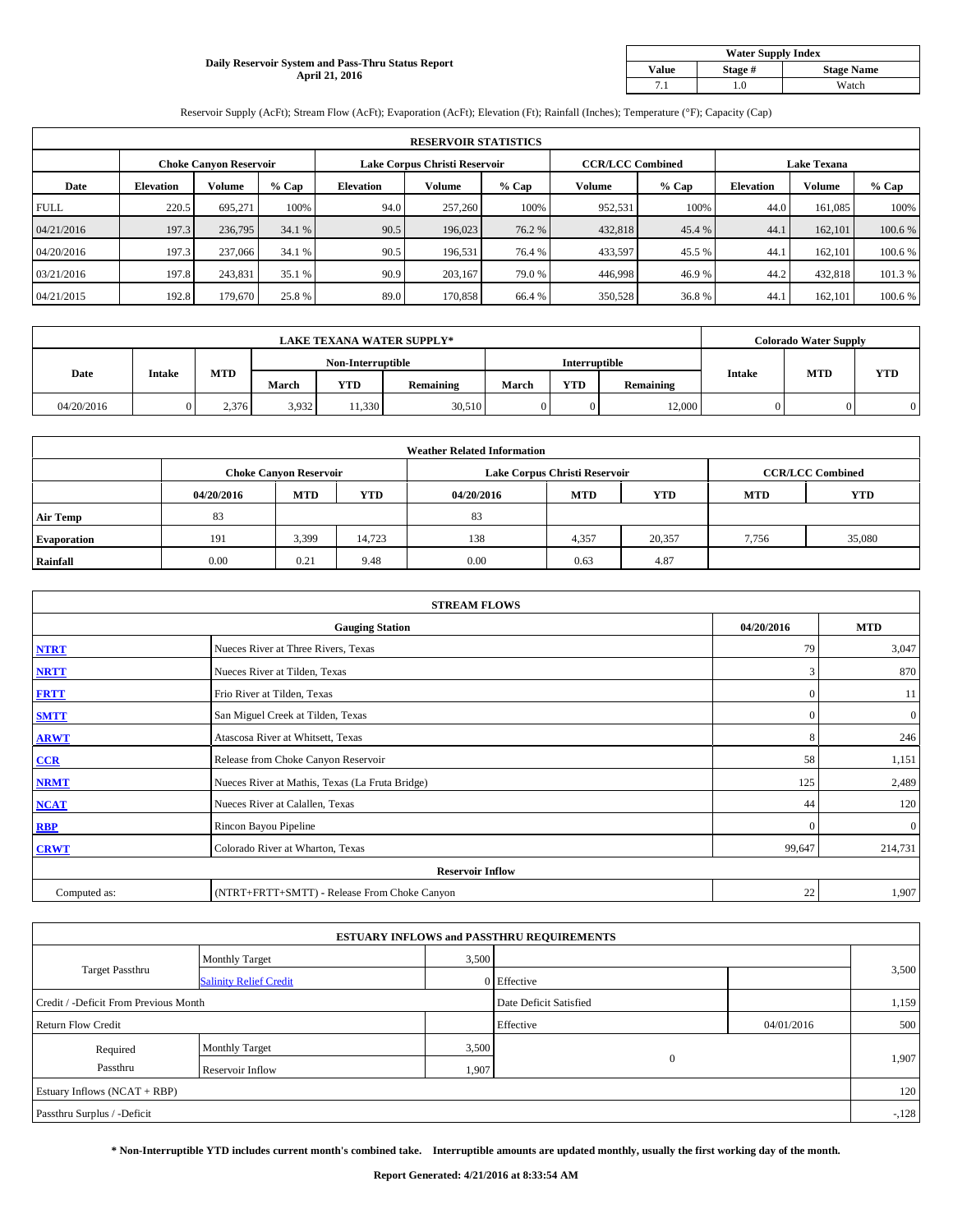### **Daily Reservoir System and Pass-Thru Status Report April 22, 2016**

| <b>Water Supply Index</b>             |       |       |  |  |  |  |  |  |
|---------------------------------------|-------|-------|--|--|--|--|--|--|
| <b>Stage Name</b><br>Value<br>Stage # |       |       |  |  |  |  |  |  |
|                                       | . . 0 | Watch |  |  |  |  |  |  |

Reservoir Supply (AcFt); Stream Flow (AcFt); Evaporation (AcFt); Elevation (Ft); Rainfall (Inches); Temperature (°F); Capacity (Cap)

|             | <b>RESERVOIR STATISTICS</b> |                        |         |                               |               |         |                         |         |                    |               |         |  |
|-------------|-----------------------------|------------------------|---------|-------------------------------|---------------|---------|-------------------------|---------|--------------------|---------------|---------|--|
|             |                             | Choke Canvon Reservoir |         | Lake Corpus Christi Reservoir |               |         | <b>CCR/LCC Combined</b> |         | <b>Lake Texana</b> |               |         |  |
| Date        | <b>Elevation</b>            | Volume                 | $%$ Cap | <b>Elevation</b>              | <b>Volume</b> | $%$ Cap | Volume                  | $%$ Cap | <b>Elevation</b>   | <b>Volume</b> | % Cap   |  |
| <b>FULL</b> | 220.5                       | 695.271                | 100%    | 94.0                          | 257,260       | 100%    | 952,531                 | 100%    | 44.0               | 161.085       | 100%    |  |
| 04/22/2016  | 197.2                       | 235,698                | 33.9 %  | 90.5                          | 196,023       | 76.2 %  | 431,721                 | 45.3 %  | 44.                | 163.121       | 101.3%  |  |
| 04/21/2016  | 197.3                       | 236,795                | 34.1 %  | 90.5                          | 196,023       | 76.2 %  | 432,818                 | 45.4 %  | 44.                | 162,101       | 100.6%  |  |
| 03/22/2016  | 197.8                       | 243,131                | 35.0 %  | 90.9                          | 202,484       | 78.7%   | 445,615                 | 46.8%   | 44.                | 431,721       | 100.6 % |  |
| 04/22/2015  | 192.8                       | 180,475                | 26.0 %  | 89.2                          | 174,589       | 67.9%   | 355,064                 | 37.3 %  | 44.                | 162,101       | 100.6 % |  |

| <b>LAKE TEXANA WATER SUPPLY*</b> |               |            |                   |            |                  |               |            | <b>Colorado Water Supply</b> |               |            |            |
|----------------------------------|---------------|------------|-------------------|------------|------------------|---------------|------------|------------------------------|---------------|------------|------------|
|                                  |               |            | Non-Interruptible |            |                  | Interruptible |            |                              |               |            |            |
| Date                             | <b>Intake</b> | <b>MTD</b> | March             | <b>YTD</b> | <b>Remaining</b> | <b>March</b>  | <b>YTD</b> | Remaining                    | <b>Intake</b> | <b>MTD</b> | <b>YTD</b> |
| 04/21/2016                       |               | 2.503      | 3,932             | 11.456     | 30,384           |               |            | 12,000                       |               |            |            |

|                    | <b>Weather Related Information</b> |                               |        |            |                               |                         |            |            |  |  |  |  |
|--------------------|------------------------------------|-------------------------------|--------|------------|-------------------------------|-------------------------|------------|------------|--|--|--|--|
|                    |                                    | <b>Choke Canyon Reservoir</b> |        |            | Lake Corpus Christi Reservoir | <b>CCR/LCC Combined</b> |            |            |  |  |  |  |
|                    | 04/21/2016                         | <b>MTD</b>                    | YTD    | 04/21/2016 | <b>MTD</b>                    | <b>YTD</b>              | <b>MTD</b> | <b>YTD</b> |  |  |  |  |
| <b>Air Temp</b>    | 85                                 |                               |        | 82         |                               |                         |            |            |  |  |  |  |
| <b>Evaporation</b> | 222                                | 3,621                         | 14,945 | 276        | 4,633                         | 20,633                  | 8,254      | 35,578     |  |  |  |  |
| Rainfall           | 0.00                               | 0.21                          | 9.48   | 0.00       | 0.63                          | 4.87                    |            |            |  |  |  |  |

| <b>STREAM FLOWS</b> |                                                 |               |              |  |  |  |  |  |  |
|---------------------|-------------------------------------------------|---------------|--------------|--|--|--|--|--|--|
|                     | <b>Gauging Station</b>                          | 04/21/2016    | <b>MTD</b>   |  |  |  |  |  |  |
| <b>NTRT</b>         | Nueces River at Three Rivers, Texas             | 75            | 3,122        |  |  |  |  |  |  |
| <b>NRTT</b>         | Nueces River at Tilden, Texas                   | $\mathcal{L}$ | 873          |  |  |  |  |  |  |
| <b>FRTT</b>         | Frio River at Tilden, Texas                     | $\mathbf{0}$  | 11           |  |  |  |  |  |  |
| <b>SMTT</b>         | San Miguel Creek at Tilden, Texas               | $\mathbf{0}$  | 0            |  |  |  |  |  |  |
| <b>ARWT</b>         | Atascosa River at Whitsett, Texas               | 11            | 257          |  |  |  |  |  |  |
| CCR                 | Release from Choke Canyon Reservoir             | 58            | 1,209        |  |  |  |  |  |  |
| <b>NRMT</b>         | Nueces River at Mathis, Texas (La Fruta Bridge) | 125           | 2,614        |  |  |  |  |  |  |
| <b>NCAT</b>         | Nueces River at Calallen, Texas                 | 50            | 170          |  |  |  |  |  |  |
| <b>RBP</b>          | Rincon Bayou Pipeline                           | $\Omega$      | $\mathbf{0}$ |  |  |  |  |  |  |
| <b>CRWT</b>         | Colorado River at Wharton, Texas                | 124,658       | 339,389      |  |  |  |  |  |  |
|                     | <b>Reservoir Inflow</b>                         |               |              |  |  |  |  |  |  |
| Computed as:        | (NTRT+FRTT+SMTT) - Release From Choke Canyon    | 18            | 1,925        |  |  |  |  |  |  |

| <b>ESTUARY INFLOWS and PASSTHRU REQUIREMENTS</b> |                               |                        |              |            |       |  |  |  |  |  |
|--------------------------------------------------|-------------------------------|------------------------|--------------|------------|-------|--|--|--|--|--|
|                                                  | <b>Monthly Target</b>         | 3,500                  |              |            |       |  |  |  |  |  |
| <b>Target Passthru</b>                           | <b>Salinity Relief Credit</b> |                        | 0 Effective  |            | 3,500 |  |  |  |  |  |
| Credit / -Deficit From Previous Month            |                               | Date Deficit Satisfied |              | 1,159      |       |  |  |  |  |  |
| <b>Return Flow Credit</b>                        |                               |                        | Effective    | 04/01/2016 | 500   |  |  |  |  |  |
| Required                                         | Monthly Target                | 3,500                  |              |            |       |  |  |  |  |  |
| Passthru                                         | Reservoir Inflow              | 1,925                  | $\mathbf{0}$ |            | 1,925 |  |  |  |  |  |
| Estuary Inflows (NCAT + RBP)                     |                               |                        |              |            |       |  |  |  |  |  |
| Passthru Surplus / -Deficit                      |                               |                        |              |            | $-96$ |  |  |  |  |  |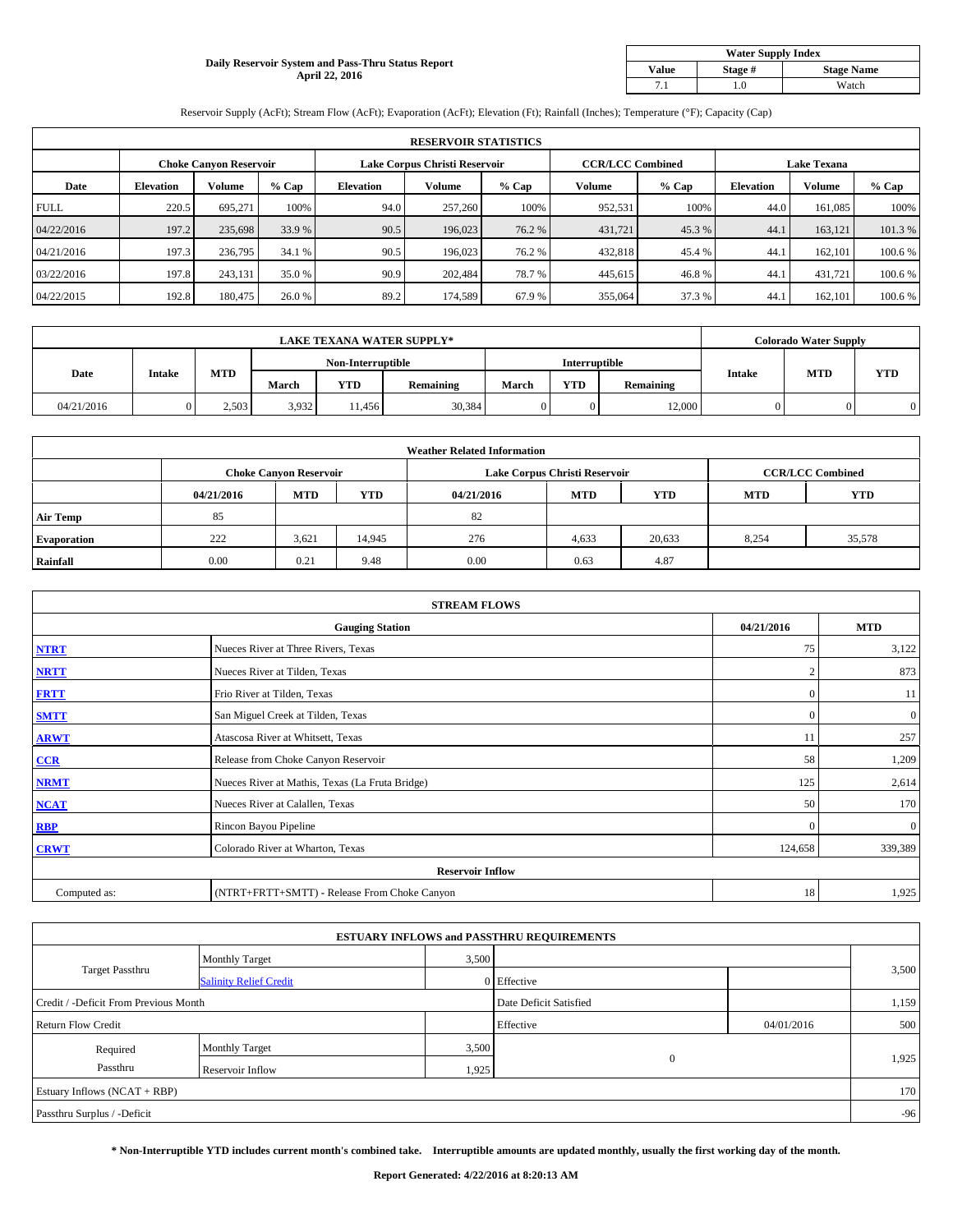## **Daily Reservoir System and Pass-Thru Status Report April 23, 2016**

| <b>Water Supply Index</b>             |       |       |  |  |  |  |  |  |
|---------------------------------------|-------|-------|--|--|--|--|--|--|
| <b>Stage Name</b><br>Value<br>Stage # |       |       |  |  |  |  |  |  |
|                                       | . . 0 | Watch |  |  |  |  |  |  |

Reservoir Supply (AcFt); Stream Flow (AcFt); Evaporation (AcFt); Elevation (Ft); Rainfall (Inches); Temperature (°F); Capacity (Cap)

|             | <b>RESERVOIR STATISTICS</b> |                        |         |                               |               |         |                         |         |                    |               |         |  |
|-------------|-----------------------------|------------------------|---------|-------------------------------|---------------|---------|-------------------------|---------|--------------------|---------------|---------|--|
|             |                             | Choke Canvon Reservoir |         | Lake Corpus Christi Reservoir |               |         | <b>CCR/LCC Combined</b> |         | <b>Lake Texana</b> |               |         |  |
| Date        | <b>Elevation</b>            | Volume                 | $%$ Cap | <b>Elevation</b>              | <b>Volume</b> | $%$ Cap | Volume                  | $%$ Cap | <b>Elevation</b>   | <b>Volume</b> | % Cap   |  |
| <b>FULL</b> | 220.5                       | 695.271                | 100%    | 94.0                          | 257,260       | 100%    | 952,531                 | 100%    | 44.0               | 161.085       | 100%    |  |
| 04/23/2016  | 197.3                       | 236,249                | 34.0 %  | 90.5                          | 195,347       | 75.9 %  | 431,596                 | 45.3 %  | 44.2               | 163.121       | 101.3%  |  |
| 04/22/2016  | 197.2                       | 235,698                | 33.9 %  | 90.5                          | 196,023       | 76.2 %  | 431,721                 | 45.3 %  | 44.2               | 163.121       | 101.3%  |  |
| 03/23/2016  | 197.7                       | 241,873                | 34.8 %  | 90.9                          | 201.801       | 78.4%   | 443,674                 | 46.6 %  | 44.                | 431,596       | 100.6 % |  |
| 04/23/2015  | 192.8                       | 179,785                | 25.9 %  | 89.4                          | 176,875       | 68.8%   | 356,660                 | 37.4 %  | 44.                | 162,101       | 100.6 % |  |

| <b>LAKE TEXANA WATER SUPPLY*</b> |               |            |                   |            |           |               |            | <b>Colorado Water Supply</b> |        |            |            |
|----------------------------------|---------------|------------|-------------------|------------|-----------|---------------|------------|------------------------------|--------|------------|------------|
|                                  |               |            | Non-Interruptible |            |           | Interruptible |            |                              |        |            |            |
| Date                             | <b>Intake</b> | <b>MTD</b> | March             | <b>YTD</b> | Remaining | March         | <b>YTD</b> | Remaining                    | Intake | <b>MTD</b> | <b>YTD</b> |
| 04/22/2016                       |               | 2,629      | 3,932             | 11.583     | 30,257    |               |            | 12,000                       |        |            |            |

|                    | <b>Weather Related Information</b> |                               |        |            |                               |                         |            |            |  |  |  |  |
|--------------------|------------------------------------|-------------------------------|--------|------------|-------------------------------|-------------------------|------------|------------|--|--|--|--|
|                    |                                    | <b>Choke Canyon Reservoir</b> |        |            | Lake Corpus Christi Reservoir | <b>CCR/LCC Combined</b> |            |            |  |  |  |  |
|                    | 04/22/2016                         | <b>MTD</b>                    | YTD    | 04/22/2016 | <b>MTD</b>                    | <b>YTD</b>              | <b>MTD</b> | <b>YTD</b> |  |  |  |  |
| <b>Air Temp</b>    | 85                                 |                               |        | 86         |                               |                         |            |            |  |  |  |  |
| <b>Evaporation</b> | 286                                | 3,907                         | 15,231 | 335        | 4,968                         | 20,968                  | 8,875      | 36,199     |  |  |  |  |
| Rainfall           | 0.00                               | 0.21                          | 9.48   | 0.00       | 0.63                          | 4.87                    |            |            |  |  |  |  |

| <b>STREAM FLOWS</b> |                                                 |               |              |  |  |  |  |  |  |
|---------------------|-------------------------------------------------|---------------|--------------|--|--|--|--|--|--|
|                     | <b>Gauging Station</b>                          | 04/22/2016    | <b>MTD</b>   |  |  |  |  |  |  |
| <b>NTRT</b>         | Nueces River at Three Rivers, Texas             | 75            | 3,198        |  |  |  |  |  |  |
| <b>NRTT</b>         | Nueces River at Tilden, Texas                   | $\mathcal{L}$ | 875          |  |  |  |  |  |  |
| <b>FRTT</b>         | Frio River at Tilden, Texas                     | $\mathbf{0}$  | 11           |  |  |  |  |  |  |
| <b>SMTT</b>         | San Miguel Creek at Tilden, Texas               |               |              |  |  |  |  |  |  |
| <b>ARWT</b>         | Atascosa River at Whitsett, Texas               | 13            | 271          |  |  |  |  |  |  |
| CCR                 | Release from Choke Canyon Reservoir             | 58            | 1,266        |  |  |  |  |  |  |
| <b>NRMT</b>         | Nueces River at Mathis, Texas (La Fruta Bridge) | 125           | 2,739        |  |  |  |  |  |  |
| <b>NCAT</b>         | Nueces River at Calallen, Texas                 | 32            | 201          |  |  |  |  |  |  |
| <b>RBP</b>          | Rincon Bayou Pipeline                           | $\Omega$      | $\mathbf{0}$ |  |  |  |  |  |  |
| <b>CRWT</b>         | Colorado River at Wharton, Texas                | 120,887       | 460,276      |  |  |  |  |  |  |
|                     | <b>Reservoir Inflow</b>                         |               |              |  |  |  |  |  |  |
| Computed as:        | (NTRT+FRTT+SMTT) - Release From Choke Canyon    | 19            | 1,944        |  |  |  |  |  |  |

| <b>ESTUARY INFLOWS and PASSTHRU REQUIREMENTS</b> |                               |                        |              |       |       |  |  |  |  |  |
|--------------------------------------------------|-------------------------------|------------------------|--------------|-------|-------|--|--|--|--|--|
|                                                  | <b>Monthly Target</b>         | 3,500                  |              |       |       |  |  |  |  |  |
| <b>Target Passthru</b>                           | <b>Salinity Relief Credit</b> |                        | 0 Effective  |       | 3,500 |  |  |  |  |  |
| Credit / -Deficit From Previous Month            |                               | Date Deficit Satisfied |              | 1,159 |       |  |  |  |  |  |
| <b>Return Flow Credit</b>                        |                               | Effective              | 04/01/2016   | 500   |       |  |  |  |  |  |
| Required                                         | <b>Monthly Target</b>         | 3,500                  |              |       |       |  |  |  |  |  |
| Passthru                                         | Reservoir Inflow              | 1,944                  | $\mathbf{0}$ |       | 1,944 |  |  |  |  |  |
| Estuary Inflows (NCAT + RBP)                     |                               |                        |              |       |       |  |  |  |  |  |
| Passthru Surplus / -Deficit                      |                               |                        |              |       | $-84$ |  |  |  |  |  |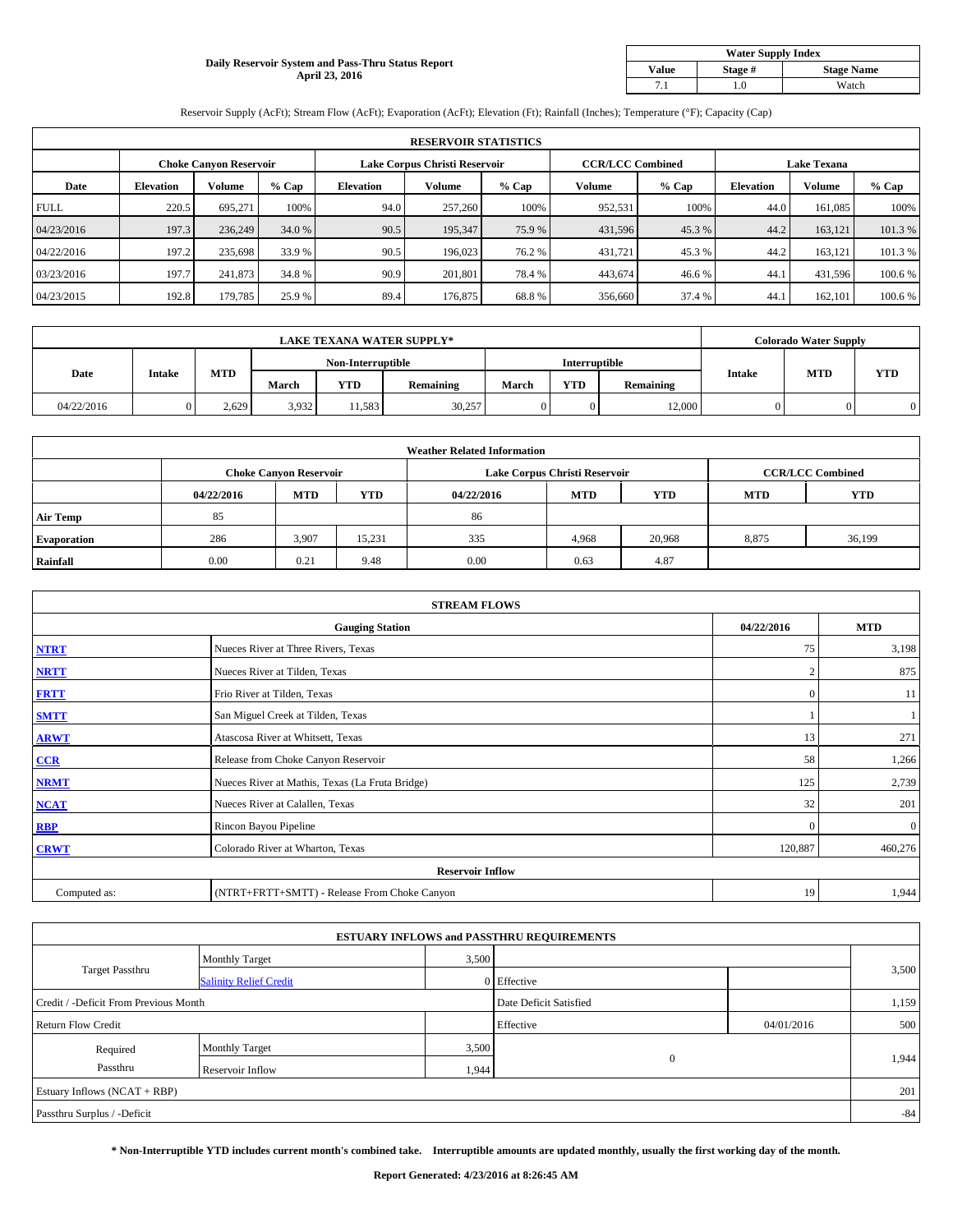## **Daily Reservoir System and Pass-Thru Status Report April 24, 2016**

| <b>Water Supply Index</b> |         |                   |  |  |  |  |  |  |
|---------------------------|---------|-------------------|--|--|--|--|--|--|
| <b>Value</b>              | Stage # | <b>Stage Name</b> |  |  |  |  |  |  |
|                           | .0      | Watch             |  |  |  |  |  |  |

Reservoir Supply (AcFt); Stream Flow (AcFt); Evaporation (AcFt); Elevation (Ft); Rainfall (Inches); Temperature (°F); Capacity (Cap)

|             | <b>RESERVOIR STATISTICS</b> |                               |         |                               |         |         |                         |         |                    |               |         |  |
|-------------|-----------------------------|-------------------------------|---------|-------------------------------|---------|---------|-------------------------|---------|--------------------|---------------|---------|--|
|             |                             | <b>Choke Canyon Reservoir</b> |         | Lake Corpus Christi Reservoir |         |         | <b>CCR/LCC Combined</b> |         | <b>Lake Texana</b> |               |         |  |
| Date        | <b>Elevation</b>            | Volume                        | $%$ Cap | <b>Elevation</b>              | Volume  | $%$ Cap | Volume                  | $%$ Cap | <b>Elevation</b>   | <b>Volume</b> | % Cap   |  |
| <b>FULL</b> | 220.5                       | 695.271                       | 100%    | 94.0                          | 257,260 | 100%    | 952,531                 | 100%    | 44.0               | 161,085       | 100%    |  |
| 04/24/2016  | 197.2                       | 234,741                       | 33.8 %  | 90.5                          | 194,840 | 75.7 %  | 429,581                 | 45.1 %  | 44.2               | 163,121       | 101.3%  |  |
| 04/23/2016  | 197.3                       | 236,249                       | 34.0 %  | 90.5                          | 195.347 | 75.9 %  | 431,596                 | 45.3 %  | 44.2               | 163,121       | 101.3 % |  |
| 03/24/2016  | 197.7                       | 241,323                       | 34.7 %  | 91.0                          | 204,365 | 79.4 %  | 445,688                 | 46.8%   | 44.0               | 429.581       | 100.0%  |  |
| 04/24/2015  | 192.8                       | 179,899                       | 25.9 %  | 89.5                          | 178,350 | 69.3%   | 358,249                 | 37.6 %  | 44.1               | 162,101       | 100.6%  |  |

| <b>LAKE TEXANA WATER SUPPLY*</b> |               |            |                   |            |                  |               |            | <b>Colorado Water Supply</b> |               |            |            |
|----------------------------------|---------------|------------|-------------------|------------|------------------|---------------|------------|------------------------------|---------------|------------|------------|
|                                  |               |            | Non-Interruptible |            |                  | Interruptible |            |                              |               |            |            |
| Date                             | <b>Intake</b> | <b>MTD</b> | March             | <b>YTD</b> | <b>Remaining</b> | <b>March</b>  | <b>YTD</b> | Remaining                    | <b>Intake</b> | <b>MTD</b> | <b>YTD</b> |
| 04/23/2016                       |               | 2.756      | 3,932             | 11.709     | 30,131           |               |            | 12,000                       |               |            |            |

|                    | <b>Weather Related Information</b> |                               |        |            |                               |                         |            |            |  |  |  |  |
|--------------------|------------------------------------|-------------------------------|--------|------------|-------------------------------|-------------------------|------------|------------|--|--|--|--|
|                    |                                    | <b>Choke Canyon Reservoir</b> |        |            | Lake Corpus Christi Reservoir | <b>CCR/LCC Combined</b> |            |            |  |  |  |  |
|                    | 04/23/2016                         | <b>MTD</b>                    | YTD    | 04/23/2016 | <b>MTD</b>                    | <b>YTD</b>              | <b>MTD</b> | <b>YTD</b> |  |  |  |  |
| <b>Air Temp</b>    | 86                                 |                               |        | 85         |                               |                         |            |            |  |  |  |  |
| <b>Evaporation</b> | 277                                | 4.184                         | 15,508 | 285        | 5,253                         | 21,253                  | 9,437      | 36,761     |  |  |  |  |
| Rainfall           | 0.00                               | 0.21                          | 9.48   | 0.05       | 0.68                          | 4.92                    |            |            |  |  |  |  |

| <b>STREAM FLOWS</b> |                                                 |               |              |  |  |  |  |  |  |
|---------------------|-------------------------------------------------|---------------|--------------|--|--|--|--|--|--|
|                     | <b>Gauging Station</b>                          | 04/23/2016    | <b>MTD</b>   |  |  |  |  |  |  |
| <b>NTRT</b>         | Nueces River at Three Rivers, Texas             | 79            | 3,277        |  |  |  |  |  |  |
| <b>NRTT</b>         | Nueces River at Tilden, Texas                   | $\mathcal{L}$ | 877          |  |  |  |  |  |  |
| <b>FRTT</b>         | Frio River at Tilden, Texas                     | $\mathbf{0}$  | 11           |  |  |  |  |  |  |
| <b>SMTT</b>         | San Miguel Creek at Tilden, Texas               | $\mathbf{0}$  | 2            |  |  |  |  |  |  |
| <b>ARWT</b>         | Atascosa River at Whitsett, Texas               | 11            | 281          |  |  |  |  |  |  |
| CCR                 | Release from Choke Canyon Reservoir             | 58            | 1,324        |  |  |  |  |  |  |
| <b>NRMT</b>         | Nueces River at Mathis, Texas (La Fruta Bridge) | 127           | 2,866        |  |  |  |  |  |  |
| <b>NCAT</b>         | Nueces River at Calallen, Texas                 | 28            | 229          |  |  |  |  |  |  |
| <b>RBP</b>          | Rincon Bayou Pipeline                           | $\mathbf{0}$  | $\mathbf{0}$ |  |  |  |  |  |  |
| <b>CRWT</b>         | Colorado River at Wharton, Texas                | 75,033        | 535,309      |  |  |  |  |  |  |
|                     | <b>Reservoir Inflow</b>                         |               |              |  |  |  |  |  |  |
| Computed as:        | (NTRT+FRTT+SMTT) - Release From Choke Canyon    | 22            | 1,967        |  |  |  |  |  |  |

| <b>ESTUARY INFLOWS and PASSTHRU REQUIREMENTS</b> |                               |                        |              |            |       |  |  |  |  |  |
|--------------------------------------------------|-------------------------------|------------------------|--------------|------------|-------|--|--|--|--|--|
|                                                  | <b>Monthly Target</b>         | 3,500                  |              |            |       |  |  |  |  |  |
| <b>Target Passthru</b>                           | <b>Salinity Relief Credit</b> |                        | 0 Effective  |            | 3,500 |  |  |  |  |  |
| Credit / -Deficit From Previous Month            |                               | Date Deficit Satisfied |              | 1,159      |       |  |  |  |  |  |
| <b>Return Flow Credit</b>                        |                               |                        | Effective    | 04/01/2016 | 500   |  |  |  |  |  |
| Required                                         | <b>Monthly Target</b>         | 3,500                  |              |            |       |  |  |  |  |  |
| Passthru                                         | Reservoir Inflow              | 1,967                  | $\mathbf{0}$ |            | 1,967 |  |  |  |  |  |
| Estuary Inflows (NCAT + RBP)                     |                               |                        |              |            |       |  |  |  |  |  |
| Passthru Surplus / -Deficit                      |                               |                        |              |            | $-78$ |  |  |  |  |  |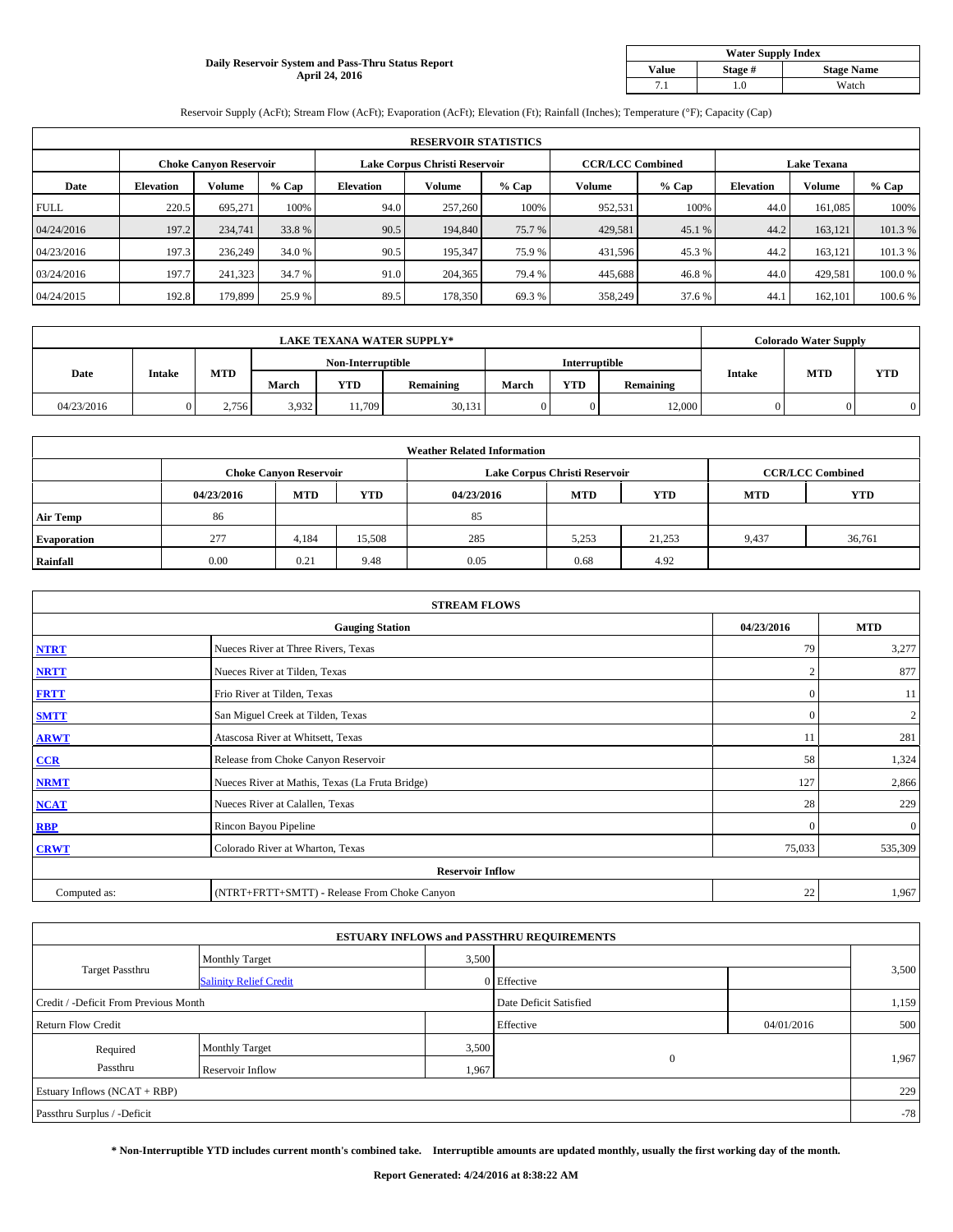## **Daily Reservoir System and Pass-Thru Status Report April 25, 2016**

|              | <b>Water Supply Index</b>    |       |  |  |  |  |  |  |  |  |
|--------------|------------------------------|-------|--|--|--|--|--|--|--|--|
| <b>Value</b> | <b>Stage Name</b><br>Stage # |       |  |  |  |  |  |  |  |  |
|              | .0                           | Watch |  |  |  |  |  |  |  |  |

Reservoir Supply (AcFt); Stream Flow (AcFt); Evaporation (AcFt); Elevation (Ft); Rainfall (Inches); Temperature (°F); Capacity (Cap)

|             | <b>RESERVOIR STATISTICS</b> |                               |         |                               |         |         |                         |         |                  |                    |         |  |
|-------------|-----------------------------|-------------------------------|---------|-------------------------------|---------|---------|-------------------------|---------|------------------|--------------------|---------|--|
|             |                             | <b>Choke Canyon Reservoir</b> |         | Lake Corpus Christi Reservoir |         |         | <b>CCR/LCC Combined</b> |         |                  | <b>Lake Texana</b> |         |  |
| Date        | <b>Elevation</b>            | Volume                        | $%$ Cap | <b>Elevation</b>              | Volume  | $%$ Cap | Volume                  | $%$ Cap | <b>Elevation</b> | <b>Volume</b>      | % Cap   |  |
| <b>FULL</b> | 220.5                       | 695.271                       | 100%    | 94.0                          | 257,260 | 100%    | 952,531                 | 100%    | 44.0             | 161,085            | 100%    |  |
| 04/25/2016  | 197.2                       | 234,470                       | 33.7 %  | 90.5                          | 195,009 | 75.8%   | 429,479                 | 45.1 %  | 44.1             | 163,121            | 101.3%  |  |
| 04/24/2016  | 197.2                       | 234,741                       | 33.8 %  | 90.5                          | 194,840 | 75.7 %  | 429,581                 | 45.1 %  | 44.2             | 163,121            | 101.3 % |  |
| 03/25/2016  | 197.7                       | 241,873                       | 34.8%   | 90.9                          | 202,313 | 78.6%   | 444,186                 | 46.6%   | 44.1             | 429,479            | 100.6 % |  |
| 04/25/2015  | 192.8                       | 179,785                       | 25.9 %  | 89.7                          | 181,973 | 70.7%   | 361,758                 | 38.0%   | 44.1             | 162,101            | 100.6%  |  |

|            |                          |            |                                                         |        | <b>LAKE TEXANA WATER SUPPLY*</b> |               |            |            |  | <b>Colorado Water Supply</b> |  |
|------------|--------------------------|------------|---------------------------------------------------------|--------|----------------------------------|---------------|------------|------------|--|------------------------------|--|
|            |                          |            | Non-Interruptible                                       |        |                                  | Interruptible |            |            |  |                              |  |
| Date       | <b>Intake</b>            | <b>MTD</b> | <b>YTD</b><br><b>YTD</b><br>March<br>March<br>Remaining |        | Remaining                        | <b>Intake</b> | <b>MTD</b> | <b>YTD</b> |  |                              |  |
| 04/24/2016 | $\mathbf{1} \cap$<br>14. | 2.876      | 3,932                                                   | 11.830 | 30,010                           |               |            | 12,000     |  |                              |  |

|                    | <b>Weather Related Information</b> |                               |        |            |                               |            |            |                         |  |  |  |  |  |
|--------------------|------------------------------------|-------------------------------|--------|------------|-------------------------------|------------|------------|-------------------------|--|--|--|--|--|
|                    |                                    | <b>Choke Canyon Reservoir</b> |        |            | Lake Corpus Christi Reservoir |            |            | <b>CCR/LCC Combined</b> |  |  |  |  |  |
|                    | 04/24/2016                         | <b>MTD</b>                    | YTD    | 04/24/2016 | <b>MTD</b>                    | <b>YTD</b> | <b>MTD</b> | <b>YTD</b>              |  |  |  |  |  |
| <b>Air Temp</b>    | 83                                 |                               |        | 80         |                               |            |            |                         |  |  |  |  |  |
| <b>Evaporation</b> | 126                                | 4,310                         | 15,634 | 98         | 5,351                         | 21,351     | 9,661      | 36,985                  |  |  |  |  |  |
| Rainfall           | 0.00                               | 0.21                          | 9.48   | 0.15       | 0.83                          | 5.07       |            |                         |  |  |  |  |  |

|              | <b>STREAM FLOWS</b>                             |                |                |  |  |  |  |  |  |  |
|--------------|-------------------------------------------------|----------------|----------------|--|--|--|--|--|--|--|
|              | <b>Gauging Station</b>                          | 04/24/2016     | <b>MTD</b>     |  |  |  |  |  |  |  |
| <b>NTRT</b>  | Nueces River at Three Rivers, Texas             | 75             | 3,353          |  |  |  |  |  |  |  |
| <b>NRTT</b>  | Nueces River at Tilden, Texas                   | $\overline{c}$ | 879            |  |  |  |  |  |  |  |
| <b>FRTT</b>  | Frio River at Tilden, Texas                     | $\mathbf{0}$   | 11             |  |  |  |  |  |  |  |
| <b>SMTT</b>  | San Miguel Creek at Tilden, Texas               | $\mathbf{0}$   | $\overline{c}$ |  |  |  |  |  |  |  |
| <b>ARWT</b>  | Atascosa River at Whitsett, Texas               | 8              | 289            |  |  |  |  |  |  |  |
| CCR          | Release from Choke Canyon Reservoir             | 58             | 1,382          |  |  |  |  |  |  |  |
| <b>NRMT</b>  | Nueces River at Mathis, Texas (La Fruta Bridge) | 151            | 3,017          |  |  |  |  |  |  |  |
| <b>NCAT</b>  | Nueces River at Calallen, Texas                 | 81             | 311            |  |  |  |  |  |  |  |
| <b>RBP</b>   | Rincon Bayou Pipeline                           | $\mathbf{0}$   | $\mathbf{0}$   |  |  |  |  |  |  |  |
| <b>CRWT</b>  | Colorado River at Wharton, Texas                | 33,547         | 568,855        |  |  |  |  |  |  |  |
|              | <b>Reservoir Inflow</b>                         |                |                |  |  |  |  |  |  |  |
| Computed as: | (NTRT+FRTT+SMTT) - Release From Choke Canyon    | 18             | 1,984          |  |  |  |  |  |  |  |

|                                       |                               |       | <b>ESTUARY INFLOWS and PASSTHRU REQUIREMENTS</b> |            |       |
|---------------------------------------|-------------------------------|-------|--------------------------------------------------|------------|-------|
|                                       | <b>Monthly Target</b>         | 3,500 |                                                  |            |       |
| <b>Target Passthru</b>                | <b>Salinity Relief Credit</b> |       | 0 Effective                                      |            | 3,500 |
| Credit / -Deficit From Previous Month |                               |       | Date Deficit Satisfied                           |            | 1,159 |
| <b>Return Flow Credit</b>             |                               |       | Effective                                        | 04/01/2016 | 500   |
| Required                              | <b>Monthly Target</b>         | 3,500 |                                                  |            |       |
| Passthru                              | Reservoir Inflow              | 1,984 | $\mathbf{0}$                                     |            | 1,984 |
| Estuary Inflows (NCAT + RBP)          |                               |       |                                                  |            | 311   |
| Passthru Surplus / -Deficit           |                               |       |                                                  |            | $-15$ |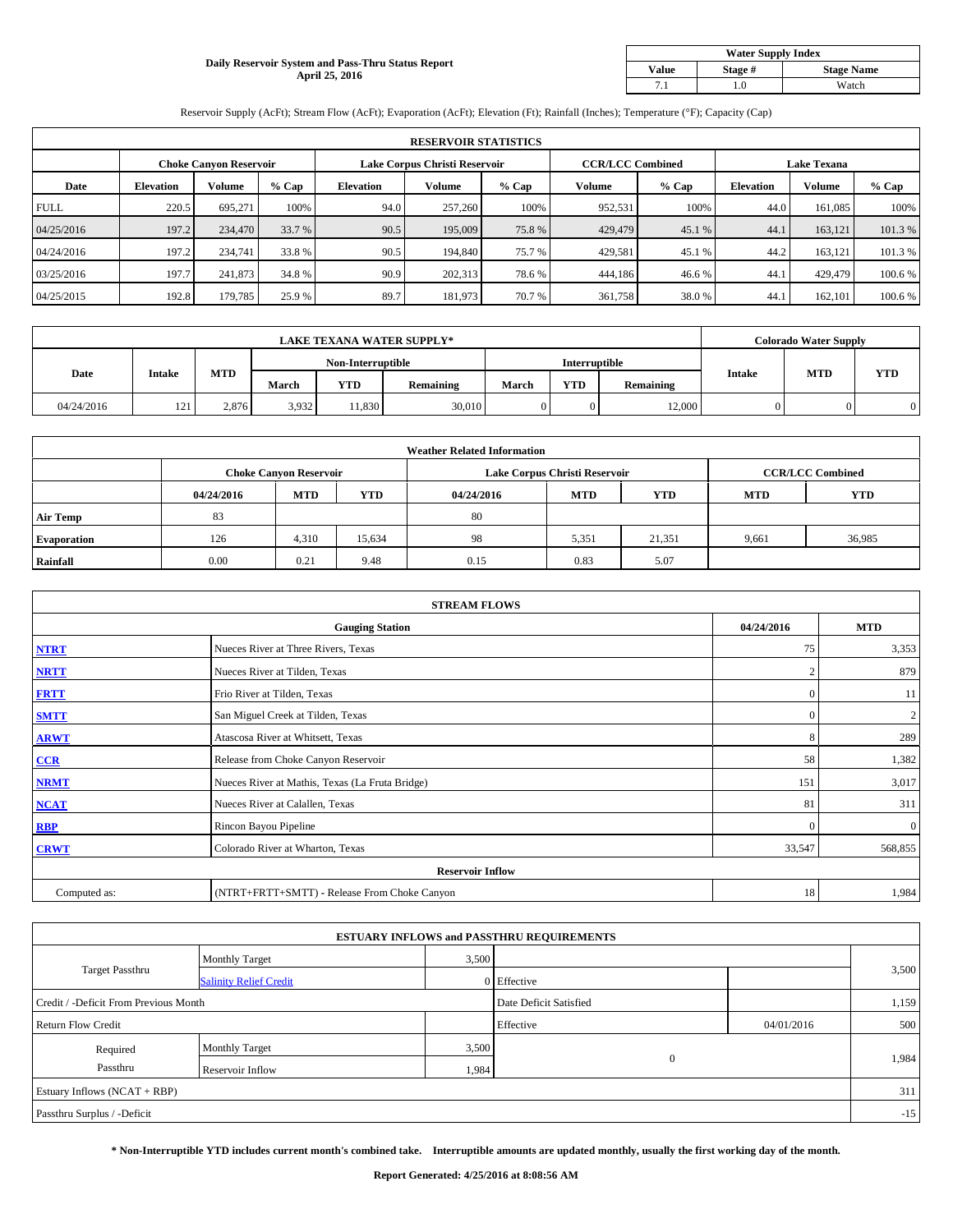# **Daily Reservoir System and Pass-Thru Status Report April 26, 2016**

Reservoir Supply (AcFt); Stream Flow (AcFt); Evaporation (AcFt); Elevation (Ft); Rainfall (Inches); Temperature (°F); Capacity (Cap)

|             | <b>RESERVOIR STATISTICS</b> |                        |         |                  |                               |         |                         |         |                  |                    |         |
|-------------|-----------------------------|------------------------|---------|------------------|-------------------------------|---------|-------------------------|---------|------------------|--------------------|---------|
|             |                             | Choke Canvon Reservoir |         |                  | Lake Corpus Christi Reservoir |         | <b>CCR/LCC Combined</b> |         |                  | <b>Lake Texana</b> |         |
| Date        | <b>Elevation</b>            | Volume                 | $%$ Cap | <b>Elevation</b> | Volume                        | $%$ Cap | <b>Volume</b>           | $%$ Cap | <b>Elevation</b> | <b>Volume</b>      | % Cap   |
| <b>FULL</b> | 220.5                       | 695.271                | 100%    | 94.0             | 257,260                       | 100%    | 952,531                 | 100%    | 44.0             | 161.085            | 100%    |
| 04/26/2016  | 197.1                       | 233,928                | 33.6 %  | 90.4             | 194,165                       | 75.5 %  | 428,093                 | 44.9%   | 44.2             | 163,121            | 101.3%  |
| 04/25/2016  | 197.2                       | 234,470                | 33.7 %  | 90.5             | 195,009                       | 75.8%   | 429,479                 | 45.1 %  | 44.2             | 163,121            | 101.3 % |
| 03/26/2016  | 197.7                       | 242,291                | 34.8 %  | 90.9             | 201.460                       | 78.3 %  | 443.751                 | 46.6%   | 44.1             | 428,093            | 100.6 % |
| 04/26/2015  | 192.9                       | 180,475                | 26.0 %  | 89.8             | 184,457                       | 71.7 %  | 364,932                 | 38.3%   | 44.2             | 163,121            | 101.3 % |

|            |               |            |       |                                    | <b>LAKE TEXANA WATER SUPPLY*</b>                               |  |            |            |  | <b>Colorado Water Supply</b> |  |
|------------|---------------|------------|-------|------------------------------------|----------------------------------------------------------------|--|------------|------------|--|------------------------------|--|
|            |               |            |       | Interruptible<br>Non-Interruptible |                                                                |  |            |            |  |                              |  |
| Date       | <b>Intake</b> | <b>MTD</b> | March | YTD                                | <b>Intake</b><br><b>YTD</b><br>Remaining<br>Remaining<br>March |  | <b>MTD</b> | <b>YTD</b> |  |                              |  |
| 04/25/2016 | 125<br>14J    | 3,001      | 3,932 | 1.955                              | 29,885                                                         |  |            | 12,000     |  |                              |  |

|                    | <b>Weather Related Information</b>                                                             |                               |        |      |                               |                         |        |        |  |  |  |  |
|--------------------|------------------------------------------------------------------------------------------------|-------------------------------|--------|------|-------------------------------|-------------------------|--------|--------|--|--|--|--|
|                    |                                                                                                | <b>Choke Canyon Reservoir</b> |        |      | Lake Corpus Christi Reservoir | <b>CCR/LCC Combined</b> |        |        |  |  |  |  |
|                    | <b>YTD</b><br><b>MTD</b><br><b>MTD</b><br><b>YTD</b><br><b>MTD</b><br>04/25/2016<br>04/25/2016 |                               |        |      |                               |                         |        |        |  |  |  |  |
| <b>Air Temp</b>    | 92                                                                                             |                               |        | 87   |                               |                         |        |        |  |  |  |  |
| <b>Evaporation</b> | 268                                                                                            | 4,578                         | 15,902 | 305  | 5,656                         | 21.656                  | 10,234 | 37,558 |  |  |  |  |
| Rainfall           | 0.00                                                                                           | 0.21                          | 9.48   | 0.00 | 0.83                          | 5.07                    |        |        |  |  |  |  |

|              | <b>STREAM FLOWS</b>                             |              |              |
|--------------|-------------------------------------------------|--------------|--------------|
|              | <b>Gauging Station</b>                          | 04/25/2016   | <b>MTD</b>   |
| <b>NTRT</b>  | Nueces River at Three Rivers, Texas             | 73           | 3,426        |
| <b>NRTT</b>  | Nueces River at Tilden, Texas                   |              | 880          |
| <b>FRTT</b>  | Frio River at Tilden, Texas                     | $\mathbf{0}$ | 11           |
| <b>SMTT</b>  | San Miguel Creek at Tilden, Texas               | $\mathbf{0}$ | 2            |
| <b>ARWT</b>  | Atascosa River at Whitsett, Texas               | $\tau$       | 297          |
| $CCR$        | Release from Choke Canyon Reservoir             | 58           | 1,439        |
| <b>NRMT</b>  | Nueces River at Mathis, Texas (La Fruta Bridge) | 169          | 3,186        |
| <b>NCAT</b>  | Nueces River at Calallen, Texas                 | 127          | 438          |
| RBP          | Rincon Bayou Pipeline                           | $\Omega$     | $\mathbf{0}$ |
| <b>CRWT</b>  | Colorado River at Wharton, Texas                | 26,798       | 595,653      |
|              | <b>Reservoir Inflow</b>                         |              |              |
| Computed as: | (NTRT+FRTT+SMTT) - Release From Choke Canyon    | 16           | 2,000        |

|                                       |                               |       | <b>ESTUARY INFLOWS and PASSTHRU REQUIREMENTS</b> |            |       |
|---------------------------------------|-------------------------------|-------|--------------------------------------------------|------------|-------|
|                                       | Monthly Target                | 3,500 |                                                  |            |       |
| <b>Target Passthru</b>                | <b>Salinity Relief Credit</b> |       | 0 Effective                                      |            | 3,500 |
| Credit / -Deficit From Previous Month |                               |       | Date Deficit Satisfied                           |            | 1,159 |
| <b>Return Flow Credit</b>             |                               |       | Effective                                        | 04/01/2016 | 500   |
| Required                              | <b>Monthly Target</b>         | 3,500 |                                                  |            |       |
| Passthru                              | Reservoir Inflow              | 2,000 | $\theta$                                         |            | 2,000 |
| Estuary Inflows (NCAT + RBP)          |                               |       |                                                  |            | 438   |
| Passthru Surplus / -Deficit           |                               |       |                                                  |            | 96    |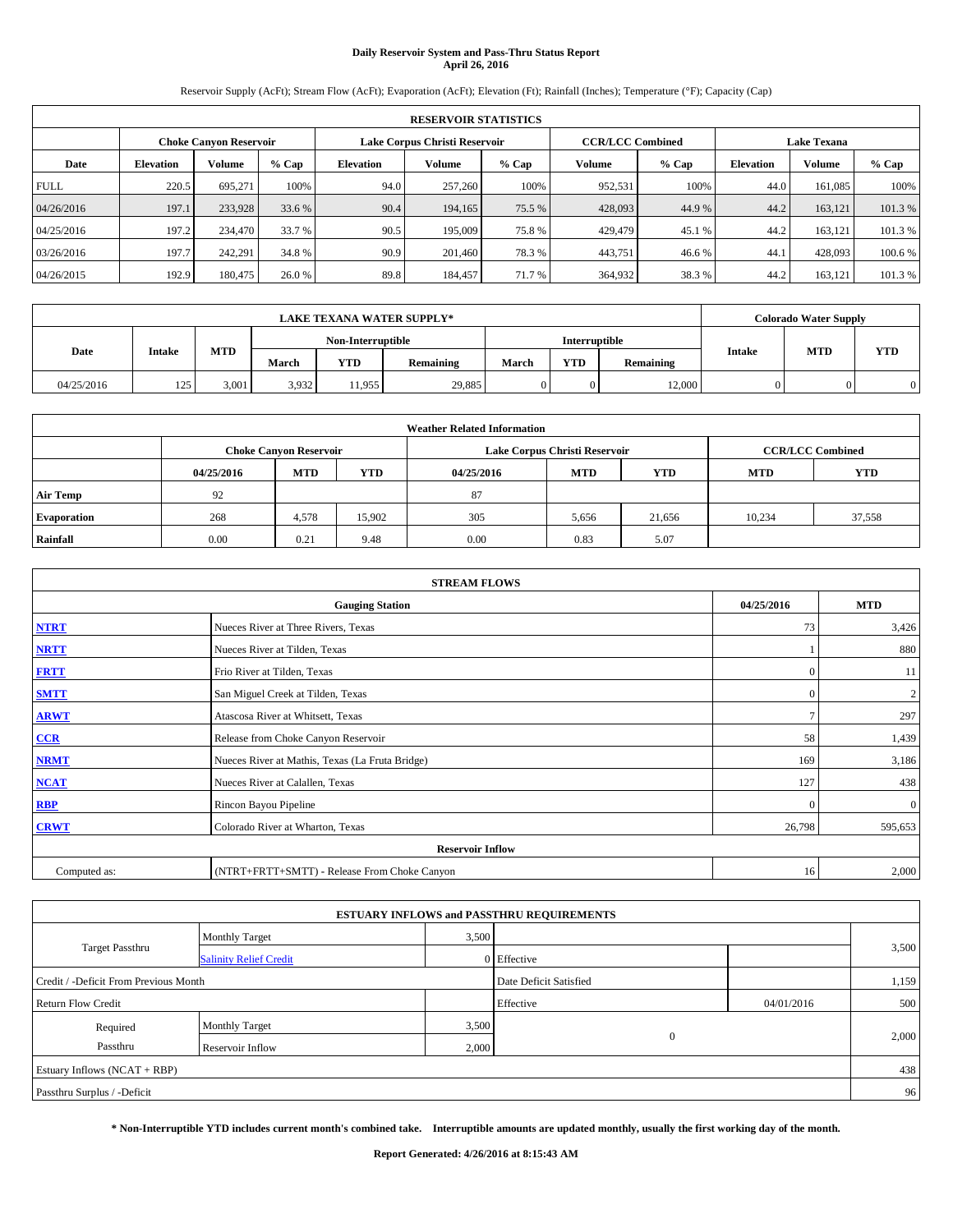# **Daily Reservoir System and Pass-Thru Status Report April 27, 2016**

Reservoir Supply (AcFt); Stream Flow (AcFt); Evaporation (AcFt); Elevation (Ft); Rainfall (Inches); Temperature (°F); Capacity (Cap)

|             | <b>RESERVOIR STATISTICS</b> |                               |         |                               |         |         |                         |         |                  |                    |         |  |
|-------------|-----------------------------|-------------------------------|---------|-------------------------------|---------|---------|-------------------------|---------|------------------|--------------------|---------|--|
|             |                             | <b>Choke Canyon Reservoir</b> |         | Lake Corpus Christi Reservoir |         |         | <b>CCR/LCC Combined</b> |         |                  | <b>Lake Texana</b> |         |  |
| Date        | <b>Elevation</b>            | Volume                        | $%$ Cap | <b>Elevation</b>              | Volume  | $%$ Cap | Volume                  | $%$ Cap | <b>Elevation</b> | <b>Volume</b>      | % Cap   |  |
| <b>FULL</b> | 220.5                       | 695.271                       | 100%    | 94.0                          | 257,260 | 100%    | 952,531                 | 100%    | 44.0             | 161.085            | 100%    |  |
| 04/27/2016  | 197.2                       | 235,147                       | 33.8 %  | 90.4                          | 194,503 | 75.6 %  | 429,650                 | 45.1 %  | 44.2             | 164,106            | 101.9%  |  |
| 04/26/2016  | 197.1                       | 233,928                       | 33.6 %  | 90.4                          | 194.165 | 75.5 %  | 428,093                 | 44.9%   | 44.2             | 163.121            | 101.3 % |  |
| 03/27/2016  | 197.7                       | 241,873                       | 34.8 %  | 90.8                          | 200,949 | 78.1 %  | 442,822                 | 46.5 %  | 44.1             | 429,650            | 100.6 % |  |
| 04/27/2015  | 192.8                       | 180,129                       | 25.9 %  | 90.2                          | 190,800 | 74.2 %  | 370,929                 | 38.9%   | 44.2             | 163.121            | 101.3 % |  |

|            | <b>LAKE TEXANA WATER SUPPLY*</b><br><b>Interruptible</b><br>Non-Interruptible |            |       |        |           |       |            |           |               | <b>Colorado Water Supply</b> |            |
|------------|-------------------------------------------------------------------------------|------------|-------|--------|-----------|-------|------------|-----------|---------------|------------------------------|------------|
|            |                                                                               |            |       |        |           |       |            |           |               | <b>MTD</b>                   |            |
| Date       | <b>Intake</b>                                                                 | <b>MTD</b> | March | YTD    | Remaining | March | <b>YTD</b> | Remaining | <b>Intake</b> |                              | <b>YTD</b> |
| 04/26/2016 | 125<br>12J                                                                    | 3,126      | 3,932 | 12.079 | 29,761    |       |            | 12,000    |               |                              |            |

|                    | <b>Weather Related Information</b> |                                                                                  |        |      |                               |                         |        |        |  |  |  |  |
|--------------------|------------------------------------|----------------------------------------------------------------------------------|--------|------|-------------------------------|-------------------------|--------|--------|--|--|--|--|
|                    |                                    | <b>Choke Canyon Reservoir</b>                                                    |        |      | Lake Corpus Christi Reservoir | <b>CCR/LCC Combined</b> |        |        |  |  |  |  |
|                    | 04/26/2016                         | <b>YTD</b><br><b>MTD</b><br><b>MTD</b><br><b>MTD</b><br><b>YTD</b><br>04/26/2016 |        |      |                               |                         |        |        |  |  |  |  |
| <b>Air Temp</b>    | 85                                 |                                                                                  |        | 84   |                               |                         |        |        |  |  |  |  |
| <b>Evaporation</b> | 190                                | 4,768                                                                            | 16,092 | 236  | 5,892                         | 21.892                  | 10,660 | 37,984 |  |  |  |  |
| Rainfall           | 0.01                               | 0.22                                                                             | 9.49   | 0.00 | 0.83                          | 5.07                    |        |        |  |  |  |  |

| <b>STREAM FLOWS</b> |                                                 |                |              |  |  |  |  |  |
|---------------------|-------------------------------------------------|----------------|--------------|--|--|--|--|--|
|                     | <b>Gauging Station</b>                          | 04/26/2016     | <b>MTD</b>   |  |  |  |  |  |
| <b>NTRT</b>         | Nueces River at Three Rivers, Texas             | 71             | 3,498        |  |  |  |  |  |
| <b>NRTT</b>         | Nueces River at Tilden, Texas                   | $\overline{2}$ | 882          |  |  |  |  |  |
| <b>FRTT</b>         | Frio River at Tilden, Texas                     | $\mathbf{0}$   | 11           |  |  |  |  |  |
| <b>SMTT</b>         | San Miguel Creek at Tilden, Texas               | $\mathbf{0}$   | 2            |  |  |  |  |  |
| <b>ARWT</b>         | Atascosa River at Whitsett, Texas               | $\tau$         | 304          |  |  |  |  |  |
| $CCR$               | Release from Choke Canyon Reservoir             | 58             | 1,497        |  |  |  |  |  |
| <b>NRMT</b>         | Nueces River at Mathis, Texas (La Fruta Bridge) | 139            | 3,325        |  |  |  |  |  |
| <b>NCAT</b>         | Nueces River at Calallen, Texas                 | 42             | 479          |  |  |  |  |  |
| RBP                 | Rincon Bayou Pipeline                           | $\Omega$       | $\mathbf{0}$ |  |  |  |  |  |
| <b>CRWT</b>         | Colorado River at Wharton, Texas                | 24,416         | 620,068      |  |  |  |  |  |
|                     | <b>Reservoir Inflow</b>                         |                |              |  |  |  |  |  |
| Computed as:        | (NTRT+FRTT+SMTT) - Release From Choke Canyon    | 14             | 2,014        |  |  |  |  |  |

|                                       |                               |       | <b>ESTUARY INFLOWS and PASSTHRU REQUIREMENTS</b> |            |       |
|---------------------------------------|-------------------------------|-------|--------------------------------------------------|------------|-------|
|                                       | Monthly Target                | 3,500 |                                                  |            |       |
| <b>Target Passthru</b>                | <b>Salinity Relief Credit</b> |       | 0 Effective                                      |            | 3,500 |
| Credit / -Deficit From Previous Month |                               |       | Date Deficit Satisfied                           |            | 1,159 |
| <b>Return Flow Credit</b>             |                               |       | Effective                                        | 04/01/2016 | 500   |
| Required                              | <b>Monthly Target</b>         | 3,500 |                                                  |            |       |
| Passthru                              | Reservoir Inflow              | 2,014 | $\theta$                                         |            | 2,014 |
| Estuary Inflows (NCAT + RBP)          |                               |       |                                                  |            | 479   |
| Passthru Surplus / -Deficit           |                               |       |                                                  |            | 124   |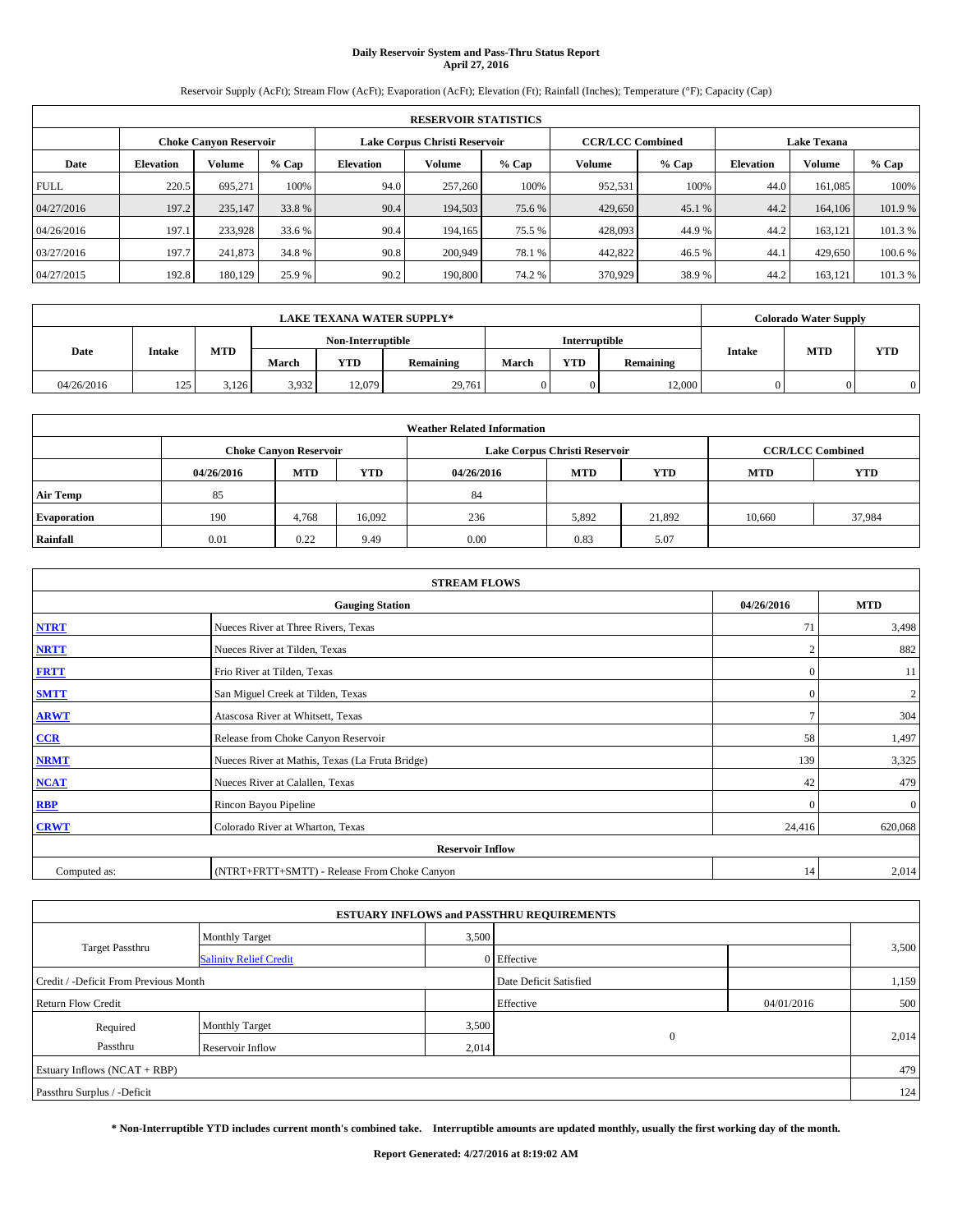# **Daily Reservoir System and Pass-Thru Status Report April 28, 2016**

Reservoir Supply (AcFt); Stream Flow (AcFt); Evaporation (AcFt); Elevation (Ft); Rainfall (Inches); Temperature (°F); Capacity (Cap)

|             | <b>RESERVOIR STATISTICS</b> |                        |         |                  |                               |         |               |                         |                  |                    |         |  |  |
|-------------|-----------------------------|------------------------|---------|------------------|-------------------------------|---------|---------------|-------------------------|------------------|--------------------|---------|--|--|
|             |                             | Choke Canvon Reservoir |         |                  | Lake Corpus Christi Reservoir |         |               | <b>CCR/LCC Combined</b> |                  | <b>Lake Texana</b> |         |  |  |
| Date        | <b>Elevation</b>            | Volume                 | $%$ Cap | <b>Elevation</b> | Volume                        | $%$ Cap | <b>Volume</b> | $%$ Cap                 | <b>Elevation</b> | <b>Volume</b>      | % Cap   |  |  |
| <b>FULL</b> | 220.5                       | 695.271                | 100%    | 94.0             | 257,260                       | 100%    | 952,531       | 100%                    | 44.0             | 161.085            | 100%    |  |  |
| 04/28/2016  | 197.1                       | 233,792                | 33.6 %  | 90.4             | 193,997                       | 75.4 %  | 427,789       | 44.9%                   | 44.2             | 163,121            | 101.3%  |  |  |
| 04/27/2016  | 197.2                       | 235,147                | 33.8 %  | 90.4             | 194,503                       | 75.6 %  | 429,650       | 45.1 %                  | 44.3             | 164,106            | 101.9%  |  |  |
| 03/28/2016  | 197.7                       | 241,460                | 34.7 %  | 90.8             | 201.290                       | 78.2 %  | 442,750       | 46.5 %                  | 44.1             | 427,789            | 100.6 % |  |  |
| 04/28/2015  | 192.9                       | 181,051                | 26.0 %  | 90.3             | 192.817                       | 75.0%   | 373,868       | 39.2 %                  | 44.2             | 163,121            | 101.3 % |  |  |

|            | <b>LAKE TEXANA WATER SUPPLY*</b><br>Interruptible<br>Non-Interruptible |            |       |        |           |       |            |           |               | <b>Colorado Water Supply</b> |            |
|------------|------------------------------------------------------------------------|------------|-------|--------|-----------|-------|------------|-----------|---------------|------------------------------|------------|
|            |                                                                        |            |       |        |           |       |            |           |               | <b>MTD</b>                   |            |
| Date       | <b>Intake</b>                                                          | <b>MTD</b> | March | YTD    | Remaining | March | <b>YTD</b> | Remaining | <b>Intake</b> |                              | <b>YTD</b> |
| 04/27/2016 | 125<br>12J                                                             | 3,251      | 3,932 | 12.204 | 29,636    |       |            | 12,000    |               |                              |            |

|                    | <b>Weather Related Information</b> |                                                                                  |        |      |                               |                         |        |        |  |  |  |  |
|--------------------|------------------------------------|----------------------------------------------------------------------------------|--------|------|-------------------------------|-------------------------|--------|--------|--|--|--|--|
|                    |                                    | <b>Choke Canyon Reservoir</b>                                                    |        |      | Lake Corpus Christi Reservoir | <b>CCR/LCC Combined</b> |        |        |  |  |  |  |
|                    | 04/27/2016                         | <b>YTD</b><br><b>MTD</b><br><b>MTD</b><br><b>MTD</b><br><b>YTD</b><br>04/27/2016 |        |      |                               |                         |        |        |  |  |  |  |
| <b>Air Temp</b>    | 94                                 |                                                                                  |        | 91   |                               |                         |        |        |  |  |  |  |
| <b>Evaporation</b> | 268                                | 5,036                                                                            | 16,360 | 314  | 6,206                         | 22,206                  | 11.242 | 38,566 |  |  |  |  |
| Rainfall           | 0.00                               | 0.22                                                                             | 9.49   | 0.00 | 0.83                          | 5.07                    |        |        |  |  |  |  |

| <b>STREAM FLOWS</b> |                                                 |               |                |  |  |  |  |  |
|---------------------|-------------------------------------------------|---------------|----------------|--|--|--|--|--|
|                     | <b>Gauging Station</b>                          | 04/27/2016    | <b>MTD</b>     |  |  |  |  |  |
| <b>NTRT</b>         | Nueces River at Three Rivers, Texas             | 71            | 3,569          |  |  |  |  |  |
| <b>NRTT</b>         | Nueces River at Tilden, Texas                   |               | 883            |  |  |  |  |  |
| <b>FRTT</b>         | Frio River at Tilden, Texas                     | $\mathbf{0}$  | 12             |  |  |  |  |  |
| <b>SMTT</b>         | San Miguel Creek at Tilden, Texas               | $\mathbf{0}$  | $\overline{c}$ |  |  |  |  |  |
| <b>ARWT</b>         | Atascosa River at Whitsett, Texas               | $\mathcal{I}$ | 311            |  |  |  |  |  |
| $CCR$               | Release from Choke Canyon Reservoir             | 58            | 1,554          |  |  |  |  |  |
| <b>NRMT</b>         | Nueces River at Mathis, Texas (La Fruta Bridge) | 113           | 3,438          |  |  |  |  |  |
| <b>NCAT</b>         | Nueces River at Calallen, Texas                 | 73            | 553            |  |  |  |  |  |
| <b>RBP</b>          | Rincon Bayou Pipeline                           | $\mathbf{0}$  | $\mathbf{0}$   |  |  |  |  |  |
| <b>CRWT</b>         | Colorado River at Wharton, Texas                | 22,034        | 642,102        |  |  |  |  |  |
|                     | <b>Reservoir Inflow</b>                         |               |                |  |  |  |  |  |
| Computed as:        | (NTRT+FRTT+SMTT) - Release From Choke Canyon    | 14            | 2,028          |  |  |  |  |  |

|                                       |                               |       | <b>ESTUARY INFLOWS and PASSTHRU REQUIREMENTS</b> |            |       |
|---------------------------------------|-------------------------------|-------|--------------------------------------------------|------------|-------|
|                                       | Monthly Target                | 3,500 |                                                  |            |       |
| <b>Target Passthru</b>                | <b>Salinity Relief Credit</b> |       | 0 Effective                                      |            | 3,500 |
| Credit / -Deficit From Previous Month |                               |       | Date Deficit Satisfied                           |            | 1,159 |
| <b>Return Flow Credit</b>             |                               |       | Effective                                        | 04/01/2016 | 500   |
| Required                              | <b>Monthly Target</b>         | 3,500 |                                                  |            |       |
| Passthru                              | Reservoir Inflow              | 2,028 | $\theta$                                         |            | 2,028 |
| Estuary Inflows (NCAT + RBP)          |                               |       |                                                  |            | 553   |
| Passthru Surplus / -Deficit           |                               |       |                                                  |            | 184   |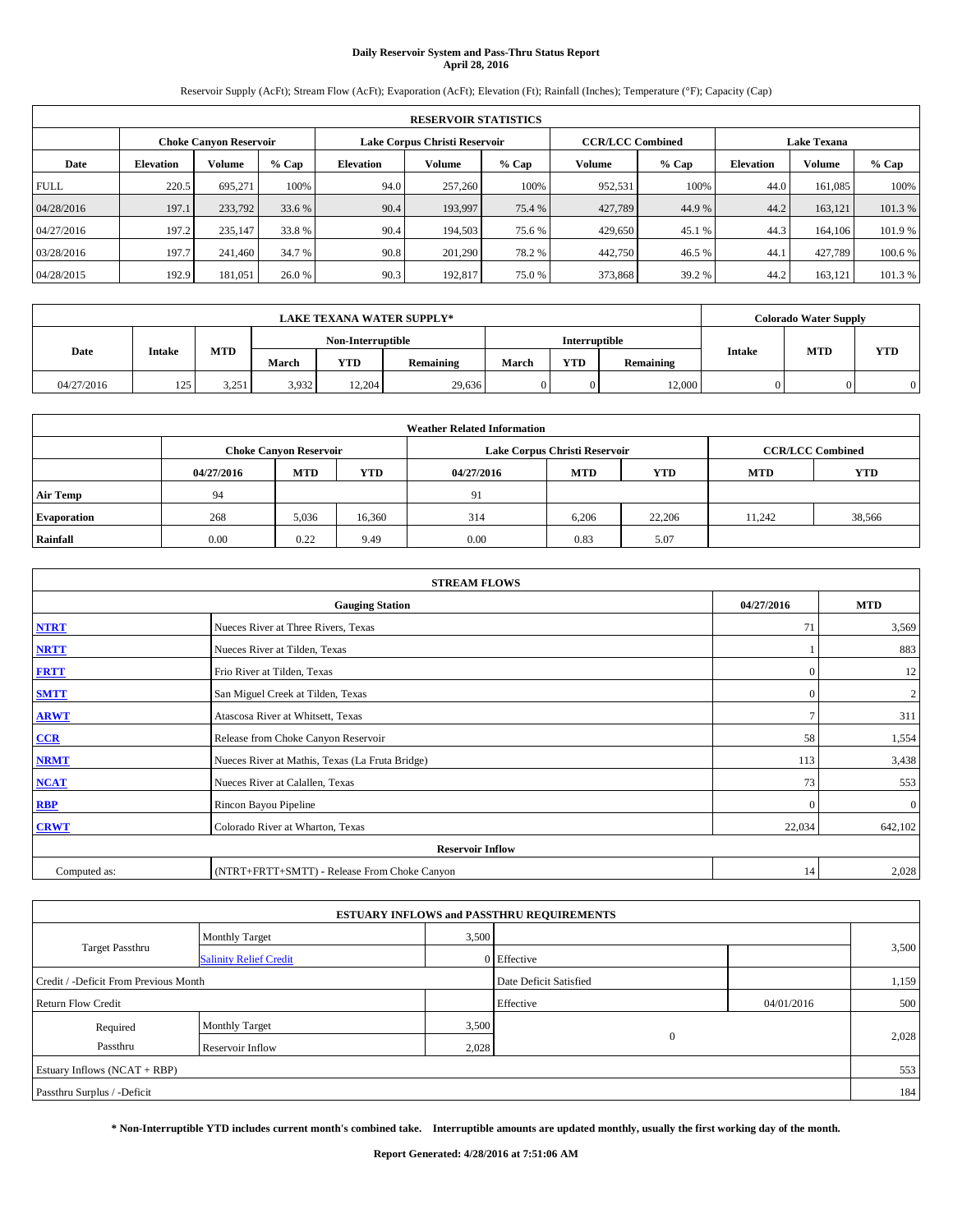# **Daily Reservoir System and Pass-Thru Status Report April 29, 2016**

Reservoir Supply (AcFt); Stream Flow (AcFt); Evaporation (AcFt); Elevation (Ft); Rainfall (Inches); Temperature (°F); Capacity (Cap)

|             | <b>RESERVOIR STATISTICS</b> |                        |         |                  |         |                                                          |               |         |                    |               |         |  |  |
|-------------|-----------------------------|------------------------|---------|------------------|---------|----------------------------------------------------------|---------------|---------|--------------------|---------------|---------|--|--|
|             |                             | Choke Canvon Reservoir |         |                  |         | <b>CCR/LCC Combined</b><br>Lake Corpus Christi Reservoir |               |         | <b>Lake Texana</b> |               |         |  |  |
| Date        | <b>Elevation</b>            | Volume                 | $%$ Cap | <b>Elevation</b> | Volume  | $%$ Cap                                                  | <b>Volume</b> | $%$ Cap | <b>Elevation</b>   | <b>Volume</b> | % Cap   |  |  |
| <b>FULL</b> | 220.5                       | 695.271                | 100%    | 94.0             | 257,260 | 100%                                                     | 952,531       | 100%    | 44.0               | 161.085       | 100%    |  |  |
| 04/29/2016  | 197.0                       | 232,844                | 33.5 %  | 90.4             | 193.322 | 75.1 %                                                   | 426,166       | 44.7 %  | 44.2               | 163,121       | 101.3%  |  |  |
| 04/28/2016  | 197.1                       | 233,792                | 33.6 %  | 90.4             | 193.997 | 75.4 %                                                   | 427,789       | 44.9%   | 44.2               | 163,121       | 101.3 % |  |  |
| 03/29/2016  | 197.7                       | 241.598                | 34.7 %  | 90.8             | 200,949 | 78.1 %                                                   | 442.547       | 46.5 %  | 44.0               | 426,166       | 100.0%  |  |  |
| 04/29/2015  | 192.9                       | 181,282                | 26.1 %  | 90.3             | 191.808 | 74.6 %                                                   | 373,090       | 39.2 %  | 44.2               | 163,121       | 101.3 % |  |  |

| <b>LAKE TEXANA WATER SUPPLY*</b><br>Interruptible<br>Non-Interruptible |               |            |       |        |           |       |            |           |               | <b>Colorado Water Supply</b> |            |
|------------------------------------------------------------------------|---------------|------------|-------|--------|-----------|-------|------------|-----------|---------------|------------------------------|------------|
|                                                                        |               |            |       |        |           |       |            |           |               | <b>MTD</b>                   |            |
| Date                                                                   | <b>Intake</b> | <b>MTD</b> | March | YTD    | Remaining | March | <b>YTD</b> | Remaining | <b>Intake</b> |                              | <b>YTD</b> |
| 04/28/2016                                                             | 125<br>12J    | 3,376      | 3,932 | 12.329 | 29,511    |       |            | 12,000    |               |                              |            |

|                    | <b>Weather Related Information</b> |                                                                                  |        |      |                               |                         |        |        |  |  |  |  |
|--------------------|------------------------------------|----------------------------------------------------------------------------------|--------|------|-------------------------------|-------------------------|--------|--------|--|--|--|--|
|                    |                                    | <b>Choke Canyon Reservoir</b>                                                    |        |      | Lake Corpus Christi Reservoir | <b>CCR/LCC Combined</b> |        |        |  |  |  |  |
|                    | 04/28/2016                         | <b>YTD</b><br><b>MTD</b><br><b>MTD</b><br><b>YTD</b><br><b>MTD</b><br>04/28/2016 |        |      |                               |                         |        |        |  |  |  |  |
| <b>Air Temp</b>    | 94                                 |                                                                                  |        | 85   |                               |                         |        |        |  |  |  |  |
| <b>Evaporation</b> | 181                                | 5,217                                                                            | 16,541 | 216  | 6,422                         | 22,422                  | 11,639 | 38,963 |  |  |  |  |
| Rainfall           | 0.00                               | 0.22                                                                             | 9.49   | 0.00 | 0.83                          | 5.07                    |        |        |  |  |  |  |

| <b>STREAM FLOWS</b> |                                                 |              |                  |  |  |  |  |
|---------------------|-------------------------------------------------|--------------|------------------|--|--|--|--|
|                     | <b>Gauging Station</b>                          |              |                  |  |  |  |  |
| <b>NTRT</b>         | Nueces River at Three Rivers, Texas             |              |                  |  |  |  |  |
| <b>NRTT</b>         | Nueces River at Tilden, Texas                   | $\Omega$     | 883              |  |  |  |  |
| <b>FRTT</b>         | Frio River at Tilden, Texas                     | $\mathbf{0}$ | 12               |  |  |  |  |
| <b>SMTT</b>         | San Miguel Creek at Tilden, Texas               | $\mathbf{0}$ | $\boldsymbol{2}$ |  |  |  |  |
| <b>ARWT</b>         | Atascosa River at Whitsett, Texas               | 6            | 317              |  |  |  |  |
| $CCR$               | Release from Choke Canyon Reservoir             | 58           | 1,612            |  |  |  |  |
| <b>NRMT</b>         | Nueces River at Mathis, Texas (La Fruta Bridge) | 167          | 3,605            |  |  |  |  |
| <b>NCAT</b>         | Nueces River at Calallen, Texas                 | 9            | 562              |  |  |  |  |
| RBP                 | Rincon Bayou Pipeline                           | $\mathbf{0}$ | $\mathbf{0}$     |  |  |  |  |
| <b>CRWT</b>         | Colorado River at Wharton, Texas                | 23,225       | 665,326          |  |  |  |  |
|                     |                                                 |              |                  |  |  |  |  |
| Computed as:        | (NTRT+FRTT+SMTT) - Release From Choke Canyon    | 12           | 2,040            |  |  |  |  |

| <b>ESTUARY INFLOWS and PASSTHRU REQUIREMENTS</b> |                               |       |                        |            |       |  |  |  |
|--------------------------------------------------|-------------------------------|-------|------------------------|------------|-------|--|--|--|
|                                                  | <b>Monthly Target</b>         | 3,500 |                        |            |       |  |  |  |
| <b>Target Passthru</b>                           | <b>Salinity Relief Credit</b> |       | 0 Effective            |            | 3,500 |  |  |  |
| Credit / -Deficit From Previous Month            |                               |       | Date Deficit Satisfied |            | 1,159 |  |  |  |
| <b>Return Flow Credit</b>                        |                               |       | Effective              | 04/01/2016 | 500   |  |  |  |
| Required                                         | <b>Monthly Target</b>         | 3,500 | $\theta$               |            | 2,040 |  |  |  |
| Passthru                                         | Reservoir Inflow              | 2,040 |                        |            |       |  |  |  |
| Estuary Inflows (NCAT + RBP)                     |                               |       |                        |            |       |  |  |  |
| Passthru Surplus / -Deficit                      |                               |       |                        |            | 181   |  |  |  |